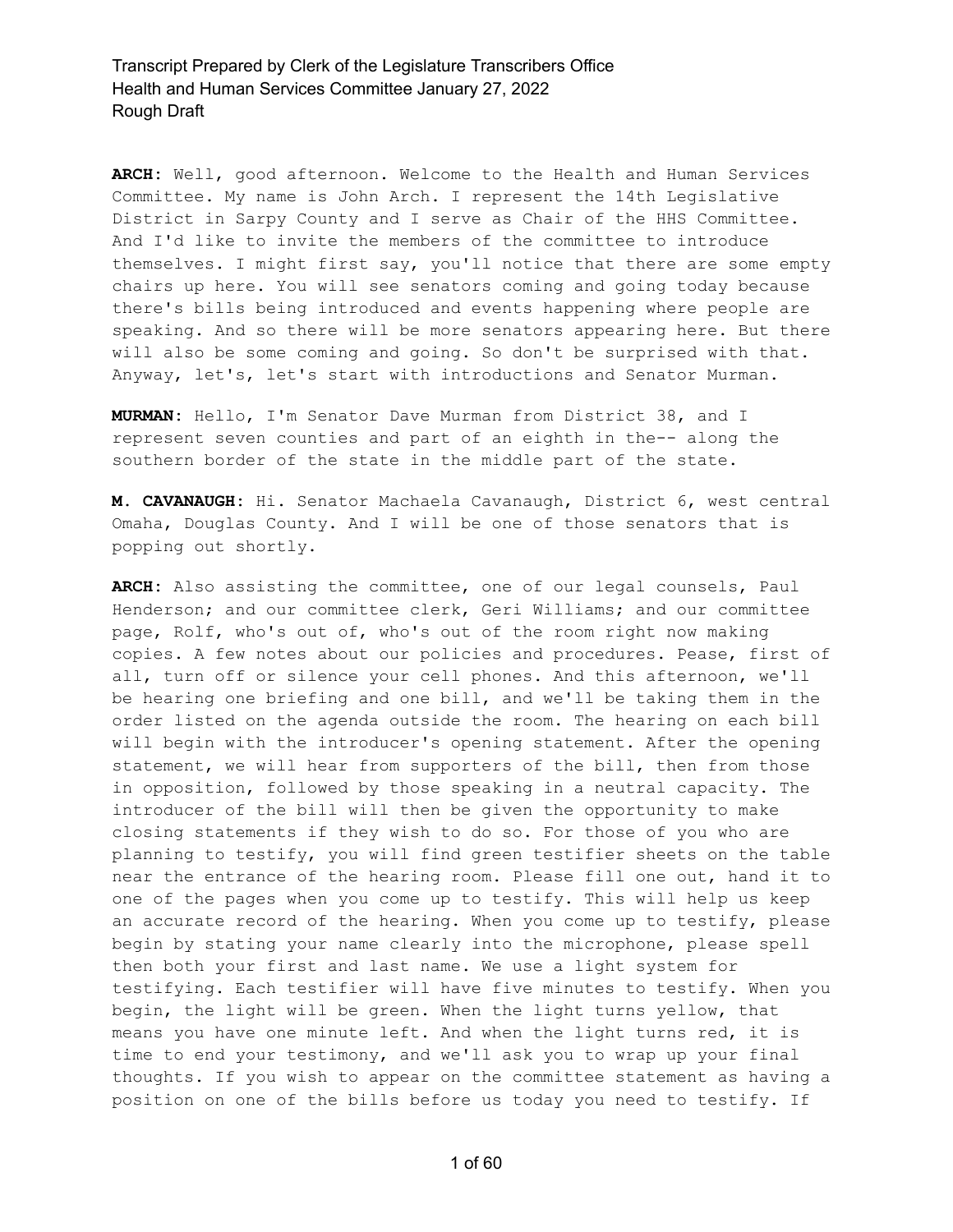you simply want to be part of the official record of the hearing, you may submit written comments for the record online via the Chamber Viewer page for each bill. These comments must be submitted prior to noon on the workday before the hearing in order to be included in the official record. Additionally, there is a white sign-in sheet at the entrance where you may leave your name and position on the bill before us today. With that, we're going to start with a briefing from the Children's Commission and welcome Miss Opfer.

**LAURA OPFER:** Thank you. Good afternoon, Chairman Arch and members of the HHS Committee. My name is Laura Opfer, that's L-a-u-r-a O-p-f-e-r, and I am policy analyst with the Nebraska Children's Commission. And let me just say, as somebody who got my start as a case manager with the Department of Health and Human Services 12 years ago and as a former foster and adoptive parent, being at the Nebraska Children's Commission is really a full-circle moment for me of seeing the big picture after being in the field and being in supervisory roles. So I know you get a lot of information thrown at you during session, and I'm planning to just share some brief highlights. The two handouts that you have, one of them is basically our annual report, and I have just taken the recommendation sections and kind of summarized those for you. And then the other is a quick fact sheet on the Nebraska Children's Commission. So I hope that you'll use those resources and let me know if you have any questions. Most of you are familiar with the Children's Commission. But just as a reminder, we were created in 2012 by the Legislature and our original charge was to create a strategic plan for Nebraska's Child Welfare System. Today, the commission serves as a permanent leadership forum for collaboration on child welfare and juvenile justice among the three branches of government and public and private stakeholders. We're a 26-member commission that's appointed by the Governor, including voting and nonvoting members. We have over 250 stakeholders and community members across the state that participate in our initiatives, and that's something that we're really proud of. They are who make the commission and they make us work. So in addition to our committee priorities, I wanted to highlight the strategic priorities that the commission identified in 2019 and we will be reexamining these in 2022. But currently our priorities are the prevention continuum, placement stability, racial and ethnic disparities, truancy and status defense filing, and additionally, probably not to your surprise, two of our other areas that we're monitoring is the Eastern Service Area Transition and the Youth Rehabilitation and Treatment Centers. We have five statutory committees, and so I want to go over highlights from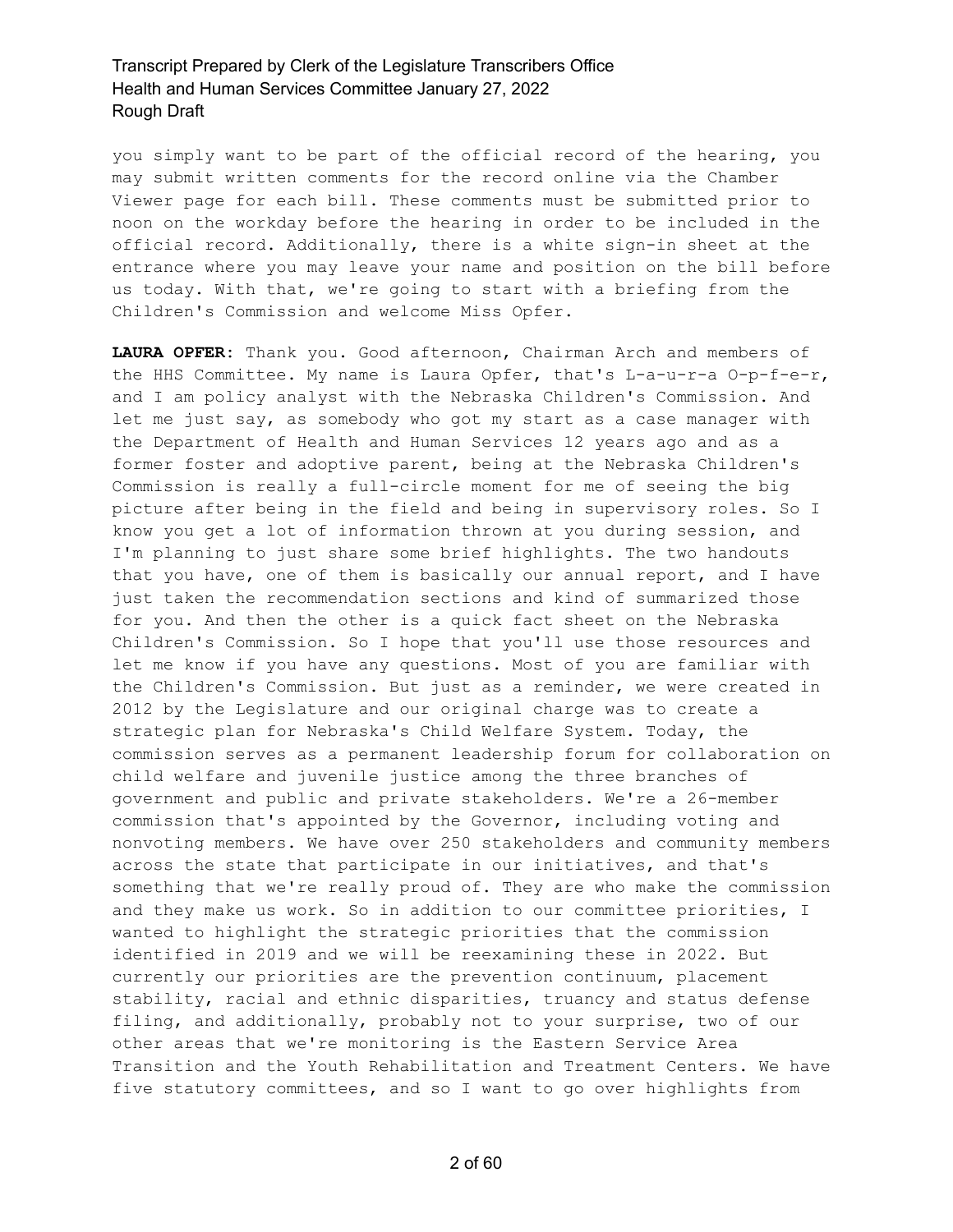each of those. There's a lot of information in here that I'm not going to be able to cover today, but I did just want to pick a few pieces to kind of highlight for you. Our Bridge to Independence Advisory Committee makes recommendations to DHHS and the Legislature on the B2I program which is an extended foster care program that provides supports to youth who age out of the foster care program. So our first recommendation, and this has been a longstanding recommendation from the committee, is to establish a path for enrollment in the program for youth involved in the juvenile justice system. And that actually currently there's a bill, LB202 with Senator Pansing Brooks from last year, related to that recommendation. There are additional recommendations on here that we are partnering with the Department of Health and Human Services on and look forward to diving into further this year. The next committee that I wanted to take a few minutes to talk about is the Foster Care Reimbursement Rate Committee. So that committee was created originally with the Nebraska Children's Commission back in 2012. So it's been in existence for ten years now, and they were created to make recommendations on foster care reimbursement rates and a statewide standardized level of care assessment, along with a few other priorities. And it's important to know if you were around at that time that in 2012, our child welfare system was in a state of disarray and foster care rates had not been updated since the 1990s. That's a big reason why that committee was created because our foster care rates were very outdated and that created some other crisis points in our system. So in 2020, we released a report with recommendations that our members and volunteers worked on for several years related to our statutory charge. You can see those recommendations in the handout that I gave you. But I wanted to just talk about a few things related to that process. So when we originally were created in 2012, we worked closely, obviously, with the department and other stakeholders to create recommendations for a rate structure, as well as language and definitions for how foster parents and agencies would qualify for those certain rates. And the first couple of report years, we worked closely with the department and in unison moved forward on some of those rate updates and language updates. In 2020, what happened was kind of a perfect storm. We released a report in 2020 and there were some new DHHS administration that came on board at that time just as we had finalized the report. And rightly so, the report was unfamiliar to them at the time, and so we did our best to bring them on board. We introduced a few pieces of legislation, one of those in collaboration with Senator Walz related to our recommendations. So then early last session, DHHS contracted with the Stephen Group to explore those recommendations that we had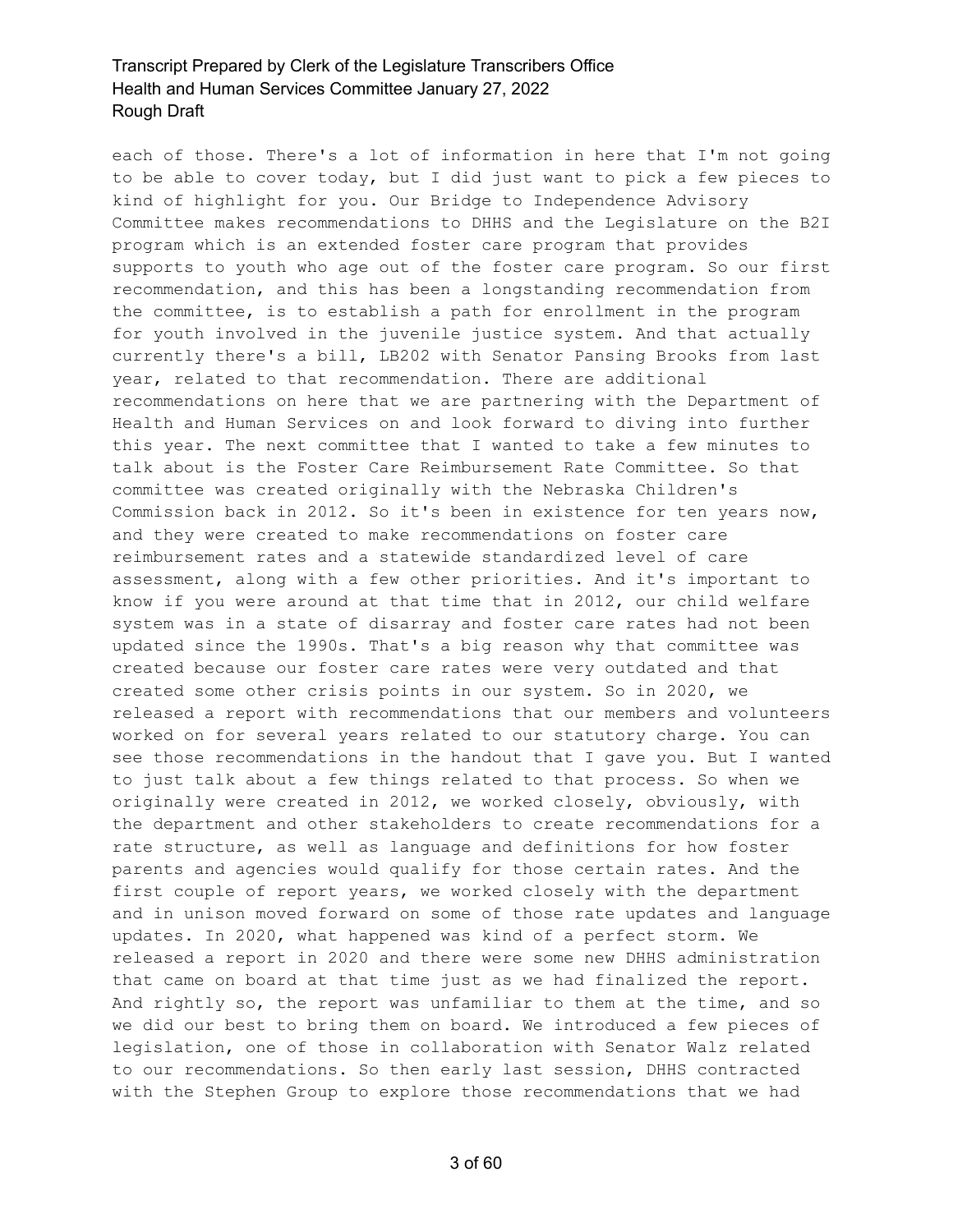made and also to help them with potential implementation. And I wanted to share a few of the highlights from the Stephen Group Report, even though it's not typically a part of our process, in our ten years, we've never had an external evaluator. We welcome the input, and there were some good things that came out of that report that I'd like to share. So the first is that DHHS should consider establishing a level of care in between the existing intensive and specialized tiers. So that's a recommendation that we're currently working on with the department. And then I'm just going to highlight number three and number five because I think it's important to note that the work of this committee is done entirely on a volunteer basis through professionals and experts, and they work really hard on those reports that they put out every four years. So the Stephen Group said that our recommendation to adopt treatment family care model is sound. And again, the Stephen Group is a nationally recognized consulting group. They also said that our rate setting was firmly grounded in federal standards and that the rates calculated by our committee appear to be reasonable in nature when compared to other jurisdictions. The other piece of this that I wanted to touch on is just that LB541 with Senator Walz is currently sitting in committee with an amendment drafted that brings DHHS on board. We've worked hard to compromise with them over the last year. DHHS also has a timeline for implementation of additional tiers that they've recently put together in accordance with the timing of LB541. So as of right now, they have an implementation plan to create those additional tiers in partnership with foster parents and agencies by October 1 of 2022. There's a lot of work that needs to happen between now and then, but I'm confident that we can get it done. The next part of that bill is that Medicaid is required to implement treatment foster care by 2023. And I wanted to pause just for a minute and talk about some of the implications if LB541 does not pass. So if this piece of legislation does not pass, it means that the work of additional tiers in treatment foster care could be delayed or stopped altogether. More importantly, what does this mean for kids, stakeholders, and taxpayers? Without treatment family care, we're missing a crucial layer of support for a youth stepping down from or awaiting congregate care or treatment care services. Without this bill, we have fewer placement options and sometimes no appropriate placement options, leaving kids in limbo, jumping from place to place, creating further trauma and chaos for their lives. We also know that right now, DHHS does not have a standard process that outlines when to execute a letter of agreement, and those are those single service agreements that they're utilizing currently with high-needs youth. There's not a standard for what criteria must be met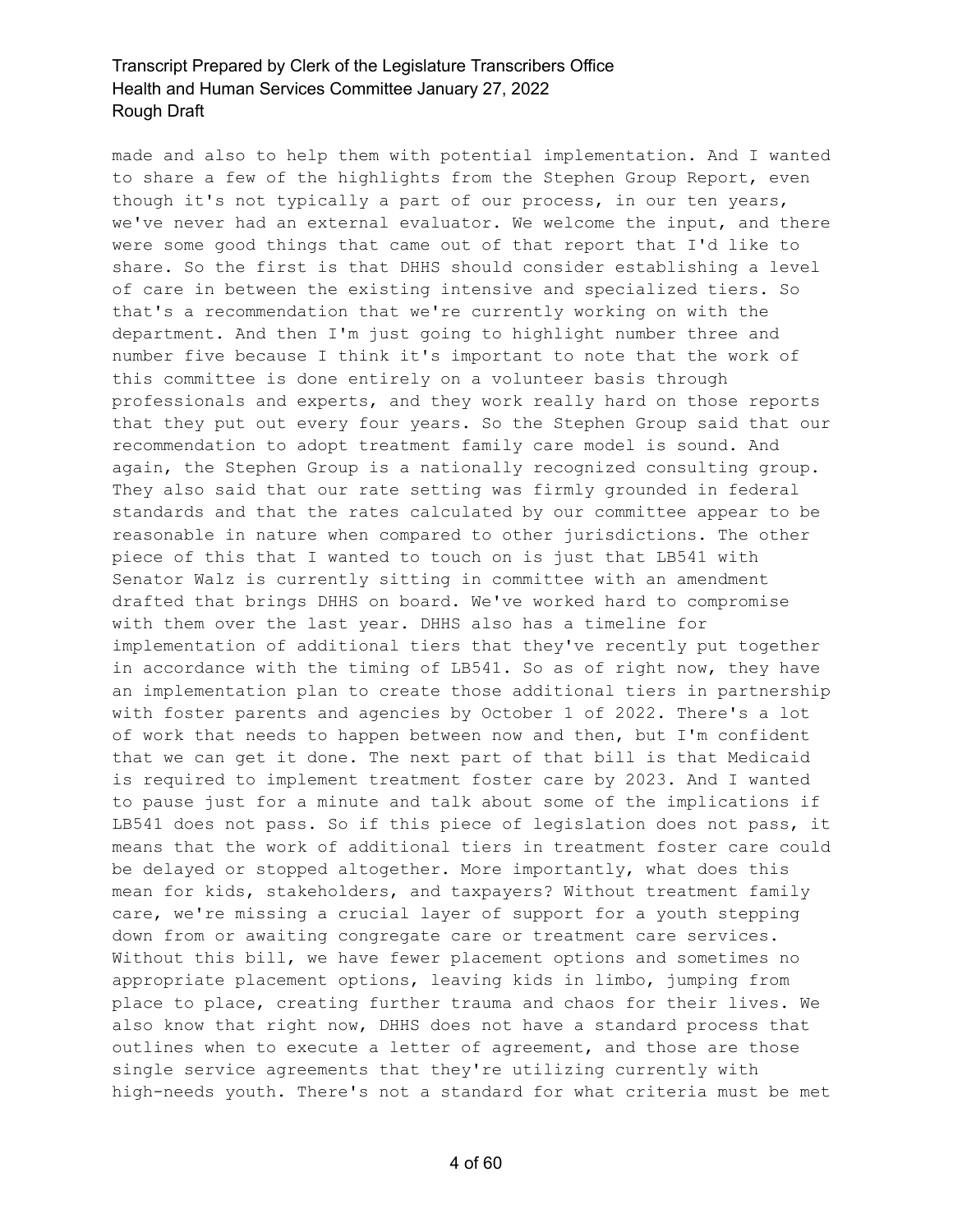for those, or nor are there expectations for the care of the child or the agency that are standardized across the state. To put it clear without a standard process, DHHS loses out on IV-E funding for our kids with the highest per diem rates. Some of them in excess of \$200 per day. So a couple other findings related to the Stephen Group Report. Number one, I think is the most pertinent to this topic, and that's that Nebraska is not claiming IV-E reimbursement for many expenditures related to these letters of agreement. So we are losing money every single day that could be infused back into our child welfare system if we were able to capture more federal funding. The next group that I wanted to touch on briefly is the Juvenile Services Committee. They're doing a lot of great work as well. And one particular topic I know that is of interest to this committee is the YRTC work group that was created in 2020. And that group actually took time to closely examine DHHS's five-year plan and create some additional recommendations and support surrounding the implementation of that plan. So they identified three priorities: the first of which is youth voice; second is accreditation; and third is family engagement. And I'm going to talk just a little bit about accreditation for our purposes today because I know that's also been a big topic of discussion. The YRTCs currently have an accreditation process that does not fit the model of youth treatment and rehabilitation. And so the work group has been exploring other accreditation options, which is tricky. There are not a lot of state-run facilities like ours, but there are some across the nation. So it's kind of a niche market to try to find an accreditation body that really fits what the YRTCs do and what we want to accomplish. That being said, COA is the Council on Accreditation. Some of our local foster care agencies are accredited by COA, and they actually have a somewhat new accreditation service called the Juvenile Justice Residential Services Accreditation. And I'd be happy to send you further information on that. But I wanted you to know that that's something that the work group is exploring in collaboration with Mark LaBouchardiere from DHHS. Mark sits on that work group, as do other stakeholders. Mark has been very receptive to the work group's input. In fact, met with the work group cochair and COA to explore how our YRTCs might fit into what they have as an accreditation option. So we're excited about the potential there and look forward to a continued partnership with the department on improving the YRTCs. The next statutory group is our Strengthening Families Act Committee. Just a couple quick notes there. For those of you who are not familiar, this committee was created initially as the normalcy task force under the umbrella of the Children's Commission in order to monitor and make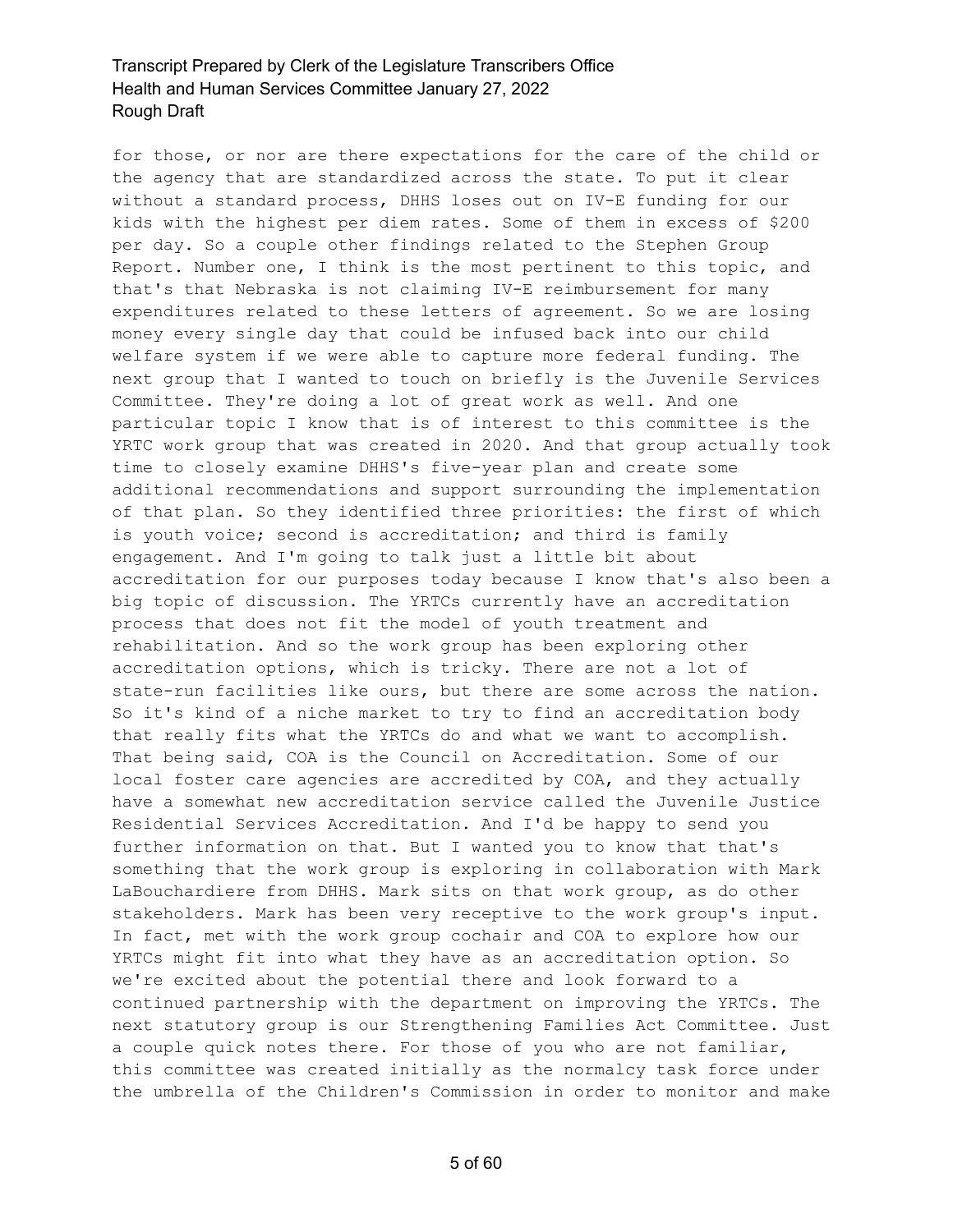recommendations related to Nebraska's implementation of the Federal Preventing Sex Trafficking and Strengthening Families Act, or SFA. So Nebraska Strengthening Families Act implements the federal act and initial stakeholder recommendations. And as a reminder, both the federal and state SFA represents a cultural shift to allow children and youth to grow and thrive in less restrictive placements, more family like environments, and participate in age and developmentally appropriate activities. So a lot has shifted since they implemented that. We have a work group that reviews normalcy plans and reports that are submitted by group homes, and that is a big undertaking by that committee, and they continue to monitor normalcy plans and reports to ensure that youth in congregate care settings have age and developmentally appropriate activities that they're allowed to thrive and learn and grow just as their peers, even when they're placed in congregate care settings. Another note, we're working with DHHS to implement what we call a transition-age youth advocate. We have an APPLA subcommittee, and that's a big acronym, so APPLA stands for another planned permanent living arrangement. So this is a permanency goal for youth when reunification and guardianship and adoption were attempted, but either unsuccessful or not in a youth's best interest. Our APPLA group continues to monitor data, including foster care review office reports related to youth ages 14 to 18. And let me be honest with you, as much as we have great people working with these youth, we continue to see outcomes that are not favorable for our youth transitioning out of foster care. According to the Foster Care Review Office annual report, it indicates that in the last fiscal year, 168 young adults left our system never having achieved permanency. That's a pretty big number. Some reports show that more than 40 percent of youth do not have current independent living assessments, which are the foundation for their independent living plans that help set them up for success as they age out. That is of concern to our work group and is something we've continued to monitor and discuss in collaboration with the department. So all that to say, the APPLA subcommittee made a recommendation to the department to create transition-age youth advocates to really help shine a spotlight on that age group. We know that when case managers get busy, their caseloads are full, it's really hard to dedicate additional time to youth and prepare them for aging out, and so transition-age youth advocates would be supervisory or above level at the department, does not create a new position. It essentially just designates them as champions for that age group so they can focus on becoming experts in services and best practices and help support their peers who are also case managing with transition-age youth. The last and newest group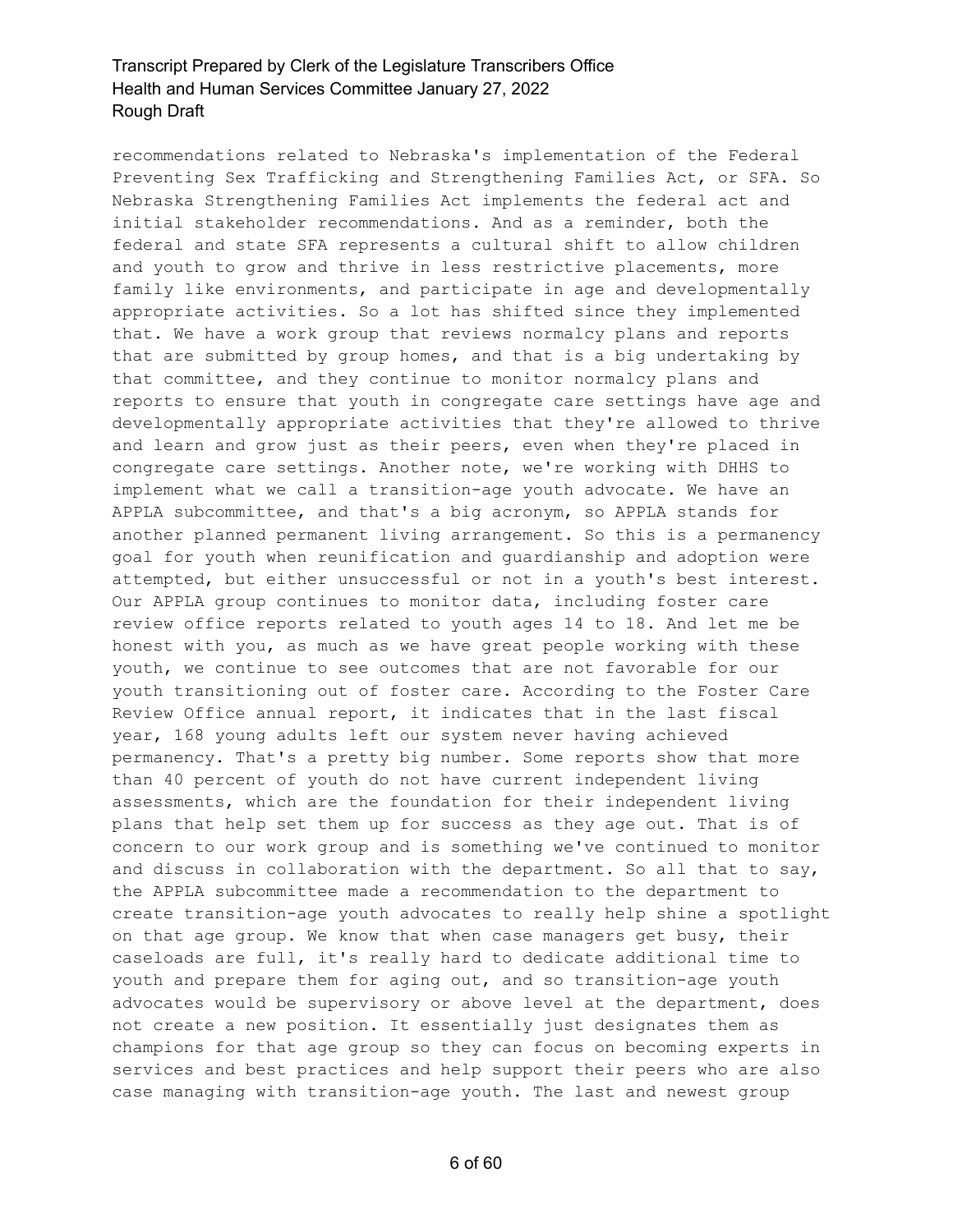that I wanted to give a quick update on is the Alternative Response Advisory Committee, and this committee was created in 2020 by LB1061 under the umbrella of the Nebraska Children's Commission. It continued the alternative response program under the department as a permanent program instead of a pilot that would have sunset that year, and it gave us four key areas to examine in our work. One, is the receipt and screening of reports of child abuse and neglect by the department. The second is ongoing use of alternative response, and the third is the use of traditional response, which can be kind of tricky because our name is the Alternative Response Advisory Committee, but I think it's important to note that we do also look at the scope of traditional response as well, and that fourth is the provision of services with alternative response and noncourt-involved cases to ensure child safety. So that committee convened in January of 2021 and meets quarterly ongoing. They spent their first year strategic planning, diving into what's going well and what do we need to strengthen within the program? And in 2022, we plan to identify priority areas and work groups to start working on some of those areas. So with that, those are the highlights. Again, there's a lot more work that happens at the level of the Children's Commission and our committees. And I want to thank all of our members and stakeholders who contributed to the work over the last year. If you have any questions, I'd be happy to answer them.

**ARCH:** Great. Are there questions?

**WALZ:** Where did my question go? Thank you.

**ARCH:** You're welcome.

**WALZ:** Thank you so much for all of your work. We appreciate it very, very much. You talked about that there were no assessments for independent living as they're coming out or aging out. Can you just talk about that a little bit more?

**LAURA OPFER:** Sure. Yeah. So let me find that statistic. So it was more than 40 percent of youth do not have a current independent living assessment, and right now they use the ansell casey. That's a tool that helps them know what skills youth may be deficient in or what strengths that they have. So that assessment really helps them build what we call an independent living plan or a transitional living plan that then, you know, says, well, if they need some financial help, how do we get them resources and the financial training between now and when they age out so that they have a better financial foundation? And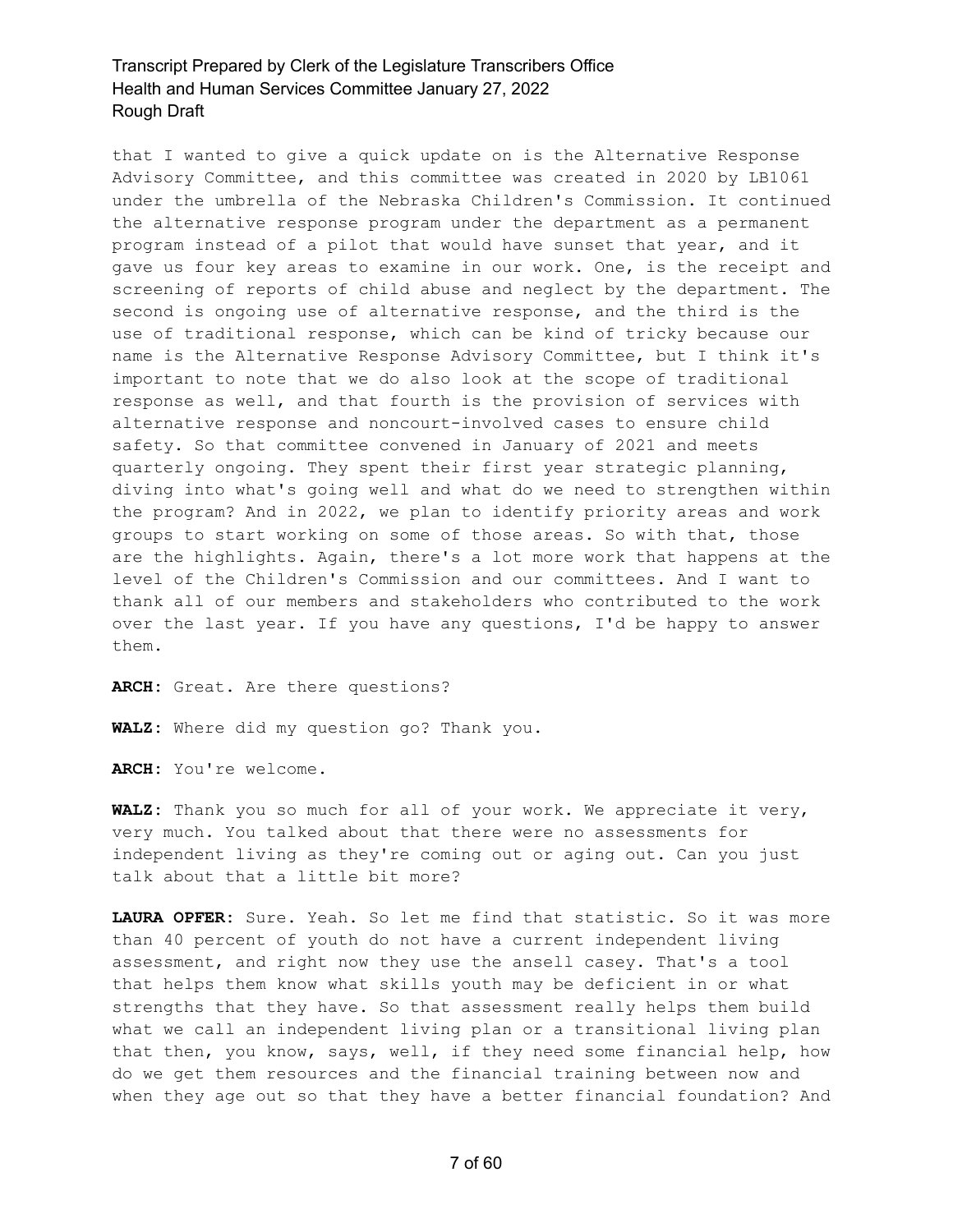there's a lot of different areas on the ansell casey. But when we don't have current assessments, that really makes it hard for us to do transitional living planning that best serves the youth. And, and just as a note, too, you know, this may be related to documentation. You know sometimes the work gets done but doesn't always get in the system and so it's hard to tell when the data is collected. If there's not a current assessment that can be viewed, then that gets marked as not being completed. So it's, you know, one data point that's helpful for us, but there may be more behind it as well.

**WALZ:** Can I ask another question?

**ARCH:** Yeah, please.

**WALZ:** So if-- I mean, to me, if there's 40 percent that we're not having, that don't have these assessments, there's really 40 percent that don't have a plan when they're leaving.

**LAURA OPFER:** They do sometimes have a plan, even though there's not an assessment. But we also see that not all of them have a plan. So the completion rates for transitional living plans are higher for whatever reason. But still, we should have 100 percent of youth with transitional living plans, and we don't.

**WALZ:** OK, one more question. Who, who completes the assessments or whose job is it to complete the assessments?

**LAURA OPFER:** I think it depends on who's working with the youth. So sometimes foster care agencies could help complete it. Other times, a case manager might or if they have like a, a [INAUDIBLE] coach or somebody that they're working with on independent living skills, that person may complete the assessment with them.

**WALZ:** OK. Thank you so much for all your work.

**LAURA OPFER:** Yes, thank you.

**ARCH:** Other questions? I have several several. This, this isn't a hearing, obviously, on these, on these, on these other bills, but in particular LB541 with the amendment, you originally had a, a recommendation of developing a fourth tier. Do, do you see the results of the study that the department has done and your work with Director Beasley actually more than just a fourth tier? Will there be, will there, will there be other tiers as, as you would anticipate?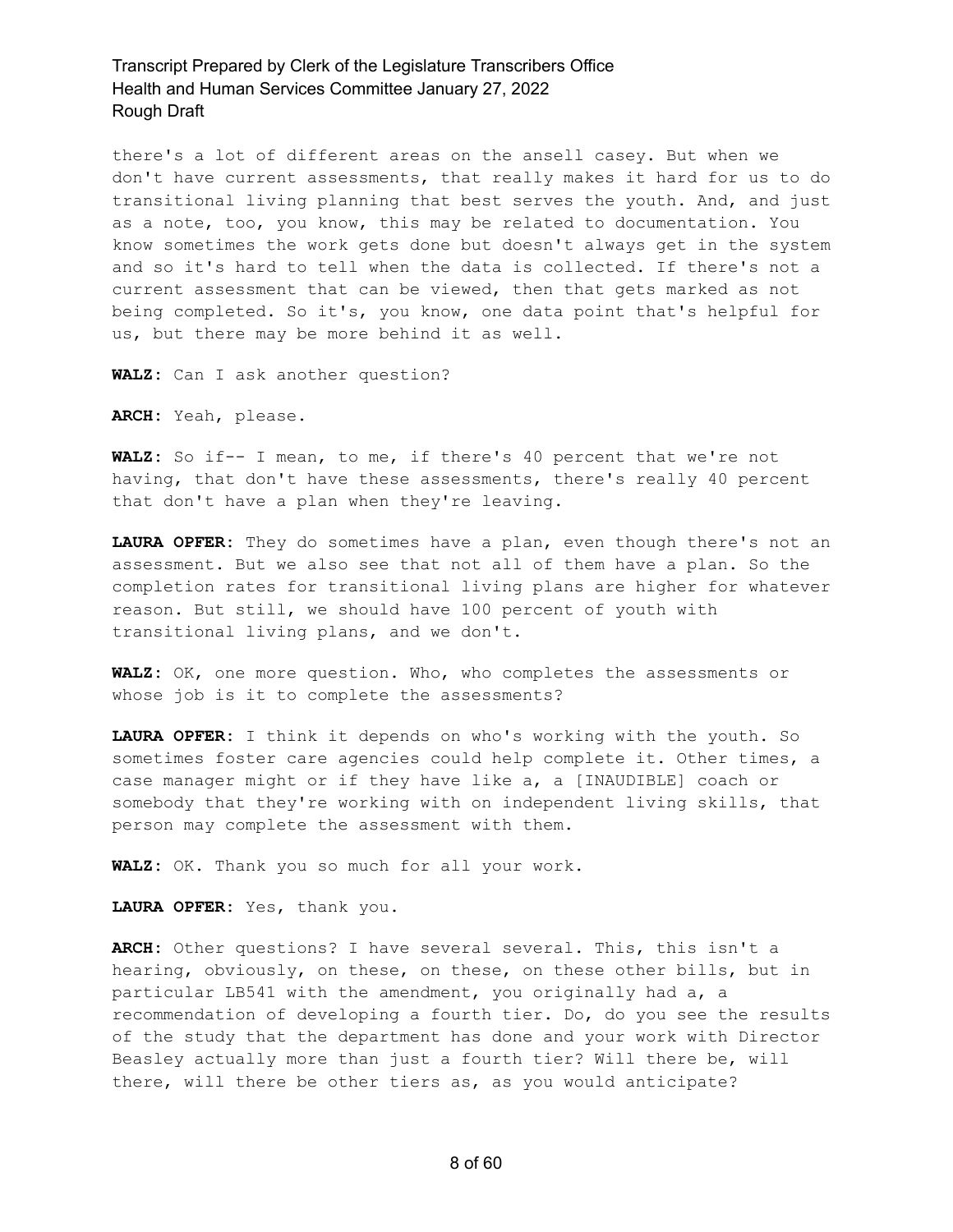**LAURA OPFER:** Yeah, that's a great question. So using the data from the Stephen Group Report, which is a good, a good place to start, they have a graph that grouped the LOAs by category and certain amounts, and there is a large grouping right around that fourth tier, which is about \$80 a day. There, there is a small group of LOAs that's in between the current third tier and the fourth, but honestly, not a significant number. There is that number or more above the current fourth tier. So it's a great question. And the truth is, yes, there are absolutely youth who fall outside of even a fourth or a fifth tier. And I think that's something that we need to continue to talk about as a state because if we do not, if we have youth outside of our current structure, so even if we create a fourth and a fifth tier, if that fifth tier is, say, \$80 to \$100, there are youth that have LOAs in excess of \$200 a day. We're still not capturing that. So I think we, we have some short-term solutions here, but that doesn't mean that's where we stop. I'd like to see us continue to think in a way that allows us the maximum coverage when it comes to IV-E funding.

**ARCH:** Do you think that there will, there will always be a need for some individual contracts, some individual consideration, for some, for some very high-need children?

**LAURA OPFER:** Yes, I think certainly we may have a handful no matter how we structure it, but those should be vast outliers. I think we can capture a majority of our kids with a rate structure.

**ARCH:** OK. All right. I'm-- first of all, thank you for working on the accreditation issue. Obviously, you, you, you follow our committee and you know we've been running kind of parallel, so we've been dealing with the Youth Rehabilitation Treatment Centers and we've been dealing with child welfare and, and the work that you do. It was interesting your, your comment on accreditation and the possibility of COA. Have, have-- has that-- have you done any discussion of licensure or is it- has it just been accreditation?

**LAURA OPFER:** So we haven't tackled licensure at that work group meeting, but it is actually something that came up at our Juvenile Services Committee meeting just this morning. Jennifer Carter is a part of that, and she brought up the licensure issue. So that is certainly something that we'll take back to the work group. I do think we have more potential to address the accreditation issue first. But I would like to see--

**ARCH:** I would, I would agree with you.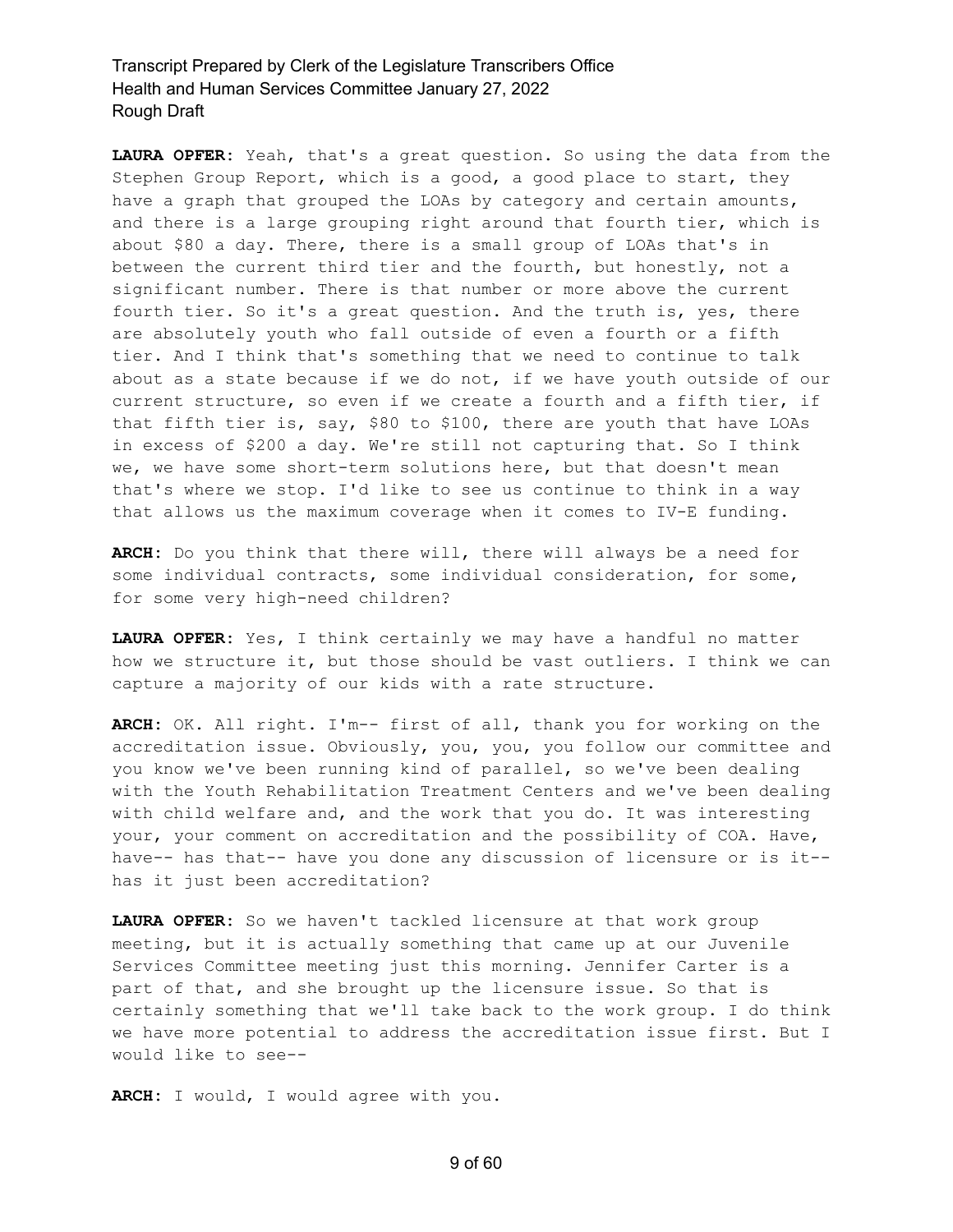**LAURA OPFER:** Yeah, I would like to see the licensure issue eventually discussed at that work group level too.

**ARCH:** OK. All right. See if I had any other, any other questions that I made note of. Yeah, well, and of course, we've, we've had recommendations on, on, on IV-E funding as well that, that came out of our LR29 committee. So many of the, many of the things that you, you are seeing, we are seeing. And, and so it's, it's very reinforcing to, to hear that as well. So-- well, any other questions that we might have? OK, seeing none other, thank you for your work and thank you for the briefing today.

**LAURA OPFER:** Yes, thank you so much.

**ARCH:** And with that, we will, we will close the briefing from the Nebraska Children's Commission and we will now open the hearing for LB906. Welcome, Senator Hansen.

**B. HANSEN:** Thank you, Chairman Arch, members of the Health and Human Services Committee, my name is Ben Hansen, B-e-n H-a-n-s-e-n. I represent Legislative District 16, and today I bring LB906, legislation that will provide COVID-19 vaccination exemptions for employees. So I'd first like to start off by asking a few questions. The first question would ask you to remember, what was the reason or justification for the COVID-19 vaccine mandate in the first place? The answer, of course, was to stop infection and transmission in order to create individual and herd immunity. It was said that the vaccine would protect others and keep fellow workers and citizens safe. The second and most important question we are faced with is whether or not the COVID-19 vaccine is actually preventing transmission and infection? To continue with this thought, is it providing individual and herd immunity? And is it preventing the spread of COVID-19 like it claimed to do from the beginning? And the answer to this is unequivocally and irrefutably no. Research and data have, without a doubt, shown that the vaccine does not prevent infection or transmission, and it does not create herd immunity. In other words, the vaccine is unable to keep any vaccinated individual from becoming infected. It is also unable to keep them from infecting any other vaccinated or unvaccinated individual at work or in public or in the home. Once we admit this irrefutable truth that the vaccine does not prevent infection or transmission, does not provide individual or herd immunity, and, thus, getting vaccinated can not protect others at work or in the community, there's only one scientific and logical conclusion to come to. The vaccines have been ineffective. The vaccine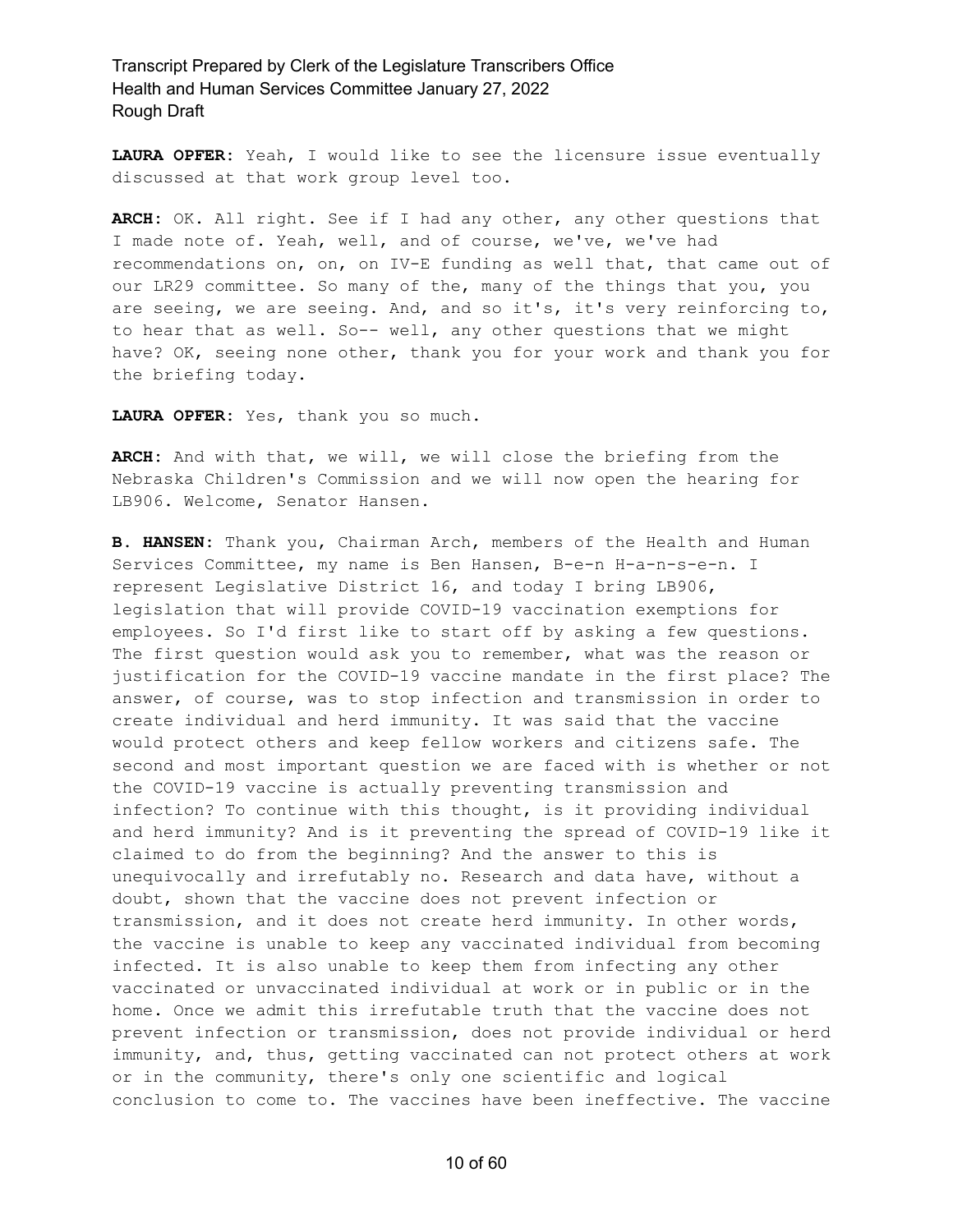mandate has been ineffective, and there simply is no justification of any kind to keep a vaccine mandate in place. Neither vaccines nor the mandate for vaccines have prevented infection or transmission of COVID-19. The very reason for the vaccine mandates. You'll hear to come back to this kind of often because this is kind of the heart and soul of my argument. The third question asks, are we concerned with the vaccine status of an employee or the infection status of an employee? Because those are two totally different things that tell two totally different stories. And this is an important distinction, too. The answer is we are much more concerned about the individual's vaccine status, which, as we discussed earlier, does nothing to tell us the infection status of the person. So vaccine status, infection status, two totally different things. That is what we ultimately need to direct our attention to if we want to help prevent the spread of COVID and to protect others. The threat to others is the infected, whether they are vaccinated or not. And we know for certain that both the vaccinated and unvaccinated can get and transmit COVID-19. The infected vaccinated are an equal threat to others as the infected unvaccinated. I'll repeat that one more time, because that's kind of a, kind of a mixture of words here. The infected vaccinated are an equal threat to others as the infected unvaccinated. What we all know to be true is that vaccination status is irrelevant with respect to infection and transmissibility status. Put another way, vaccination status is irrelevant to your status as a threat to infecting others at work or in the public. We have no way of determining based on vaccination status if you are infected or if you are infectious. Again, the only way to determine infection or infection status is by testing for infection, and this is equally true regardless of vaccination status. So faced with the scientific truth that the COVID-19 vaccine does not prevent the spread of the virus, we now have to ask ourselves another question: Are vaccine mandates unscientific, illogical, and unethical? That answer is yes. I want to make sure we don't conflate issues, and I'm clear about one thing, I have no opposition to the vaccine being available to those who want it. My issue is with forcing a vaccine that does not prevent infection or transmission to those who, for personal reasons or religious reasons, do not want it. I think it is your right and decision to make. This bill and hearing isn't about taking the right to be vaccinated away. That would be as unethical and immoral as taking away the right not to get vaccinated. This does not even include the fact that forcing a citizen in the United States and the state Nebraska to submit to any medical procedure is both unconstitutional, immoral and, in fact, in contradiction of medical ethics and the Nuremberg Code. A whole nother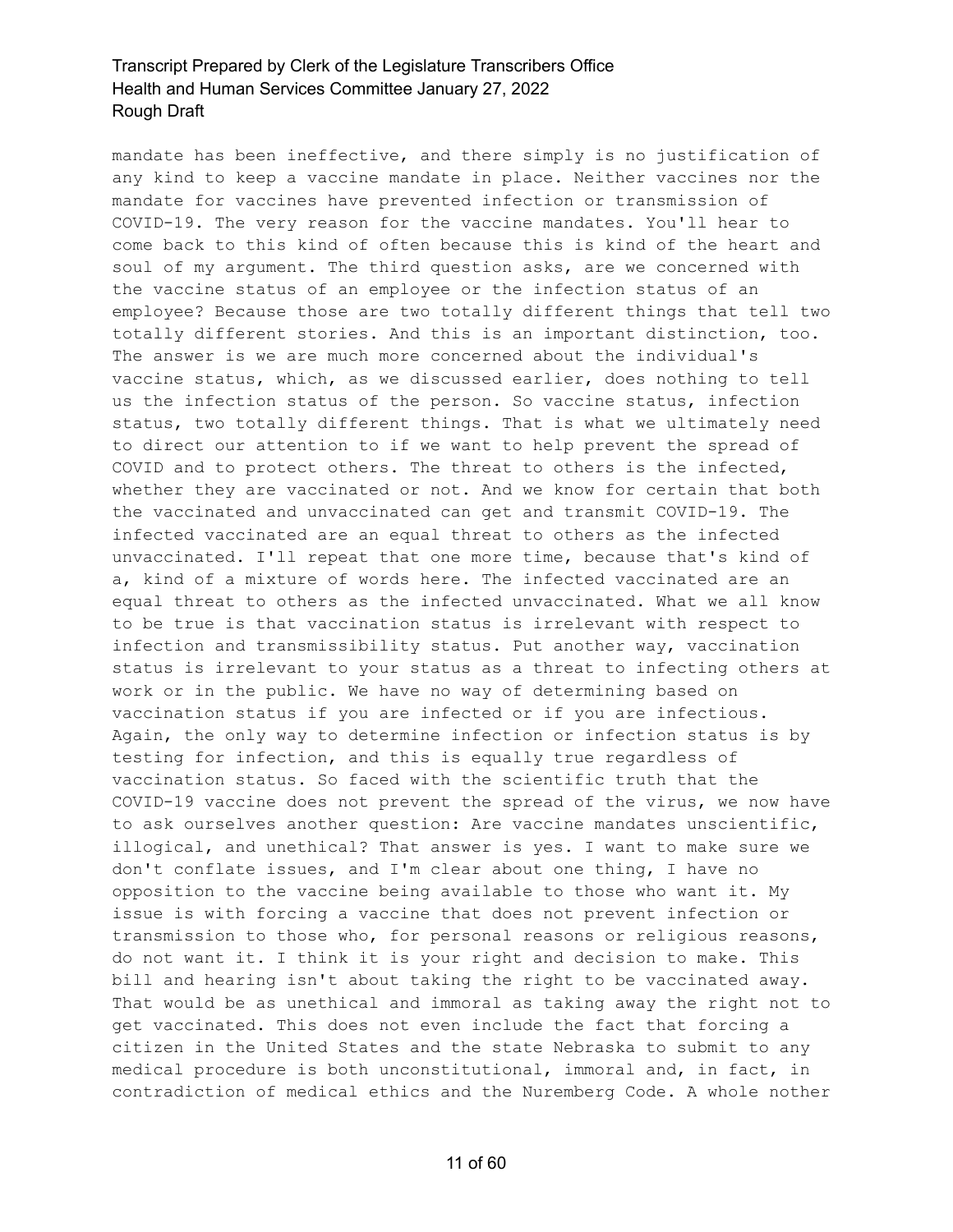rabbit hole we can go down to, but I'm not going to touch right now. This bill is about employers mandating a medical procedure and scientifically-- and specifically mandating a vaccine that does not prevent infection and transmission. One that has been shown to not only do nothing to acquire herd immunity, which we are told from the beginning, has been shown to be false, prevent the transmission of COVID, which we were told from the beginning and still which has been proven to be false, and also has no long-term data to prove its efficacy and potential side effects over time. Last question, what is our role as legislators and representatives of the people when faced with a decision such as this? LB906 would impact employees and employers across the state of Nebraska. With the white copy amendment, which I believe you guys have in front of you and gals, sorry, an employee who does not consent to vaccine requirements from their employer will be able to fill out a COVID-19 vaccine religious or medical exemption form found on the Department of Health and Human Services website. Upon submitting the exemption form to the employer, the employer must then accept and provide a COVID-19 vaccine exemption. If the employer decides to require periodic testing and personal protective equipment for those exempt employees, that will be at their discretion. LB906 requires the acceptance of COVID-19 vaccine exemptions because, as we have discussed earlier, COVID-19 vaccine mandates have been proven to be medically and morally unjustified. The vaccine has been both ineffective at what it claimed to accomplish and is against the Medical Code of Ethics with respect to removing a patient's right to choose. Do we still let the public lose their livelihood, career, and ability to provide for their family? Are we morally obligated to step in and do something against an unethical action? That's for you to decide. Thank you. With that, I will do my best to answer any questions that you might have.

**ARCH:** Thank you. Are there questions for Senator Hansen? Senator Day.

**DAY:** Thank you, Chairman Arch. And thank you, Senator Hansen. So I think I had asked you this question when you presented me with the amendment yesterday. I was under the impression that we already have medical and religious exemptions in the state of Nebraska for employees, and that is not correct or it only applies to schools?

**B. HANSEN:** I believe from the mandate that we have also put down from the federal government that it applies to CMS organizations. And I think some, from my understanding, people behind me will be able to answer that better.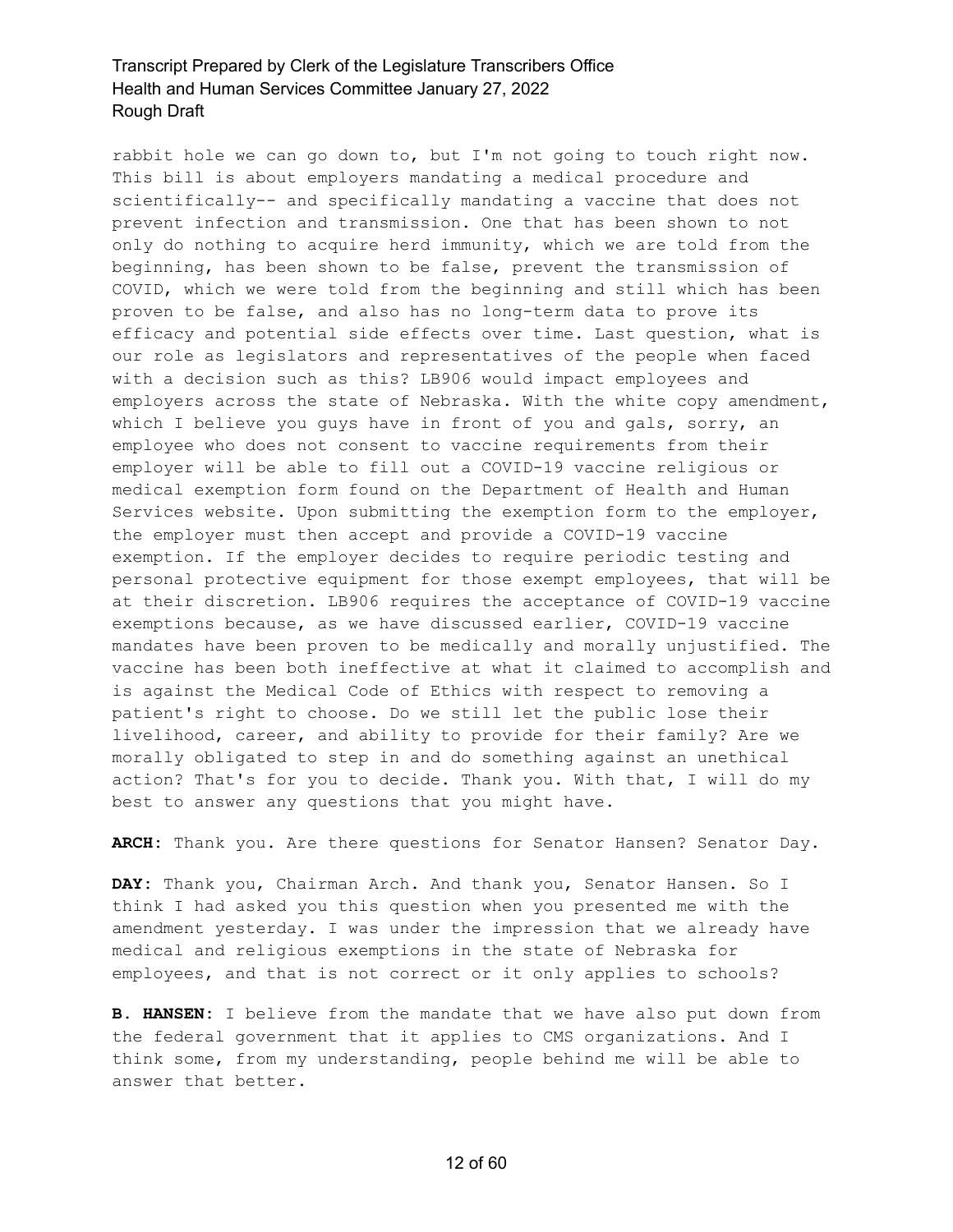**DAY:** OK.

**B. HANSEN:** Businesses can require a religious exemption. But from what I'm hearing and been hearing from constituents and people across Nebraska, it has been so varied and far stretching that it's really hard to tell. Some take them, some don't. Some have multiple pages, some ask very specific questions about the religion. This lays it out in a very specific-- you know, we're kind of creating some commonality among the state of Nebraska. We have a simple form they can fill out that they can print off from DHHS website and actually provide some relief to even the employers in the state of Nebraska because now there's a common form that you can kind of go to, the employees can print it off. And so we're trying to create that relief among the employers as well.

**DAY:** OK, thank you.

**B. HANSEN:** Um-hum.

**WILLIAMS:** Thank you, Senator Day. I have a few questions that I would like to ask--

#### **B. HANSEN:** Yes.

**WILLIAMS:** --and then we'll get to some others. And first of all, I sincerely appreciate the work that you have done on this and the conversations that we have had in preparation of the hearing today. I think it's important for people to know that Senator Hansen has been very open about dealing with this issue with all of us in the Legislature that care deeply about our constituents in the workforce and all those things that we do. What I want to do is walk through some specifics of the bill so that we are clear because we've had a green copy that was introduced originally that was prioritized. Then we had one amendment and now we, we have another one that's slightly different. And I think it's important that as other people come up to testify today, we're all on the same page as to what this-- the, the final amendment does here and where we are. And even though I may disagree with some of your opening comments, I absolutely agree with people's right to choose and those kind of things personally. OK. In, in the original bill that was introduced, it included all vaccines in the green copy that was introduced. And as I understand in the amendment, it is now limited simply to vaccines that deal with COVID.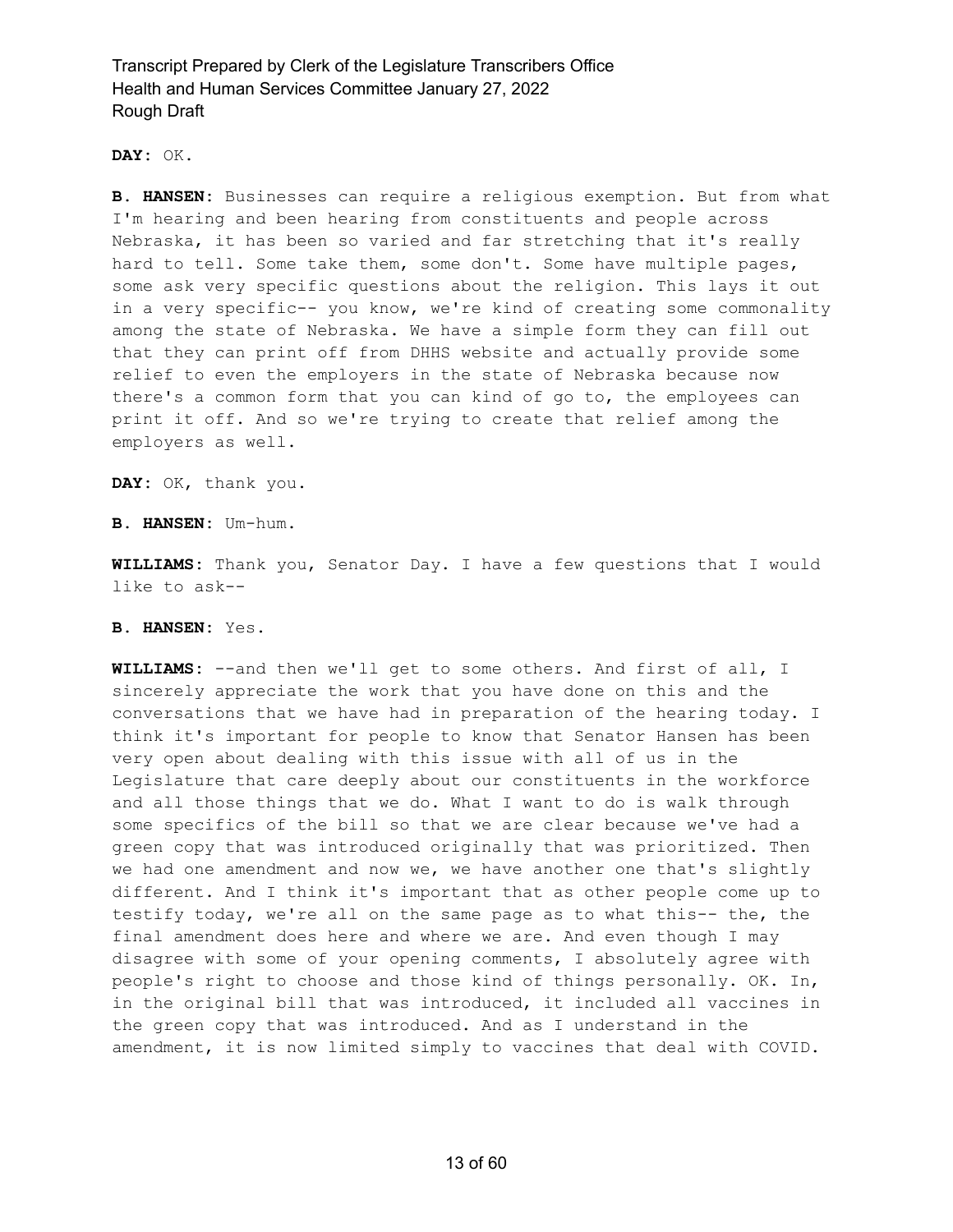**B. HANSEN:** You are correct. Yeah, we kind of tailored that down quite a bit to include COVID-19 vaccines so we're not misconstruing what we're trying to accomplish here. You know, other vaccines we might be talking about, we want to keep-- kind of keep the topic on hand.

**WILLIAMS:** So we're talking strictly about the COVID vaccine?

**B. HANSEN:** Yep. Yep, that is in the amendment on the first page, correct.

**WILLIAMS:** In the, in the green copy, again, under the definition of employer, it was anyone employing 20 or more people. I've not seen the latest amendment, but the one that we looked at yesterday, and I think it's probably the same, an employer is with one employer or more.

**B. HANSEN:** Yes.

**WILLIAMS:** So it doesn't have that 20 limit.

**B. HANSEN:** Yeah, we actually got some people mentioning that they wanted to be included as well, even like the people who are below 15. So they were wondering why they were not.

**WILLIAMS:** Right. Next area of concern that, that we had, and this goes clear back to the bill that was introduced last year that we discussed, is the issue of we currently have mandatory vaccines for students and schools that in my first reading of the green copy of LB906, you could certainly make the case that that current of restrictions that we have there could be changed with LB906, that it would capture not just employees at school, but it could have captured students. It's my understanding that there is no intent that this would have any effect on the current vaccine mandates that are-- exist today in our school system for students.

**B. HANSEN:** Yeah, this is not intended to touch school students at all. We don't want affect that at all, we're talking mainly about an employee-employer relationship there.

**WILLIAMS:** And I think with that, and I think you just said it, it, it could, though, affect employees of school systems.

**B. HANSEN:** Could potentially, yes. I would assume so.

**WILLIAMS:** Yeah, I, I think that's something that we want to be sure that the language as it finally gets that we, we are clear that no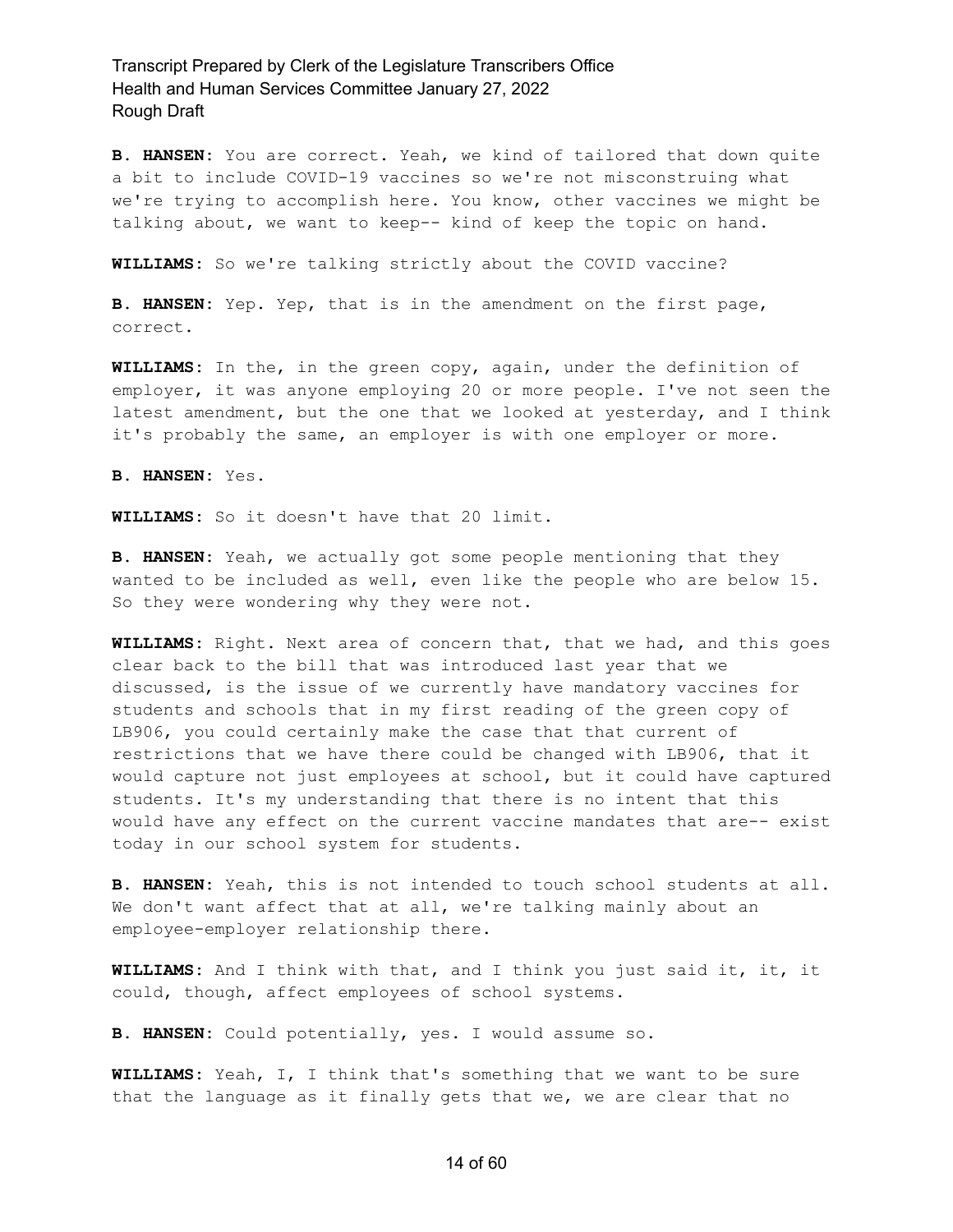school for their students has to have any concern about this affecting that.

**B. HANSEN:** No, no, we don't want-- nope, we're not going that direction at all.

**WILLIAMS:** OK. And this one is a major change, and especially for those of you coming, coming behind. The original bill, as presented, included the exclusion for someone that had a strong moral, ethical or philosophical belief or conviction. And one of the concerns that many of us had with that is that businesses and schools right now are dealing with a, a known commodity in a religious exemption and a medical exemption. And as I understand the, the, the latest amendment it ties in the federally adopted language for medical exemption and religious exemption.

**B. HANSEN:** Yeah, we at the behest and concern of even people who are- have to do with CMS, the business community, there was some concern that there wasn't a whole lot of commonality between other different kinds of states. Their concern about federal law and then following state law because we were talking about doing a philosophical exemption while federal law has a religious exemption. And so, like, which one do we follow? Do we follow the state one, do we follow the federal one? So then we got rid of that portion and then mirrored our language after federal law, which was the religious exemption. Almost exactly what they have, sincerely held religious belief, practice, or observance. And then we also included, and this is with the amendment to the amendment, which I don't know if you're going to ask about that as well, talks about the, the healthcare practitioner medical exemption as well. We took that language from the federal government as well and, and had that in there for the medical exemption.

**WILLIAMS:** So if we have an employer in Nebraska with more than 100 employees that, that has to deal with OSHA and there are these definitions there today, the definitions under your amendment will match those so there's no confusion about it's the same deal.

**B. HANSEN:** Yeah, luckily, you don't have to deal with OSHA anymore--

**WILLIAMS:** No.

**B. HANSEN:** --thanks to the Supreme Court. Yeah, but yes-- yeah, we tried to mirror it after federal, federal language.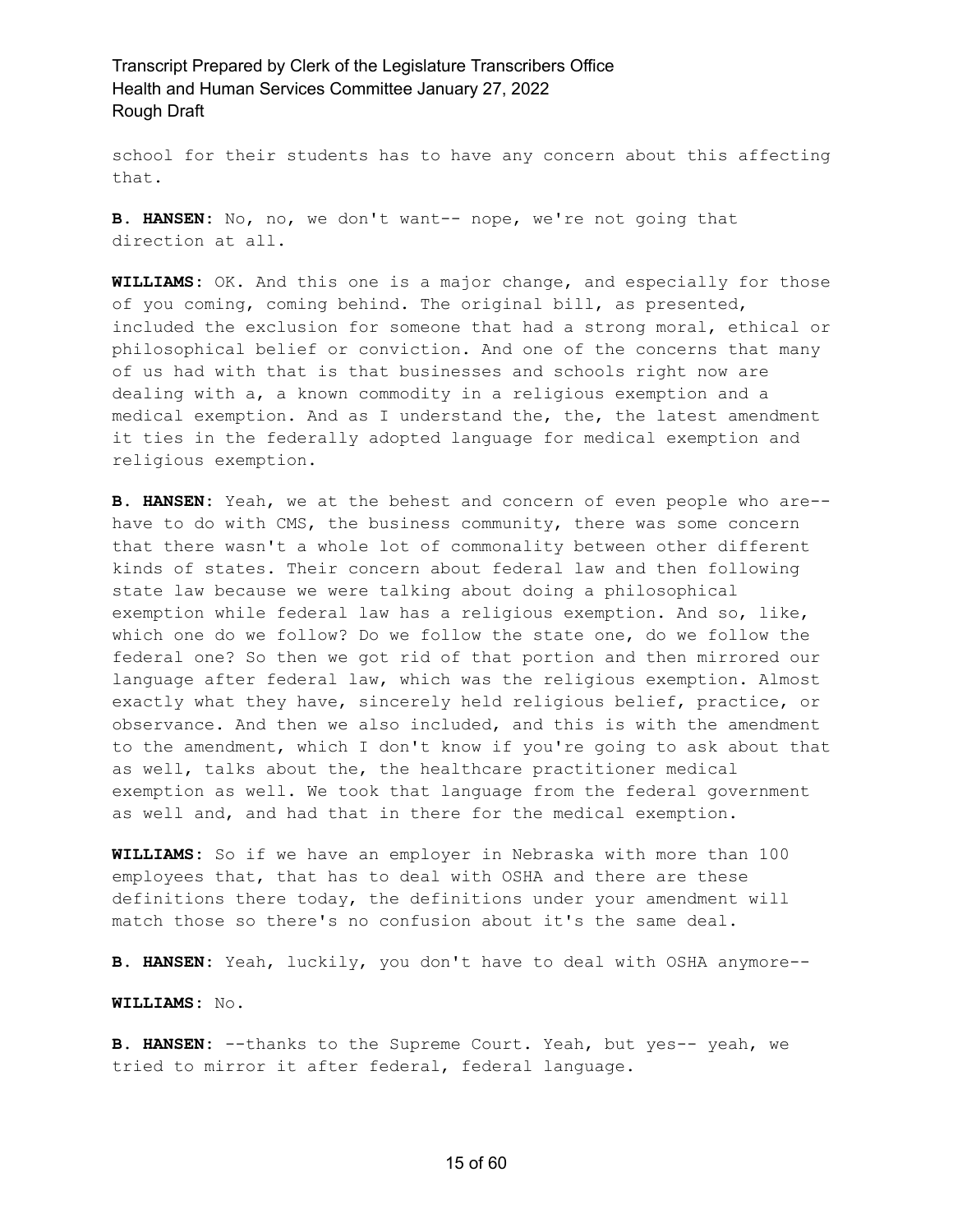**WILLIAMS:** Well, there's a lot of other things that OSHA deals with then, then vaccine and its effect.

**B. HANSEN:** Yep. Oh, yeah.

**WILLIAMS:** So I'm talking about all those things, too.

**B. HANSEN:** Gotcha.

**WILLIAMS:** OK. And the last question that I had is that the current amendment, I think, still includes the, the fact that the employer, if they do have a vaccine mandate and a person has chosen either a medical or a religious exemption and has presented that to them. And therefore, you know, is opting out, so to speak, the employer can require periodic testing and the employer can require wearing of PPE, either mask or, or whatever there would be. Is that [INAUDIBLE]?

**B. HANSEN:** Yes. And that was also a concern among the business community and even healthcare facilities, like, we, we didn't want to take that form of protection away from them. So that was that threading the needle, like I mentioned before, between trying to protect the employees of the state of Nebraska, but also trying to not step on the toes too much of the business community and healthcare industry.

**WILLIAMS:** Sincerely appreciate your, your work to get, get this bill to this place where it is gaining some universal support because of those kind of things. I know the business community will still have some concerns because of, of the fact on that particular issue that they're required to pay for those either the testing or the, the PPE, so to speak.

**B. HANSEN:** Yes, and there was also some concern about actually specifically instead of putting when it come to testing, like periodic testing, some mention that maybe we should specifically put in there that you cannot test more than once a week. I wanted to leave that out because there may be some instances where a business or healthcare may need to test more than once a week if they, they typically would might test on a Monday. But then somebody found out they were at a party with a whole bunch of other COVID-positive people, and they want to test them again to make sure they can come back to work. I didn't want to take that right away either, and so I didn't want to be too restrictive in that aspect.

**WILLIAMS:** Understood. Are there additional questions? Senator Murman.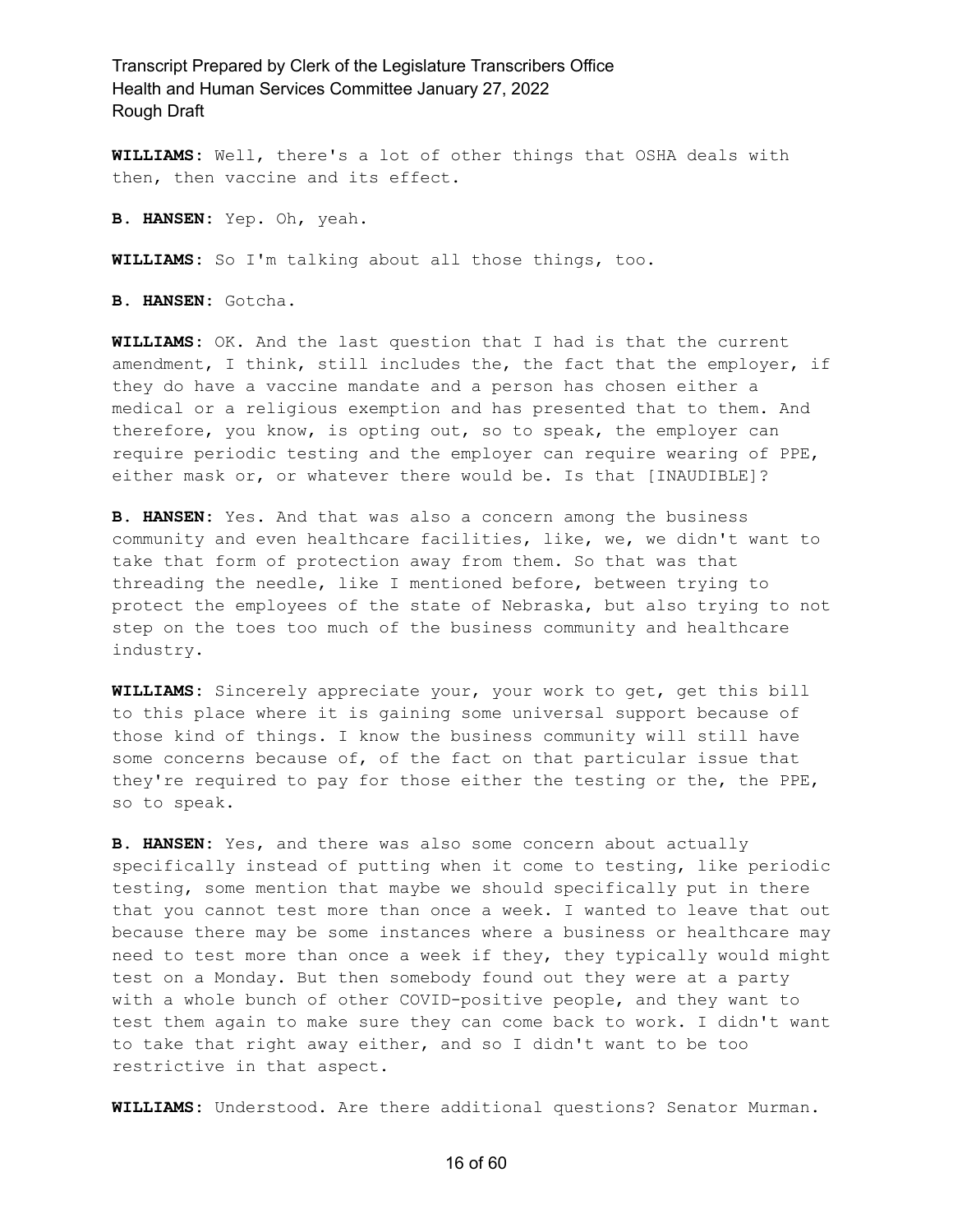**MURMAN:** Yeah, and thank you, again, also for all this work on this bill. And you don't have to answer this question if you don't want to. It's totally your prerogative. But I'm just wondering what is the reasoning for leaving out students-- student-vaccine mandates out of the bill?

**B. HANSEN:** I'm going to plead the Fifth. You said I didn't have to answer it. I-- that will go down a whole nother rabbit hole I'm not going to go down. So I just left that out because the main concern about this bill is making sure we're protecting employees in the state of Nebraska. I mean, right now, those have been cemented, you know, and we're talking about totally different vaccines when it comes to school-required vaccines, as opposed to COVID-19 vaccines, which has different data, different research, different long-term studies. And that's why we just specifically stuck to COVID-19.

**MURMAN:** OK. And then a follow-up question requiring any kind of testing for students or PPE, I assume that would-- that is a totally different bill?

**B. HANSEN:** That is not, that is not in the bill. Yeah.

**MURMAN:** Oh, OK, thank you.

**WILLIAMS:** Additional questions? Senator Day.

**DAY:** Sorry, I have one more question,--

**B. HANSEN:** Um-hum.

**DAY:** --Senator Hansen. So I-- just as a couple of days ago, I believe that the Biden administration was going to move to remove the emergency vaccine mandate. Would that have any effect on your bill  $or--$ 

**B. HANSEN:** Are you talking about for employees of 100 or more?

**DAY:** Correct.

**B. HANSEN:** Yeah, that did get overruled in the Supreme Court, so from my understand--

DAY: Yes, and I-- and because of that, I think they were talking about removing the emergency mandate, but I didn't-- so I'm wondering if you know what's going on with that or if that has any effect on--

#### 17 of 60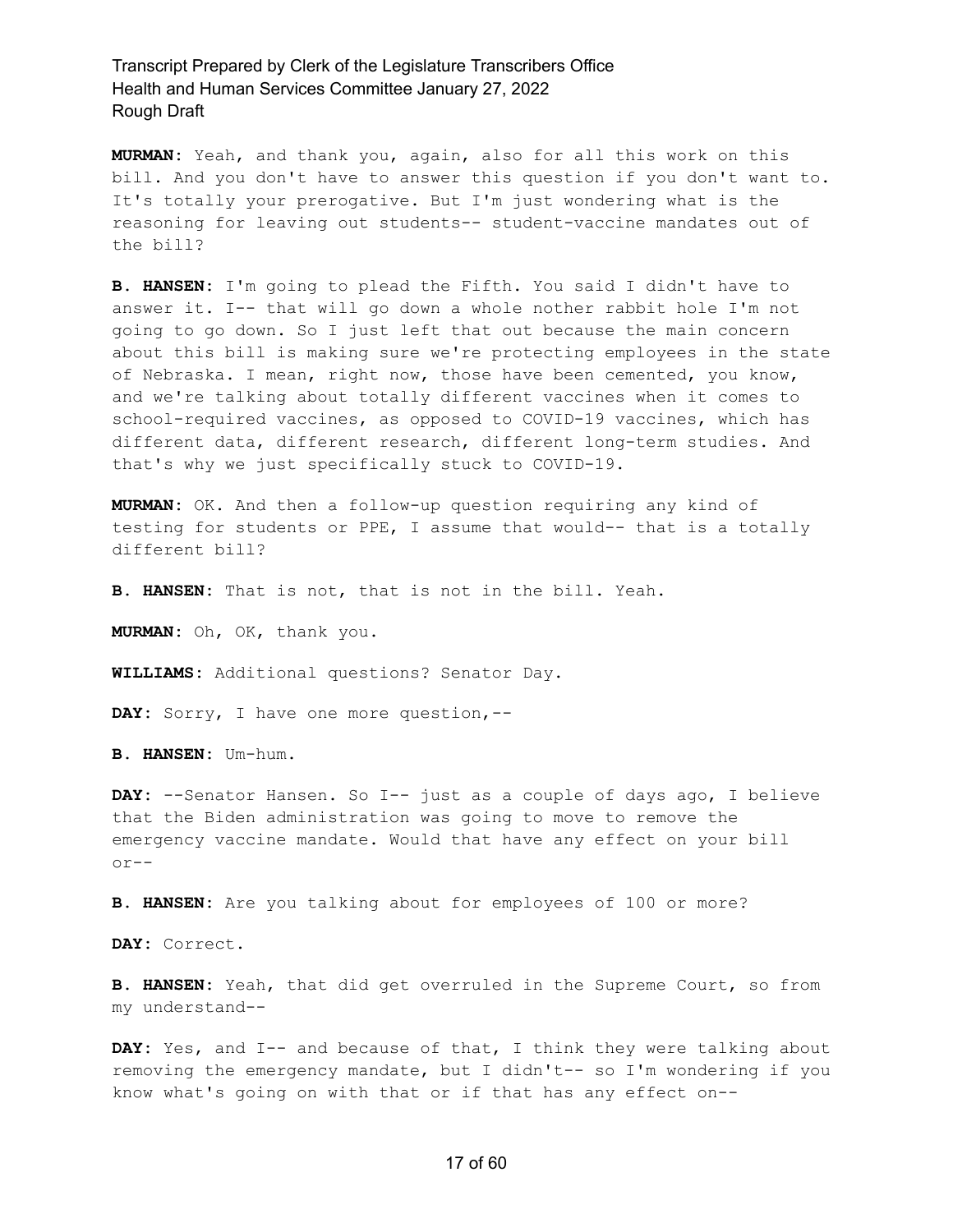**B. HANSEN:** No, this-- yeah, this-- regardless of that, the one thing we tried to make sure that we did, even though this doesn't pertain so much because of the Supreme Court ruling, we also didn't want to be- the constitutionality of the bill, we had to be a little bit careful of. So we're not actually taking the right of somebody to mandate a vaccine away. And so an employer can still mandate a vaccine. I think if we took that right away and said, no, no, you can not mandate a vaccine at all, then we're talking about some constitutional- constitutionality issues. Now we're creating more of a burden than what federal government can require. The Supreme Court ruling kind of changed some of that stuff, but we're still not kind of being more burdensome that the federal government is requiring.

**DAY:** OK, thank you. And I appreciate you answering all of our questions today.

**B. HANSEN:** I do my best. Sorry. Yeah.

**ARCH:** Other, other questions from the committee? OK, seeing none, thank you.

**B. HANSEN:** Thank you.

**ARCH:** I'm assuming you'll stay to close.

**B. HANSEN:** I will. Thank you.

**ARCH:** All right. We'll now accept the first proponent for LB906. And if you want to move to the front, there's some, there's some seats up front as well. Good afternoon.

**GARY ANTHONE:** Good afternoon, Chairperson Arch, members of the Health and Human Services Committee, my name is Dr. Gary Anthone, G-a-r-y A-n-t-h-o-n-e. I am the director and chief medical officer for the Division of Public Health within the Department of Health and Human Services. I'm here to testify in support of LB906 if amended with AM1687, which will narrow the focus of LB906 to COVID-19 vaccination. Please note: Department of Health and Human Services supports COVID-19 vaccination. The COVID-19 vaccines are safe and effective for use, and the department encourages anyone who has not yet been vaccinated to do so. Fully vaccinated people are 11 times less likely to be hospitalized with COVID-19. Individuals who receive the additional booster are 46 times less likely to be hospitalized with COVID. We estimate that these vaccinations prevented 3,200 hospitalizations and 700 deaths in Nebraska in the month of December alone. We appreciate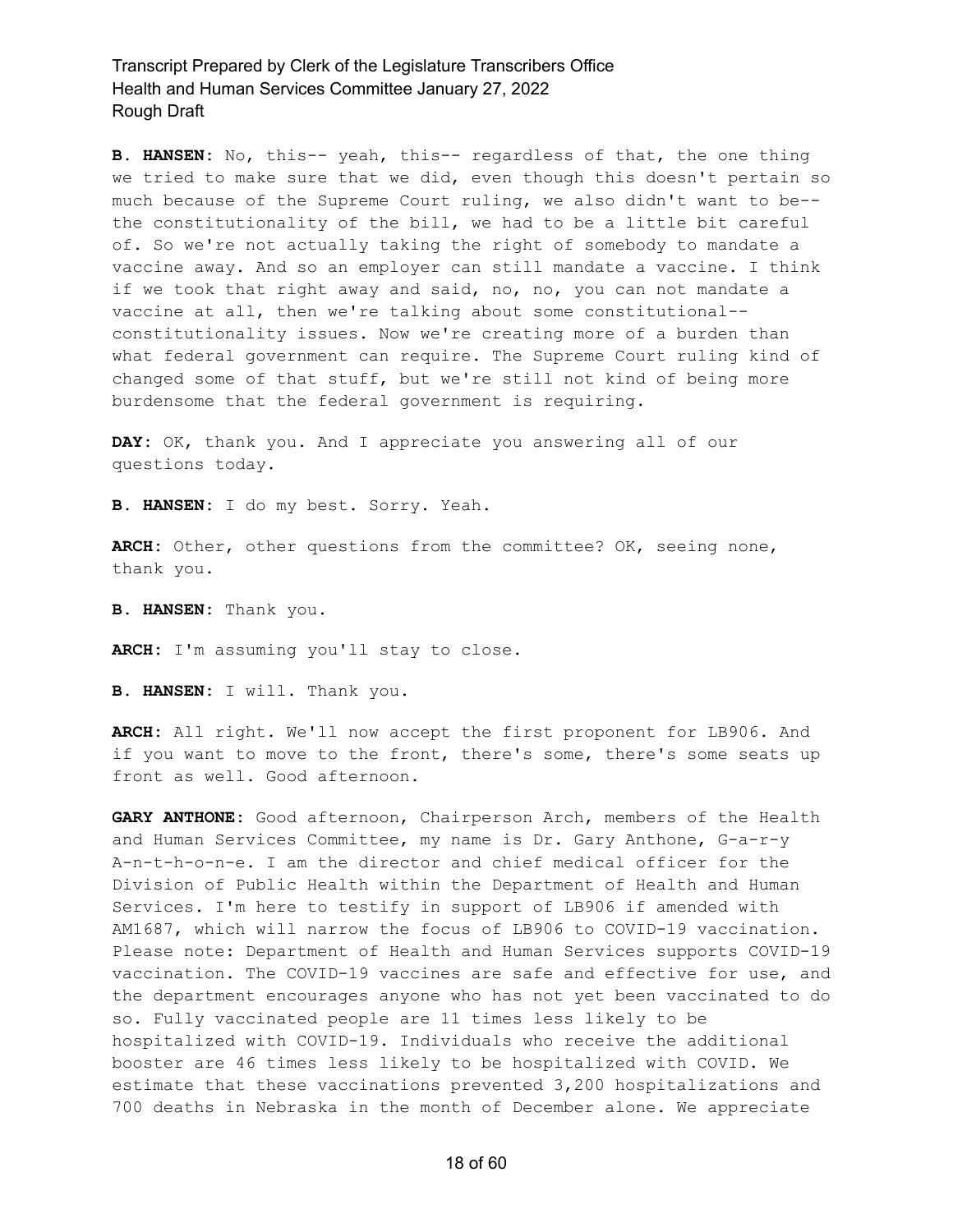Senator Hansen's introduction of an amendment to strike and replace this language with a narrow focus on COVID-19 vaccination. This amendment would provide a path for exemption aside from federal requirements, while still maintaining the health and safety of that individual and their community by allowing for periodic testing and use of personal protective equipment. Including these positions- these provisions are important to ensure that individuals who do not receive COVID-19 vaccine may safely continue in their line of work. I would note that the original bill would have also impacted our state's childhood vaccination programs. Nebraska has very high immunization rates protecting our children from international introductions of these diseases. Although some diseases like polio and measles are circulating globally, they do not take hold in Nebraska because of pediatric immunization requirements. Again, I encourage each and every individual thinking about getting vaccinated for COVID-19 to talk to their medical provider. If interested, more information can be found on the DHHS website. I respectfully request that the committee support the amendment to this legislation and move it to the floor for full debate. Thank you for the opportunity to testify today. I'll be happy to answer any questions.

**ARCH:** Thank you, Doctor. Are there questions? Senator Walz.

**WALZ:** Thank you. It's weird that you're actually here in person and not on TV.

**GARY ANTHONE:** I don't know what's better or worse.

**WALZ:** It's good. Thank you. I just wanted to clarify. So if an employee decides not to get the vaccination, the employer can still require the employee to be tested and wear personal protection equipment. Is that correct?

**GARY ANTHONE:** That's my understanding. Yes.

**WALZ:** OK. All right. Thank you.

**ARCH:** Other questions? Senator Murman.

**MURMAN:** Thank you, Dr. Anthone, for coming in and testify. I've seen these numbers in the second paragraph of your testimony here several times, but I've never seen specific statistics to back them up and maybe they're in this here that I haven't seen yet, but the 11 times less likely to be hospitalized fully vaccinated. Where do those statistics come from?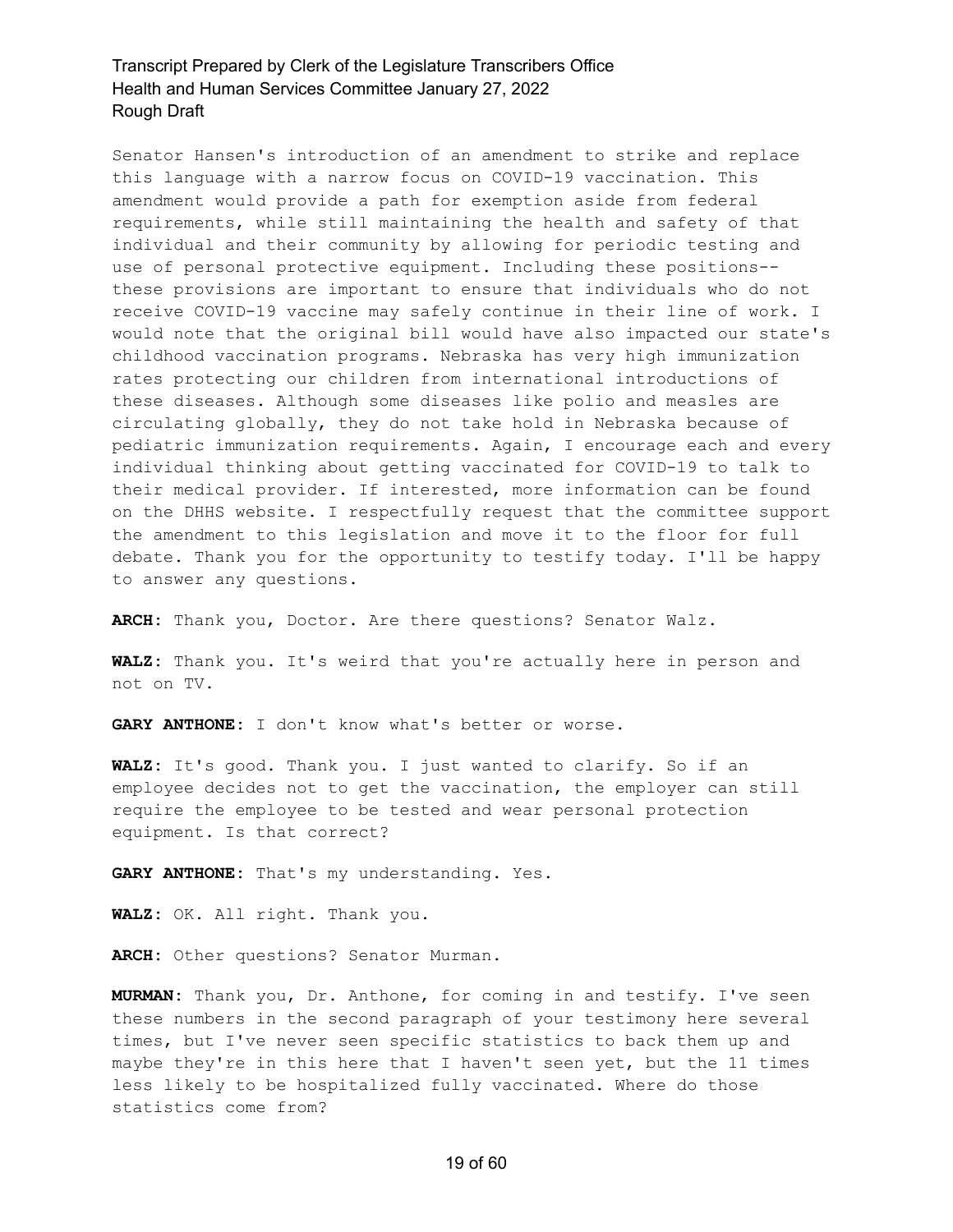**GARY ANTHONE:** If you look at the handout, I think that's on there, the graph, it'll show that there's three different categories. There's the fully vaccinated, the boosted, and then the nonvaccinated group. And so if you look at where those lines are at, and I-- let's just say, I think the 11 times was saying, if it's 46 times chance that you're going to be hospitalized, it would be 11 times less than that if you're vaccinated and 46 times less than that if you're boosted. It's, it's a huge difference. I think our team, Doctor Donahue, our state epidemiologist and our epidemiology team were one of the first in the nation to show those types of differences.

**MURMAN:** So a follow-up question. It's the number of people vaccinated with-- fully vaccinated and then boosted compared to the number hospitalized in each category?

**GARY ANTHONE:** Without being vaccinated, yes. And I think what this really showed was at first we didn't know how important the booster doses were to preventing hospitalizations. But look at the difference, 11 times if you're vaccinated, 46 times less if you're boosted. So I just remember at first when the booster doses came out, it was sort of like, well, think about it, don't, don't-- you know, walk, don't run to get your booster. And I think that's just proven that to be run, don't walk to get your booster.

**MURMAN:** And one more question. I've, I've heard that boosters are effective for certain, certain variants-- certain boosters are effective for certain variants of COVID and some and the most recent variant, possibly not as effective. Is there any truth to that?

**GARY ANTHONE:** No, I think that the booster doses that are available now are just as effective for Omicron as they have been for the other variants as far as preventing hospitalizations. There's that difference there between being infected and going to the hospital. So this is about preventing people from going to the hospital. Our strategy all along has been to prevent overloading on the hospital capacity. And that's what the vaccines are doing.

**MURMAN:** If I could ask one more question? I've heard certain countries such as Israel, even though they have very high vaccination rate, also have a very high incidence of COVID. Is that true? And if so, how would you explain that?

**GARY ANTHONE:** I think from, from listening to Senator Hansen about infections, and I think we need to, to, you know, disassociate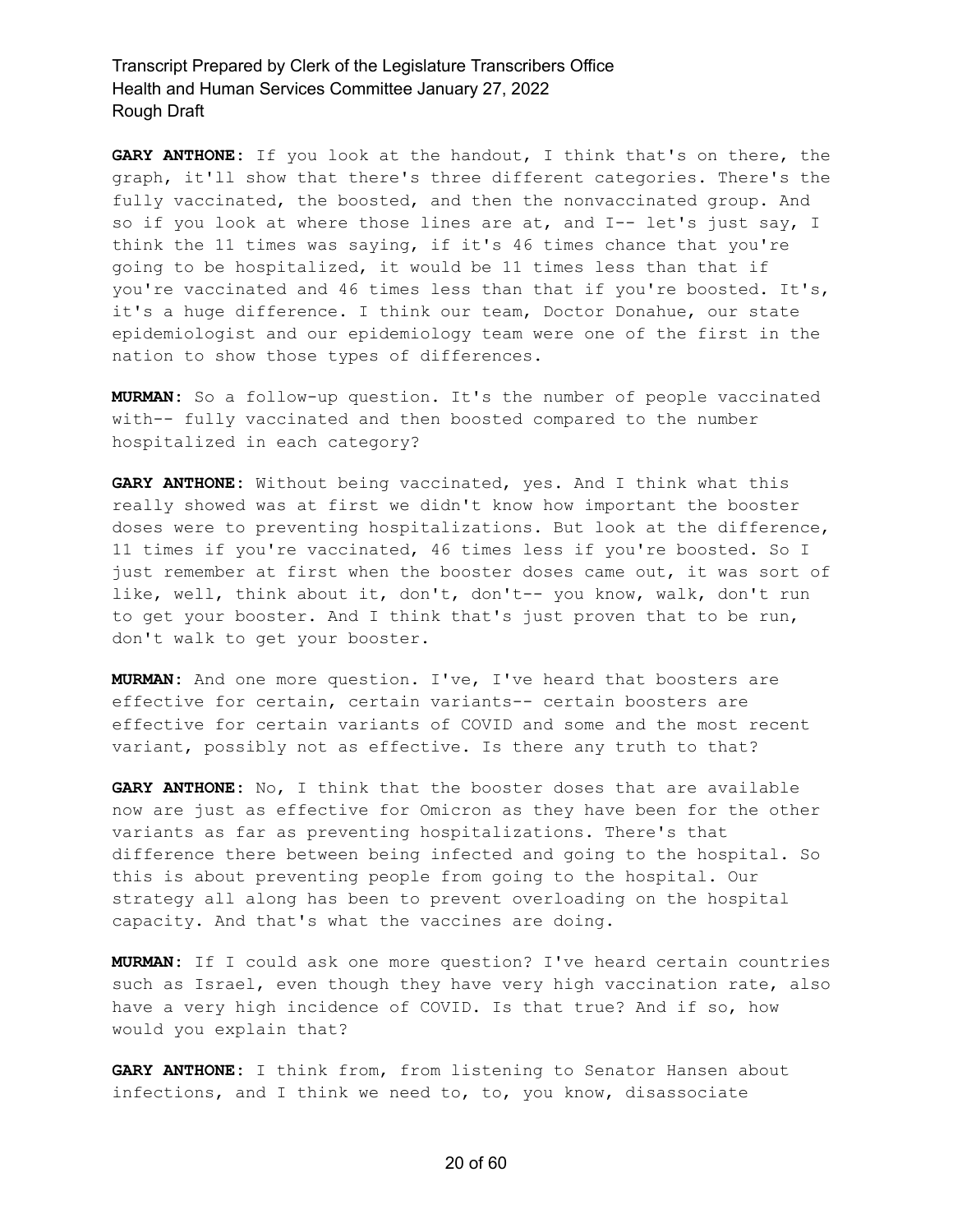infections from hospitalizations. I mean, we've said all along, this is a virus. We're not going to be able to stop the virus. But what we can do is hopefully preventing you from needing a hospitalization or dying. And that's what vaccinations are proving to be.

**MURMAN:** Thank you.

**ARCH:** Other questions? I would just say thank you for coming. I really appreciate you coming and, and it's very valuable. While this bill doesn't deal with the science of vaccine, I appreciate you answering those questions for us very much.

**GARY ANTHONE:** My pleasure.

**ARCH:** Thank you. Next proponent for LB906.

**ALLIE FRENCH:** Good afternoon, my name is Allie French, A-l-l-i-e F-r-e-n-c-h. I am here today representing Nebraskans Against Government Overreach and our 5,000-plus members. LB906 was a really hard one. From the get go, this bill has looked like the trading of one freedom for another. While it provides the much needed exemption for vac-- for the COVID-19 vaccine in the workplace, it simultaneously allows employers to require long-term medical decisions in order to avoid the first long-term medical decision. That's what it takes, however, these days to get things done, it seems. So we talked about it with our group leaders, our members, as well as other groups and citizens of Nebraska. I've read articles and posts and listened to conversations in passing. I myself have received thousands of emails, phone calls, and met with people at various meetings and events in the hopes to attempt and help them with exemptions. The vast majority of them are being declined. In Nebraska, religious freedoms are not honored in the workplace. So the most common concern right now, and likely the most important hurdle to tackle at the moment, is helping citizens across the entire state avoid becoming a victim of the get a shot or lose your job type policies or mandates. LB906 provides an essential exemption to Nebraska employees that will prevent the unnecessary collapse of Nebraska businesses and service industries due to a restricted employment pool. It is understood that this legislation does not require employees to implement PPE or testing if an exemption is submitted, so there will be some level of ability for an employee to work with their employer to not require testing or PPE, if for some reason it doesn't work for them personally. Now, the current concern simply still exists in allowing employers to make medical decisions for their presumably healthy employees, especially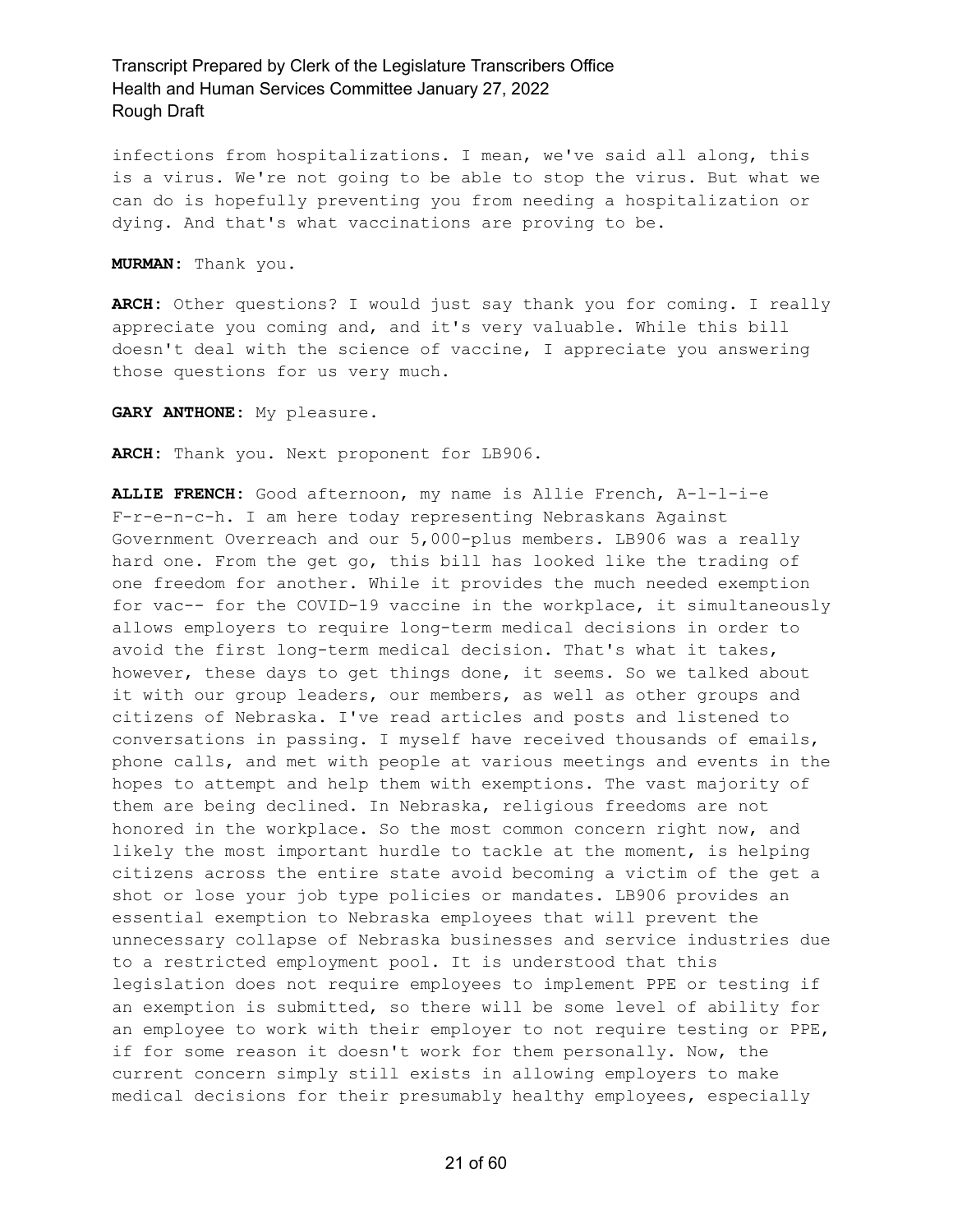based on the submission of an exemption and not whether they actually pose a health risk to others. It would seem to me that if we are going to allow a different set of rules for a specific group of people in the name of being a threat to others around them, then that should be demonstrated in a statistically significant and repeatable way. Currently, there is no supporting, unbiased, unflawed, nonanecdotal evidence to suggest that a healthy individual can spread an illness for which they are exhibiting no symptoms. There has also been zero evidence that the individuals who would not be submitting an exemption would be any less of a risk to the health of others around them. So with that in mind, if we are going to allow employers to require employer-provided PPE and/or testing for an employee that submits an exemption, then two things must happen. One, the PPE and testing must be the safest, most effective, and reasonable measure, while also the least invasive, harmful, or distracting from the duties of their position. Liability must be declared either by the state for allowing the employers to make medical decisions for their employees or by the employer for imposing medical requirements should they choose to do so in the case of an employee injury or death due to the required use of PPE or testing, both of which have occurred in the United States and outside of the United States as well. And that was really all I had today. I would look forward and hope that you guys support LB906. It's, it's a very good start. I, I hope that we can provide protections for employers across the entire state. We have a lot of individuals in every industry, people who work for cell phone companies-- carriers, people who work in the healthcare industry, people who work for Ace Hardware, people who work for Menards, people who work in, in every industry you can possibly think of, there are people who are facing mandates that are being told if they do not get a shot, they'd lose their job, whether they've been there for decades or not, whether they've been exemplary employees or not, whether they have honest, religious, sincerely held convictions, they are being denied and terminated from their positions. These Nebraskans need your help. They need an exemption process that is uniform, that isn't discriminatory, and doesn't lead to punishment based on the personal medical decisions of an individual. Thank you.

**ARCH:** Thank you. Are there questions?

**WALZ:** I just--

**ARCH:** Senator Walz.

**WALZ:** Thank you for coming today.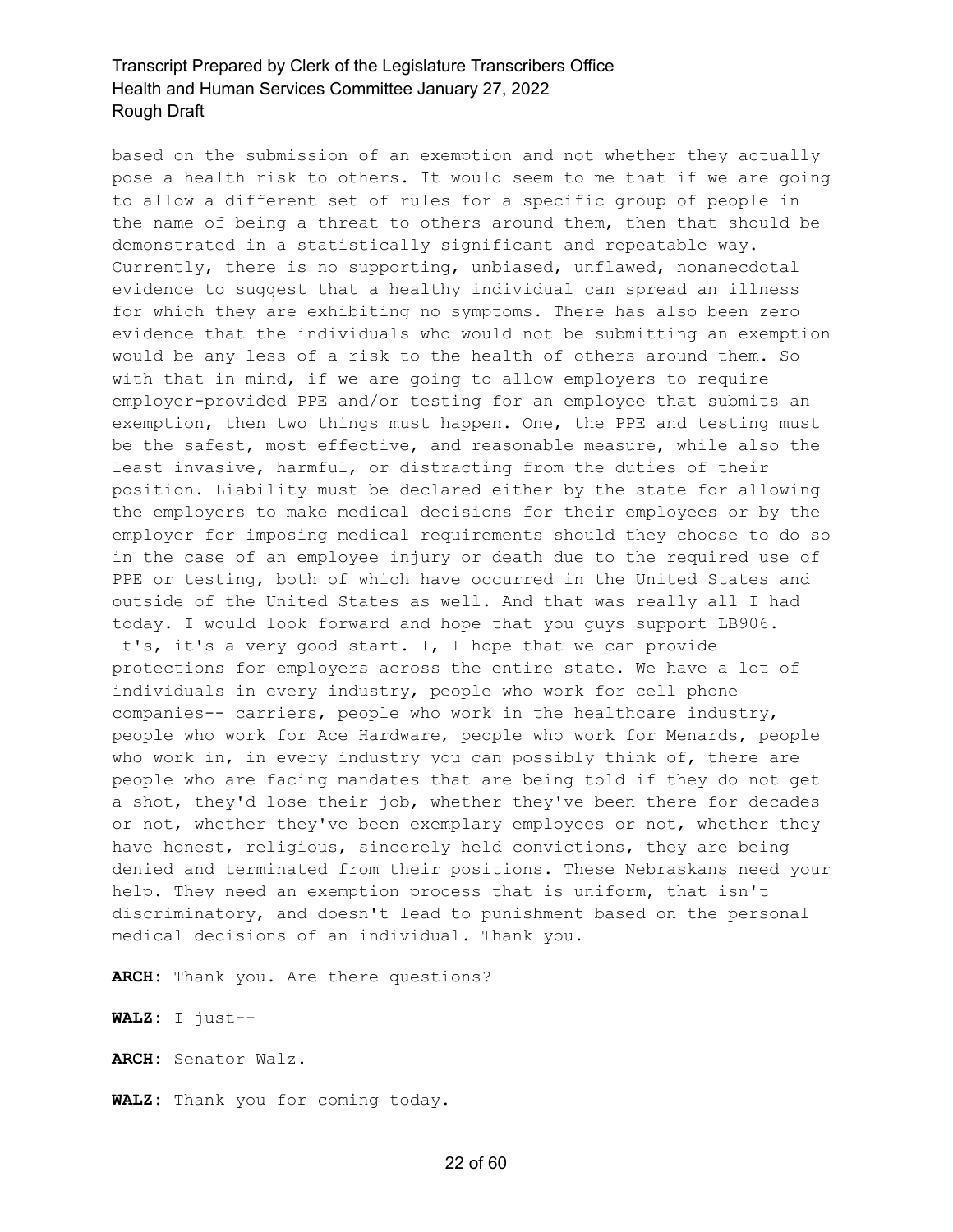**ALLIE FRENCH:** Absolutely.

**WALZ:** I just want to make sure that I-- that this is clarified. Are you a proponent or an opponent?

**ALLIE FRENCH:** I am a proponent. I am hoping that we will see some amendments if we make it to the floor that would provide, provide some requirements and guidelines for the types of PPE and testing that employers impose on their employees should they choose to implement some.

**WALZ:** All right. I just wanted to clarify.

**ALLIE FRENCH:** Absolutely.

**WALZ:** Thank you.

**ALLIE FRENCH:** Absolutely.

**ARCH:** Other questions? Seeing none, thank you very much for your testimony.

**ALLIE FRENCH:** Thank you.

**ARCH:** Next proponent for LB906.

**CHARLOTTE RALSTON:** Good afternoon, my name is Charlotte Ralston, C-h-a-r-l-o-t-t-e R-a-l-s-t-o-n. I want to thank Senator Hansen for introducing LB906 and the AM1675. First, I would like to speak on behalf of my friends and family who are working for national chains, large corporations, local nonprofits, or the federal government, to name a few, that do not want to jeopardize their careers by publicly testifying for this bill. They have been threatened with either get the jab or lose your job, even though it is a very real health concern for them or against their deeply held religious beliefs. It's time the state we live in steps up as other states around us have done. By supporting this bill, you secure our constitutional rights of us citizens who choose to be exempt rather than to violate their conscience or gamble with their health. On the other side of this discussion, I am an employer myself, albeit a small one, like many who operate in this state, I do not believe it is my right to tell someone who works for me that they must choose between the job and the jab. I believe it is each individual's responsibility to choose what is in their best interest, and it is none of my business literally to mandate this. A person's medical decisions and medical history should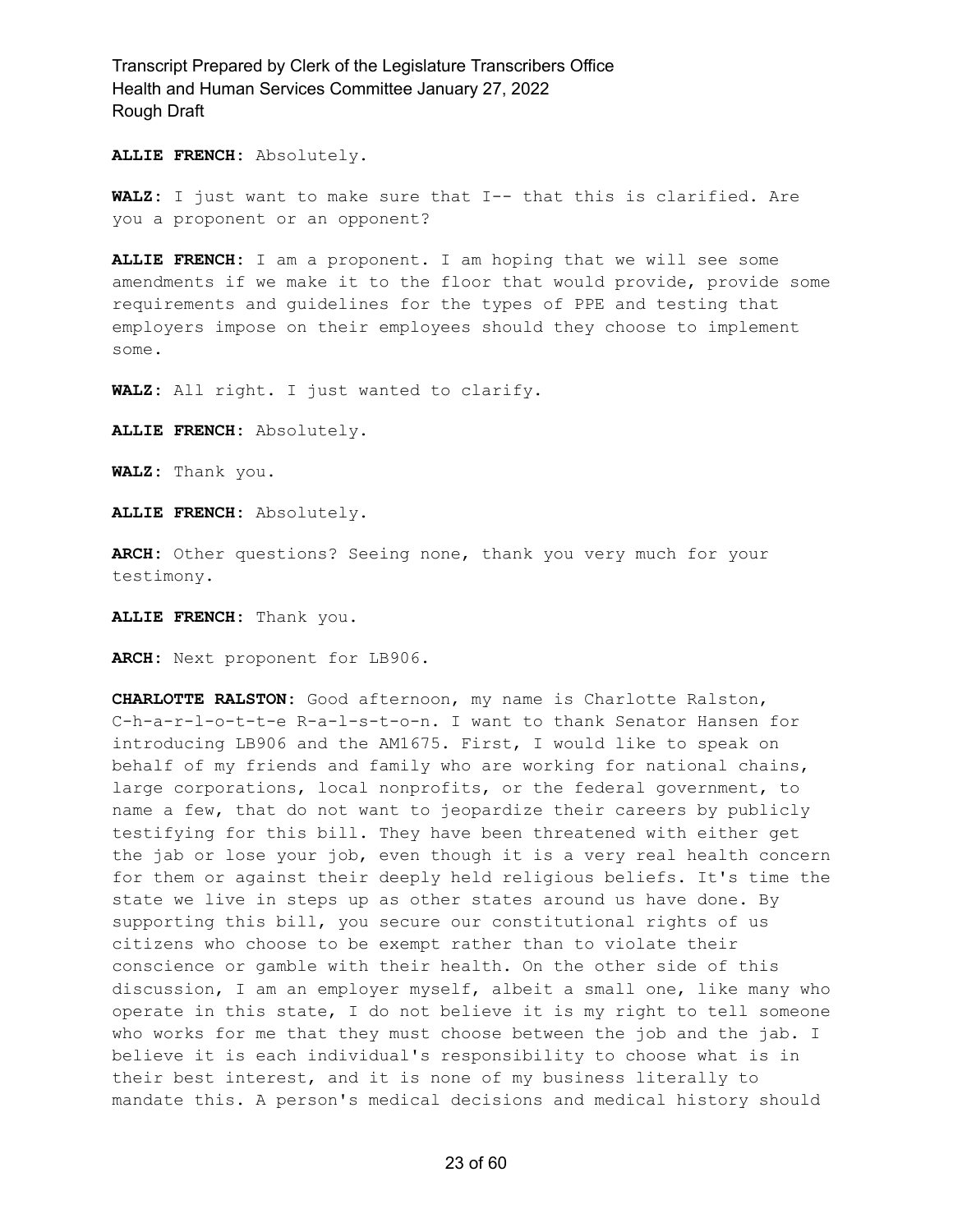be private, as evidenced by laws such as HIPAA. The employer has no business knowing whether an employee was vaccinated for COVID or not. I understand emergency protocols put in place until more information is made available, but we all know this topic has now become highly politicized and the voice of reason has been drowned out with the noise of fear. Life saving, scientifically proven treatments are being denied while lining the pockets of big pharmaceutical companies who have been granted immunity. The stories will be told for decades, and the truth may never fully be known. What I do know from my friends that work in the medical field and current research is that the immunized are getting COVID and the uninfected, "unvaxxed" are not spreading it, and that immunity is strong and long once you have had COVID and that many questions are still unanswered, such as how it affects fertility and the immune system in child development. Many times I have heard that Nebraska wants to be a state that attracts young people and people with talent, that we want to retain our retirees. As an employer, I know how shallow the talent pool has become. Unemployment is at an all time low. Getting and retaining great people is always the number one issue for a business, especially a small business. If you truly want to attract talent, here is a great opportunity. While some states are driving their people out with all the mandates, let's give them a free state to move to, one in which your employer will honor the choice you make if you require an exemption, a state that will uphold our constitutional rights, including the right to life, liberty and the pursuit of happiness. That's the kind of people we Nebraskans want more of. Let's invite them with good policymaking. Please vote in favor of LB906 and AM1675. If I may, I have one question. You don't have to answer it now, but I would like to ask. I was thinking just down the line of what the former testifier said. As an employer, if I required "unvaxxed," exempt employees to wear PPE would it violate HIPAA or be considered discriminatory? So I do think that does need to be clarified in this bill and I would like to not to have to require that of them myself. So thank you. Thank you for your consideration.

**ARCH:** Thank you. Just a second, see if there's any questions. Any questions from anybody? Seeing none, thank you very much for your testimony. Next proponent for LB906.

#### **DEBRA CHAPPELEAR:** Hi.

**ARCH:** Hello.

**DEBRA CHAPPELEAR:** I'm nervous.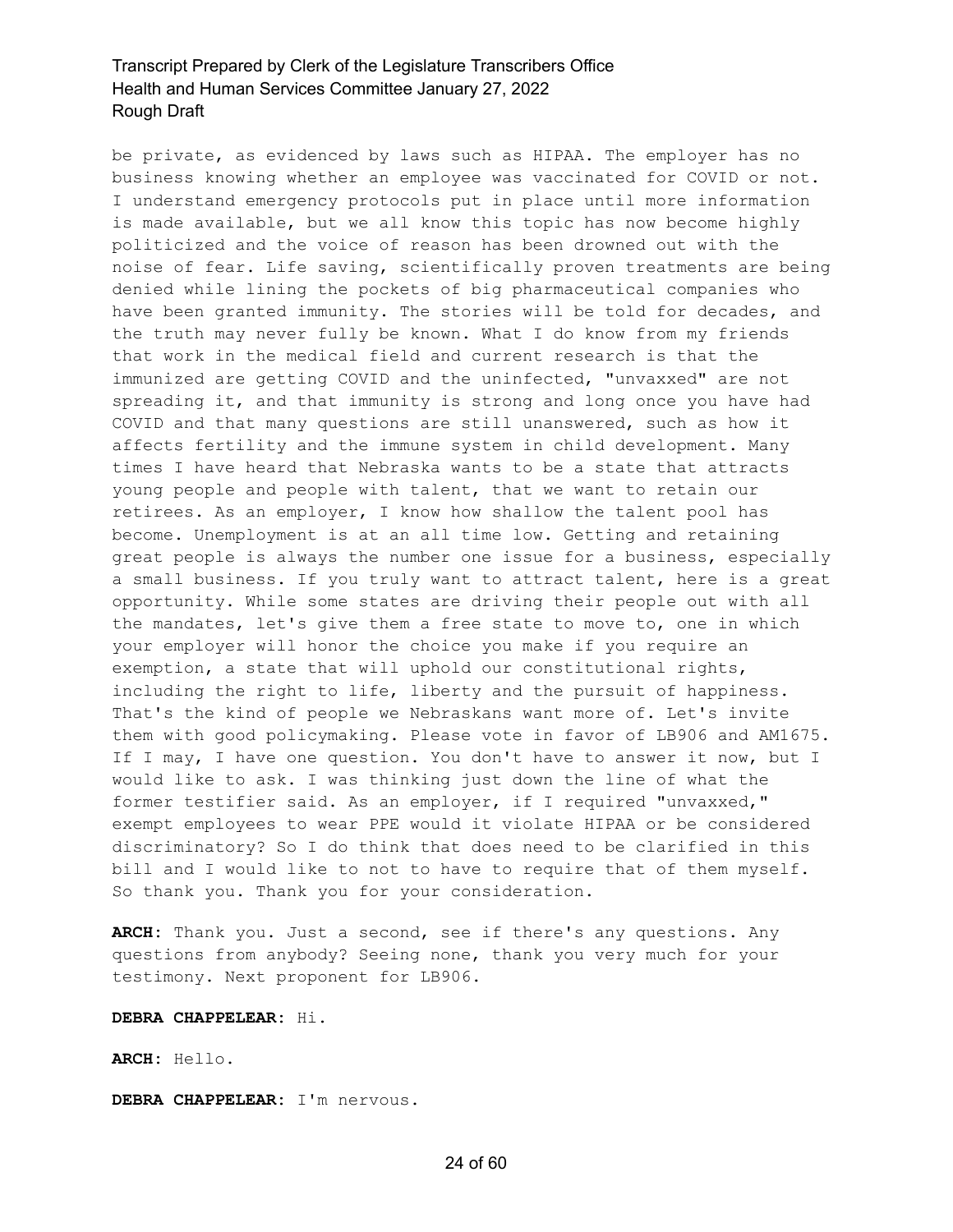**ARCH:** That's OK. You just, just talk to us. That's all.

**DEBRA CHAPPELEAR:** All right. My name's Debra Chappelear, D-e-b-r-a C-h-a-p-p-e-l-e-a-r. I am currently a social worker at a healthcare facility that is under this predicament of losing my job because my religious exemption will not be accepted where I work. When this mandate on the vaccine became available, we were not asked to wear more PPE. We were not isolated in an office. We weren't told to work from home. We have followed the same guidelines as everybody else, whether we are vaccinated or not. The only difference is, is they did have us-- we get tested twice a week. But as we have seen in the past few months, there is an increase in, in people being positive with COVID, whether you are vaccinated or not. When this mandate became an issue, the pressure to get the vaccine has increased. A lot of people who did not want to lose their jobs didn't know that they could fill out an exemption, were worried about it, did receive the vaccine under the coercion of our employer. Currently, from my experience, I have filled out the religious exemption that my administrator has made. It asked very personal questions. We have had accommodation meetings where basically it's a religious interrogation. They want to know your family history, shots you maybe received 20 years ago, basically getting you to say that you really don't have this sincere belief. As it stands right now, I know of one person who has had theirs officially declined. We are all waiting for our determinations, we're supposed to get them this week. There seems to be no recourse on our employer for denying the, the exemptions. And as it is, as of 2/14, if I have not started the vaccination process, I will not be allowed to go into my building. I'm not terminated. I am not allowed into the building and the attendance policy takes effect, basically looking like I have abandoned my job. It has been very stressful. I feel like I have been completely, I don't know the right word for it. It's very hard to have your beliefs and your job threatened, and there's nothing you can do about it. So that's all I have to say.

**ARCH:** Thank you for your testimony. Are there any questions? Senator Day.

**DAY:** Thank you, Chairman Arch. And thank you for being here today and sharing your story. Even though you were nervous, I think you did a fantastic job.

**DEBRA CHAPPELEAR:** Thank you.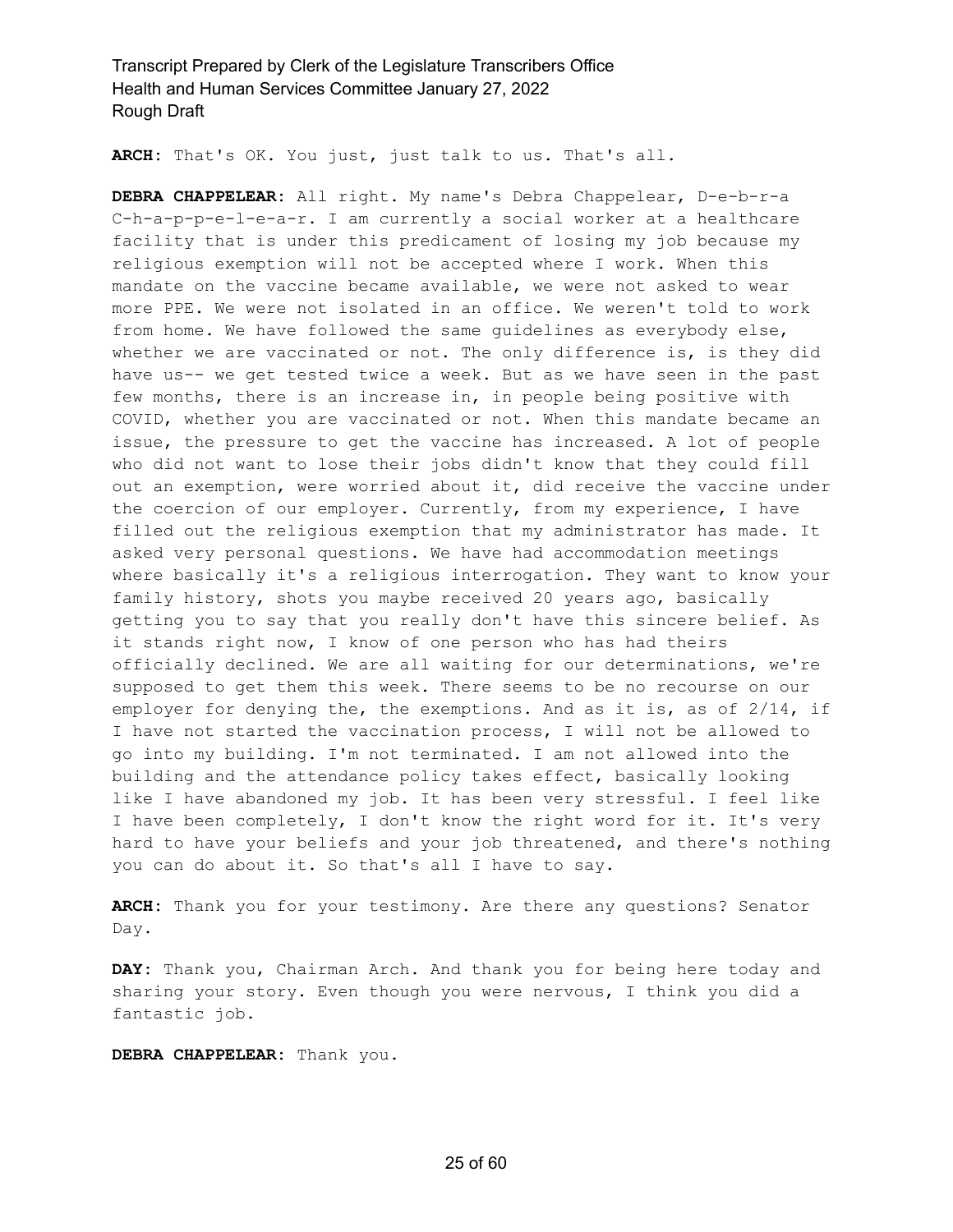**DAY:** And thank you for your work as a social worker. It's so important what you do, and so it's really hard to hear that we have people that are being forced to leave that type of work because we know how important it is. So if I'm hearing you correctly, it sounds like people are applying for a religious exemption and then being denied.

**DEBRA CHAPPELEAR:** Yes. When the mandate first came out before the injunction had occurred, our employer gave us the option to fill out medical and religious exemptions. So we, we did that process. We had accommodation meetings, which is basically we sat on a Zoom meeting with a county attorney, our administrator, the count-- I work at a county-- the Douglas County Health Center, so it's under the Douglas County human resources and everything where various types of questions were asked. And then the injunction happened, and all of that kind of got laid to rest. We weren't given any answers or anything about that. And then since the Supreme Court has, I guess, overruled and said the CMS mandate can move forward. Now we are getting determinations. Like I said, I only know of one person and there's only 25 of us.

#### **DAY:** Sure.

**DEBRA CHAPPELEAR:** We're at a 94 percent staff vaccination rate. The county-- there were over 80 employees just recently that tested positive, though, for COVID. But we're seen as now a threat, a danger. I'm not even sure what-- we're at a healthcare facility, we're wearing PPE anyways, and it's not stopping anything, unfortunately. It's not. But we're not going to be allowed to continue working because we will not receive the vaccine because of my, my own personal beliefs. I can't speak for medical exemptions. I just know religious. We are all very well aware that we are going to be denied, because if they accept one, wouldn't they have to accept them all. If you deny one, how can you deny others? You know, you know what I mean? Like, if you accept one, you kind of lay a groundwork for yourself. So we no one's been denied, and I'm not sure why the rest of us haven't heard officially yet. I really don't quite understand that, but we know it's coming.

**DAY:** Sure. Thank you.

**DEBRA CHAPPELEAR:** Yeah.

**ARCH:** Other questions? Seeing none, thank you.

**DEBRA CHAPPELEAR:** Thank you.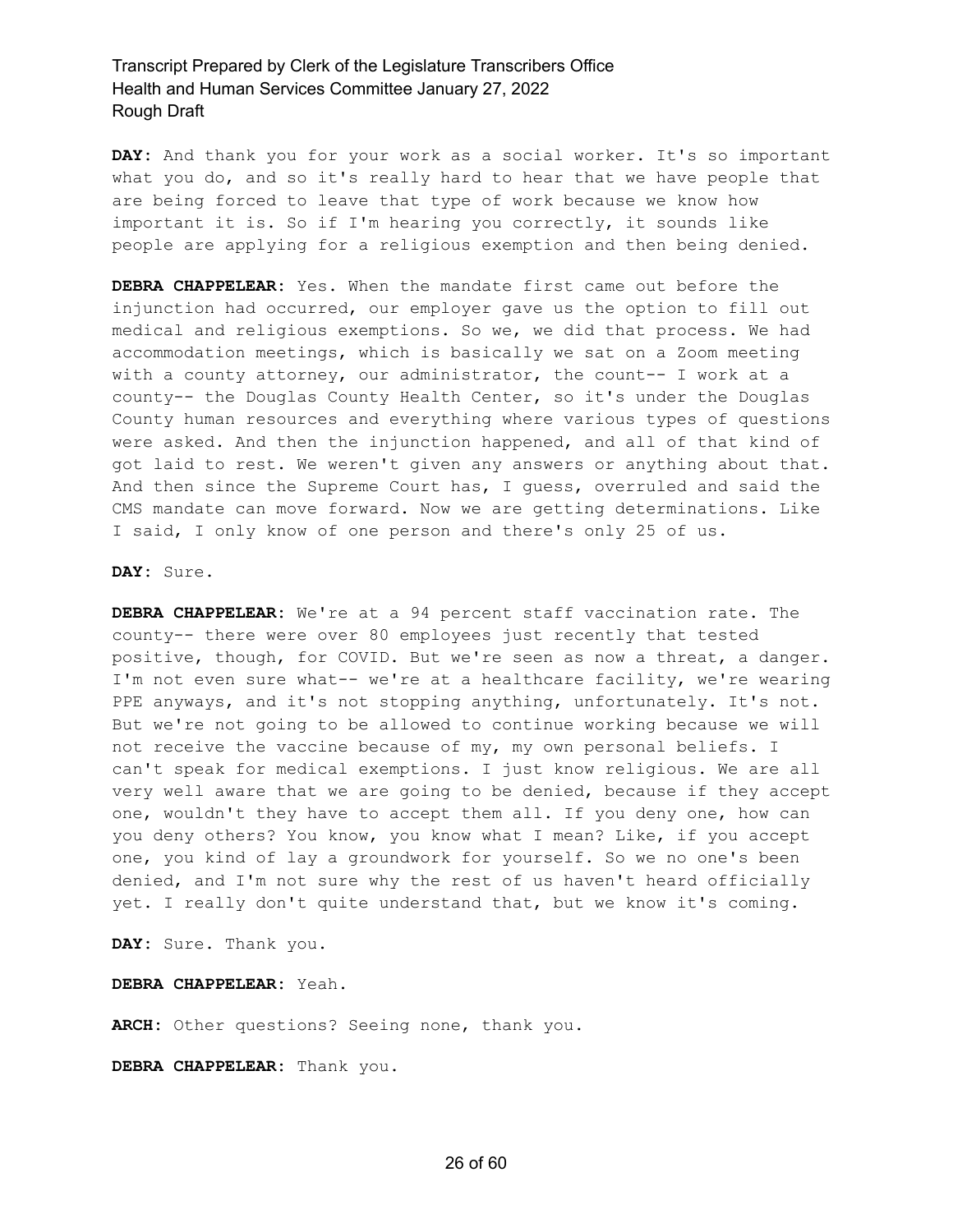**ARCH:** Thanks for coming and testifying today. Next proponent for LB906.

**RYAN CHAPPELEAR:** Hello.

**ARCH:** Welcome.

**RYAN CHAPPELEAR:** I'm Ryan Chappelear, R-y-a-n C-h-a-p-p-e-l-e-a-r. I'm a resident of Arlington, Nebraska, in Washington County, have been, actually, calling Hansen's office quite often and just heard about this yesterday. So my wife, you just talked to Debbie. I'm here for supporting her and everything that she's been going through, I've been going through as well. I don't really want to say anything about the vaccine or COVID itself, but the, the main thing here with this exemption is helping people protect their individual liberties, their individual choices, something that we have as American citizens. And I-- the only thing I ask you guys to think about that part of the thing is we're being forced to do something to keep your job as an American citizen. That's kind of scary when you start thinking about how deep that is as just being an American. I hope that we can get by this, give people the choice. We we've had a medical-- or a religious exemption form, Nebraska state exemption form for our kids ever since they were born for 12 years, and we've not had any issues with that with any of the schools, they've accepted them with signed and notarized. And when she had her exemption meeting, I couldn't believe the type of questions that an HR director, a county attorney, and her administrators were asking how it does violate her HIPAA rights, her religious rights. And I just sit there and think about the, the moral and ethical issues an HR director must be going through by asking these kind of questions, knowing what they can and can't ask an employer-- or employee or even potential employees. I know this is very unique and it's, it's-- people are scared of COVID and everybody's reaching what-- every which way to stop the spread or help people out or in the name of health. But I think when you look at what is at risk here. Is it our individual liberties and our rights, what's next? What's the next big scare? What's the next thing we're going to give up? You know, when you give up individual liberties for peace- or for, for temporary security, you don't get anything [INAUDIBLE]. Was it Benjamin Franklin said something along those lines? So we need to really look at what we're giving up here if we don't have this exemption form for these employer-- employees to have. And again, I, I feel bad for the employers being put in a predicament, too. But that's all I got to say.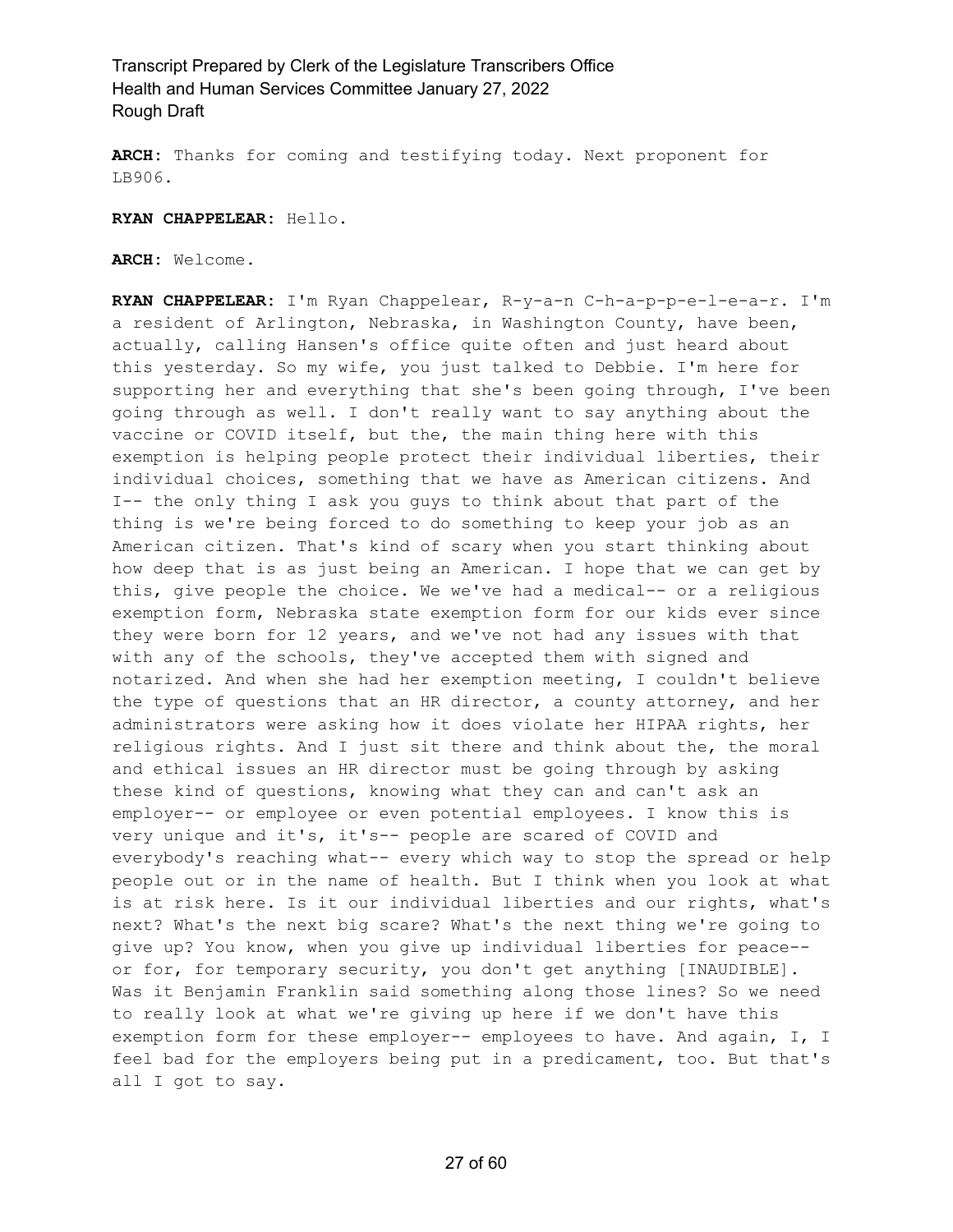**ARCH:** OK. Thank you for your testimony.

**RYAN CHAPPELEAR:** You bet.

**ARCH:** Any questions? Senator Walz.

**RYAN CHAPPELEAR:** Yes, ma'am.

**WALZ:** I don't have a question.

**RYAN CHAPPELEAR:** OK.

**WALZ:** But I just have a comment.

**RYAN CHAPPELEAR:** All right.

**WALZ:** I just wanted to say, first of all, that I appreciate the fact that you came up here and wanted to stay on topic, didn't want to debate the vaccine or the--

**RYAN CHAPPELEAR:** No, you know,--

**WALZ:** Thank you for doing that.

**RYAN CHAPPELEAR:** --it's the same thing. It's if somebody wants it, go take it. If somebody doesn't, don't take it. It's our right as an American citizen to make those choices.

**WALZ:** Yeah, thank you.

**RYAN CHAPPELEAR:** You bet.

**WALZ:** I also just want to say I'm also from Arlington, so I bet I went to school with somebody you're--

**RYAN CHAPPELEAR:** Any Chappelear's, French's [PHONETIC] and Rogers [PHONETIC].

**WALZ:** Right.

**RYAN CHAPPELEAR:** That's all our family, so.

**WALZ:** Thanks.

**RYAN CHAPPELEAR:** Yeah, you bet.

**WALZ:** Thanks for coming.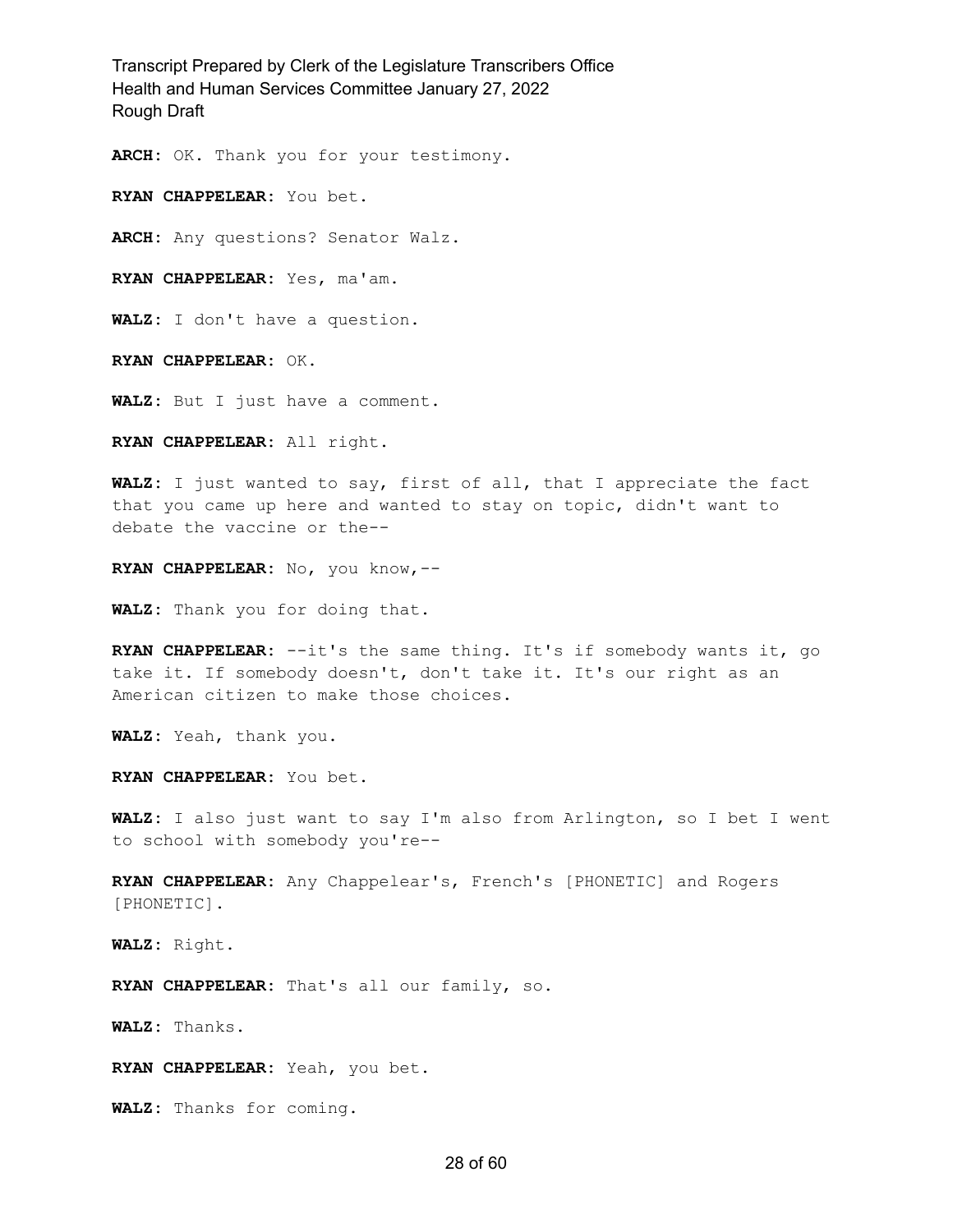**RYAN CHAPPELEAR:** Thank you.

**ARCH:** Next proponent for LB906.

**LAUREN BORCYK:** Hello, Senators. Thank you for taking time out of your day to be here today. My name is Lauren Borcyk. That's L-a-u-r-e-n B-o-r-c-y-k. Before I begin, let me introduce some key aspects of my life. I'm a student. I'm a future employee. I'm the future of the state. I'm aware that universities were removed from this bill. However, let me offer my perspective on employer-mandated vaccines from the perspective of a future employee. In August of 2021, I started my last semester of classes at Creighton before graduating in December. I had three classes left to finish my degree and was absolutely stoked to finish. However, three weeks into the semester, Creighton began a vaccine mandate on campus with no religious or medical exemptions. I have always been pro-life and seek to exemplify my values to the highest degree throughout my life. Being that vaccines use aborted fetal cells, I was of strong opposition to the vaccines and it came as no surprise to Creighton that this was central to my values as I was the president of the Creighton Students for Life Club on campus. Furthermore, Creighton states that their institution and being a Catholic institution is morally obligated to receive the vaccine. However, the official writing of the Vatican states that the COVID maccine-- vaccine must remain a choice for everyone. But just because Creighton is a Catholic school does not mean I should be forced to follow the theology when it's ultimately not in line with what the Vatican came to a conclusion on. Creighton refused my religious exemption. When I asked to finish classes completely online, they refused that option as well. Creighton responded by saying even their online students are required to be fully vaccinated. Creighton, as of August 6 of 2021 already had 93 percent of students vaccinated and 99.6 of staff vaccinated. The percentage of students vaccinated on campus is far higher now after they mandated their vaccine a month after school started. This information is provided on the website. After Creighton removed me from classes against my will, myself and other-- and a few other Creighton students began a lawsuit against Creighton for this situation. Even though they expelled me from classes, Creighton still sent a collection agency after me to pay the rest of my tuition for that semester I was only three weeks into. Not only that, but they refused to release my transcripts so that I can transfer to a different school in order to finish my schooling, should I choose to do so. In my opinion, Creighton has used the COVID vaccine as an abuse of power, a threat, and has harassed me for this decision as a result. I believe that not only should employers allow exemptions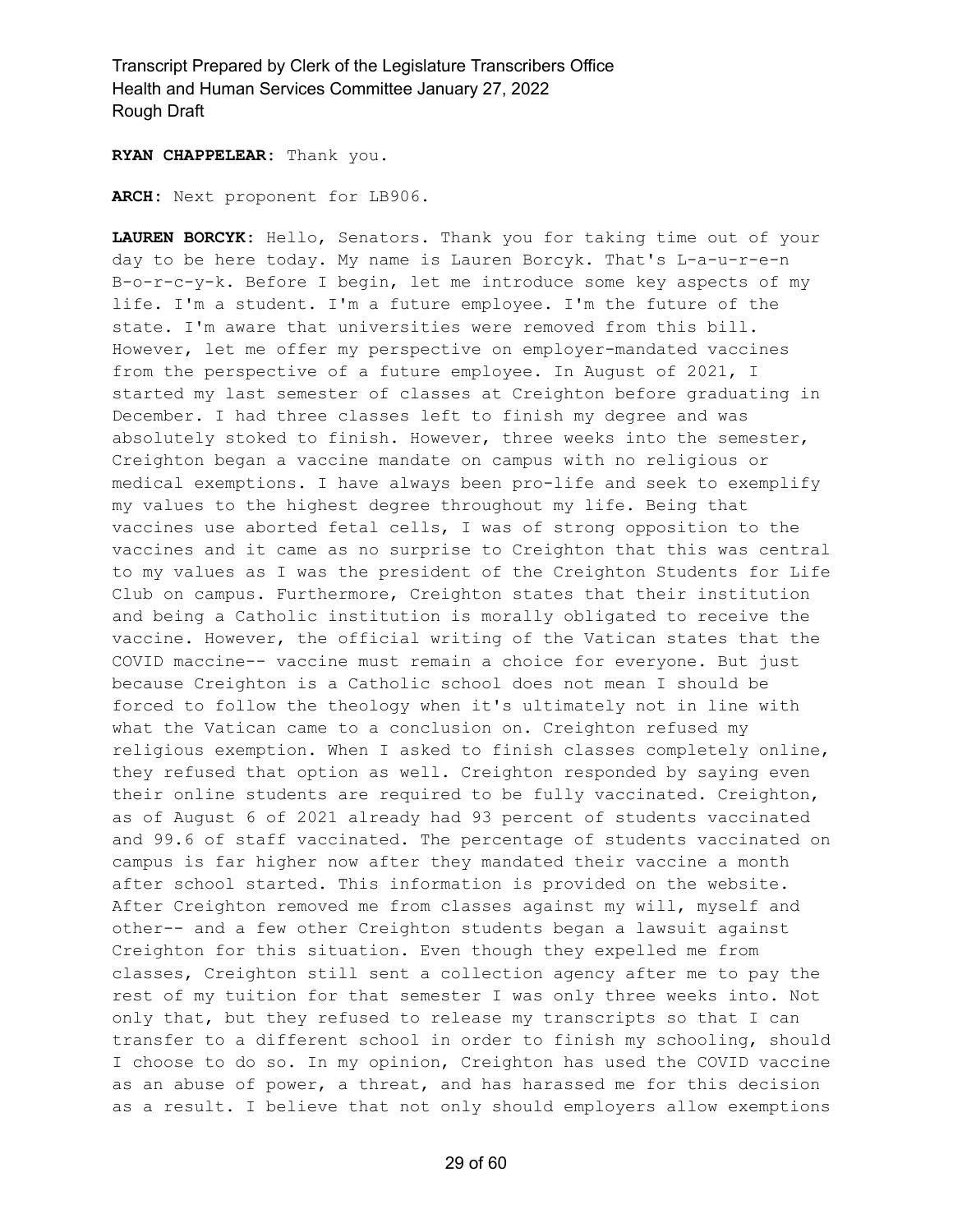from the vaccine, but schools should as well. While employers threaten employees with a loss of income should a person choose to refuse the vaccine, universities threaten students with a degree they paid for, for over several years and the loss of their education and future career possibilities. My loss of education has led to me being unable to apply for graduate schooling in marriage and family counseling. I lost thousands of dollars because I chose to not violate my morals. In those situations, our right to refuse medical treatment is being denied, and for many people, we're being discriminated against based on creed and religion. These rights are protected in Nebraska's Civil Rights Act of 1969. I urge you not only to pass this bill to help so many families in our state practice their rights, but also urge you to consider students in this bill as well. I fully support this bill as I am a future employed. However, I cannot earn my degree to be a future employed if public and private universities mandate these vaccines. Thank you for listening to my story and taking into consideration.

**ARCH:** Thank you for your testimony. Are there any questions? Senator Murman.

**MURMAN:** Thank you and thank you for testifying and thank you for your bravery and standing up for your rights as a student and as a future citizen, adult citizen of this country. I just have to ask, have you been able to continue your education?

**LAUREN BORCYK:** No, not currently. Any other school requires me to- well, they only take half of the credits that I've earned. I have earned 119 credits at Creighton, and most schools only take 65 of that. So I would have to pay for another two years of schooling that I was basically already done with so I have not started schooling anywhere else.

**MURMAN:** And I've heard very similar concerns from other young people, not only students, but to just continue daily life and-- and employment and those kinds of things.

**LAUREN BORCYK:** Yeah.

**MURMAN:** I appreciate your testimony.

**LAUREN BORCYK:** Thank you.

**ARCH:** Any other questions? Seeing none, thank you very much for your testimony.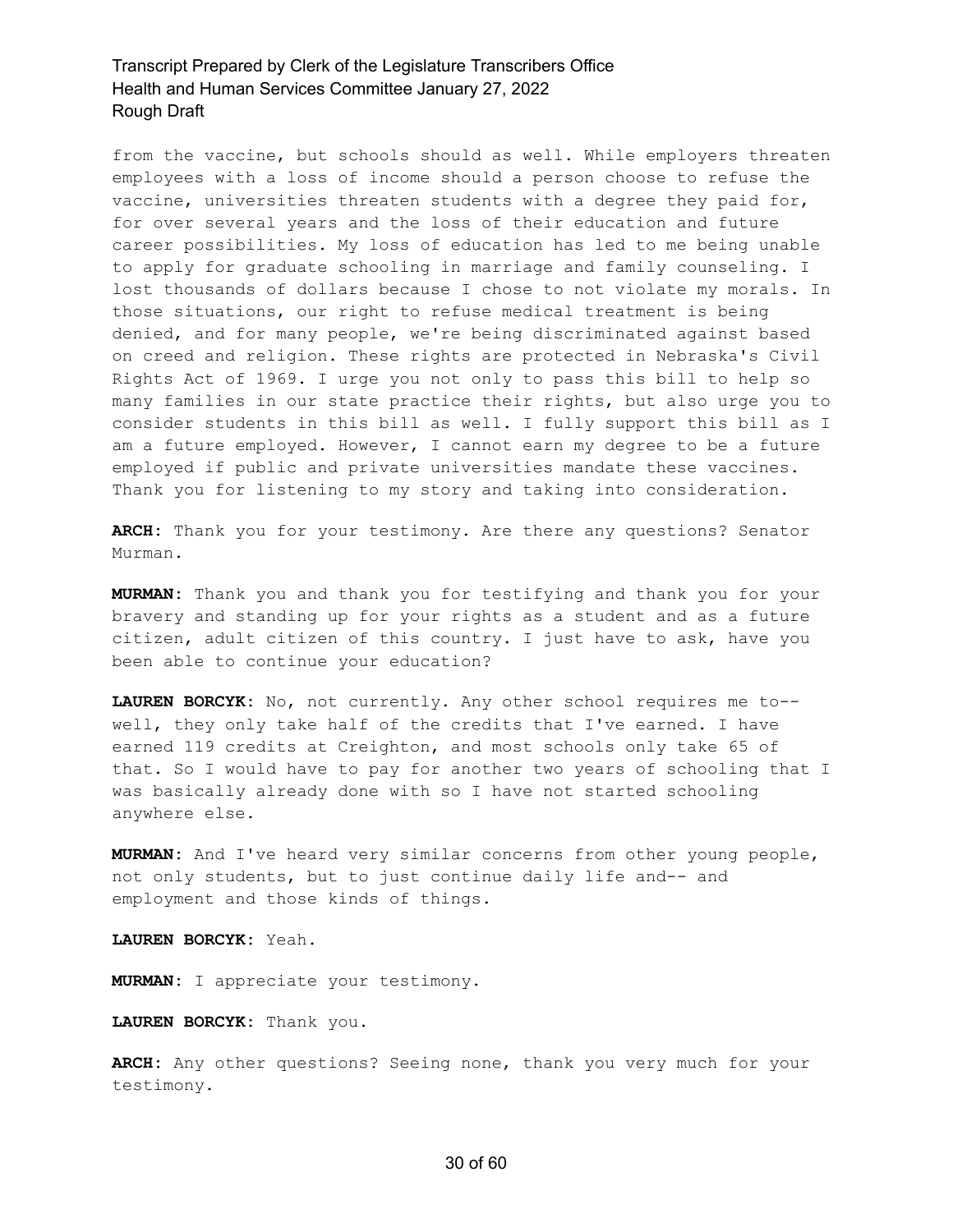**LAUREN BORCYK:** Thank you.

**ARCH:** Next proponent for LB906.

**PATRICE QUADREL:** Good afternoon.

**ARCH:** Good afternoon.

**PATRICE QUADREL:** My name is Patrice Quadrel, P-a-t-r-i-c-e, last name Quadrel, Q-u-a-d-r-e-l, and I'm following up-- also a Creighton student and I'm following up to Lauren's testimony. So I come to you today to speak humbly and urgently about the impact this bill has on the state of Nebraska. I support this bill, and here's why. If businesses were able to mandate vaccines, I assume the motive would be to solely protect the employee. However, this is not the narrative we are presented with. Rather, vaccination is seen as a public safety issue, an ideology that has never before been pushed on such a mass level. We are now almost two years into a pandemic and have seen that our public safety has not changed. In fact, the definition of vaccine was reviewed by the CDC in September of 2021. The new definition reads: A vaccine is a preparation that is used to stimulate the body's immune response against diseases. Notice there's no statement regarding immunity; no statement about protecting from an infection; no statement about preventing transmission. Those attributes were deleted. Now you may be thinking, I didn't know the definition got changed or perhaps why. The answer is simple. The vaccine in question could not be accurately defined by the old definition. There are vaccinated people sitting in our hospitals right now experiencing symptoms. They're taken out of the workplace and likely forced to quarantine. This affects our Nebraska economy immensely. The vaccine is not allowing us to return to normal. Now let's go back to the definition: a preparation used to stimulate the body's immune system against disease. I need to mention I grew up in Colorado, the health mecca of the country. I played sports my entire life and eventually moved to Omaha to play for Creighton University's Division I women's soccer team. I know how to stimulate my immune system: pharmaceutical grade supplements, anti-inflammatory foods, high-quality sleep, exercise. These prevent disease. If we're going to mandate a substance that's helping our immune system protect against disease, why are these not being mandated as well? Our health matters. Our choices have consequences. I want to present to you the idea that if there is risk, there must be a choice. Point blank, no matter how you look at it, there is risk with this vaccine and every vaccine before it. Every person should have the right and the freedom to run their own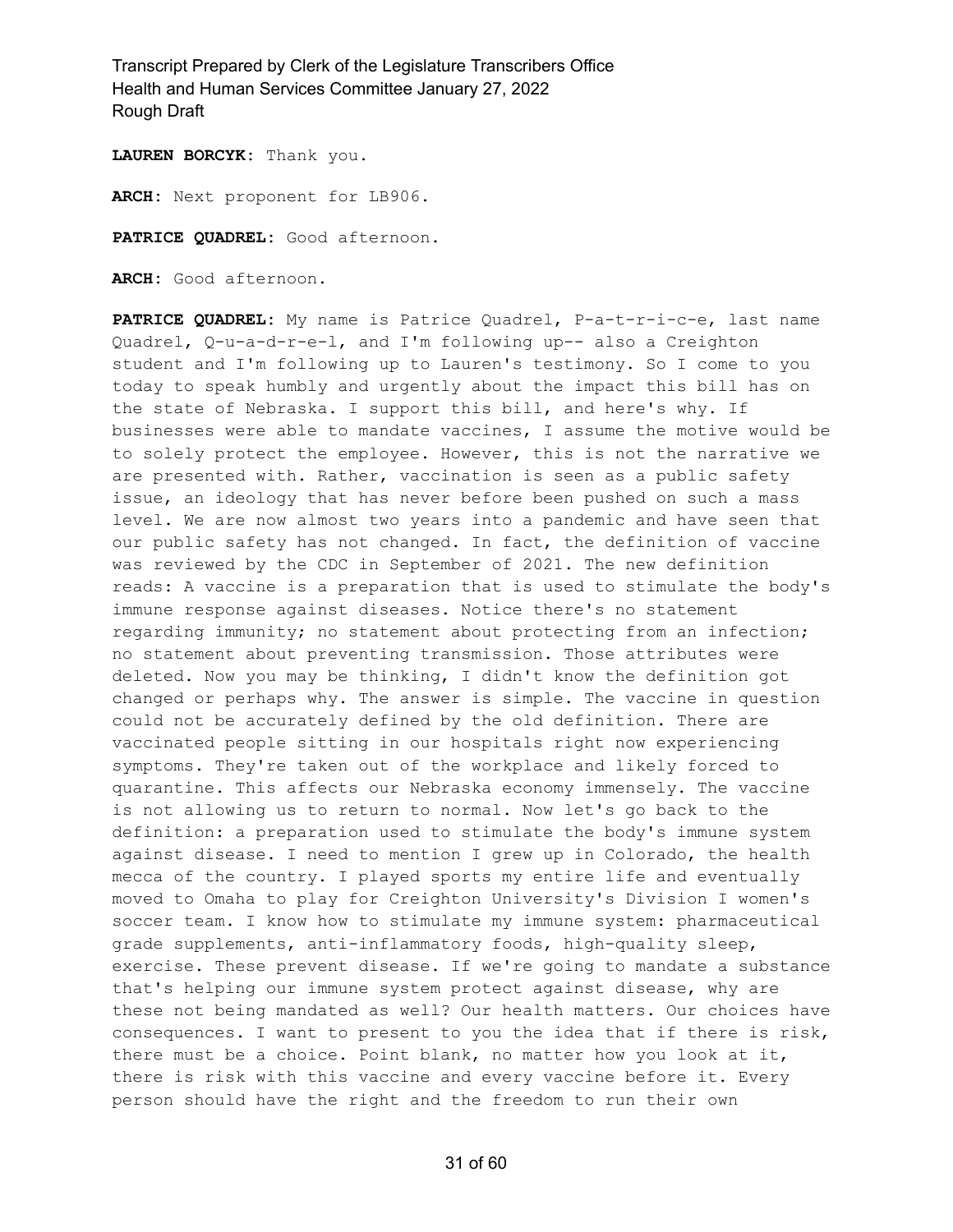cost-benefit analysis of getting vaccinated. We have to remember we are not a number or a percentage from a statistic that our government should brag about. We are here to execute our freedoms. We're not here to perform a charitable act to appease someone else's personal statistics. We're dealing with aspects of life we don't completely understand: epigenetics, inherited gene expressions, mRNA technology inside the human body, that's just to name a few. On September 9, 2021, I was forced to withdraw from my degree program at Creighton for refusing the vaccine. I was in my final year of dental school and expected to graduate in May of this year. This is my eighth year at Creighton, a Jesuit school who dared to deny my religious exemption. For those in healthcare or in law in this room, you know the battle and years of preparation it takes to receive a doctorate degree. However, no job or career or education should be reliant on a temporary agreement for safety. I want to share this quote with you from Thomas Jefferson. [SIC] "Those who would give up essential Liberty, to purchase a little temporary Safety, deserve neither Liberty nor Safety." I want to ask, are you purchasing a little temporary safety? Who has denied their personal ethics or morals or faith to avoid the temporary inconveniences placed on the unvaccinated? I can tell you, I have not. I'm currently sitting with almost \$300,000 in student loan debt and expected to repay those loans immediately. I emailed every school in the country about my situation. I received over 35 denials to transfer. I suffered immense emotional turmoil when my religious exemption was denied. While I am a student, I was only one semester away from employment. I want to point out that Creighton had no mandate for employees during this time. In fact, they didn't announce the mandate until October 21, 2021, long after I'd been forced to leave and banned from campus. The difference: They clearly stated that religious and medical exemptions would be accepted for faculty and staff. Now I ask you if this is truly a public safety issue, why did the initial mandate not apply to both students and faculty? Why are faculty allowed to follow their religious beliefs and students forced to deny theirs? What happens to a student who is both studying but also employed at Creighton? My point here is to show you the inconsistencies that are suffocating our people, our schools, our businesses, our state, and our country. No student, no parent, no employee needs to defend their stance on medical intervention. Exemptions need to be granted fairly. Have we forgotten about social contract and informed consent? A quote from Harry Browne sums this up so eloquently: If you ask the government to impose morality, then the moral questions will be decided by whoever has the most political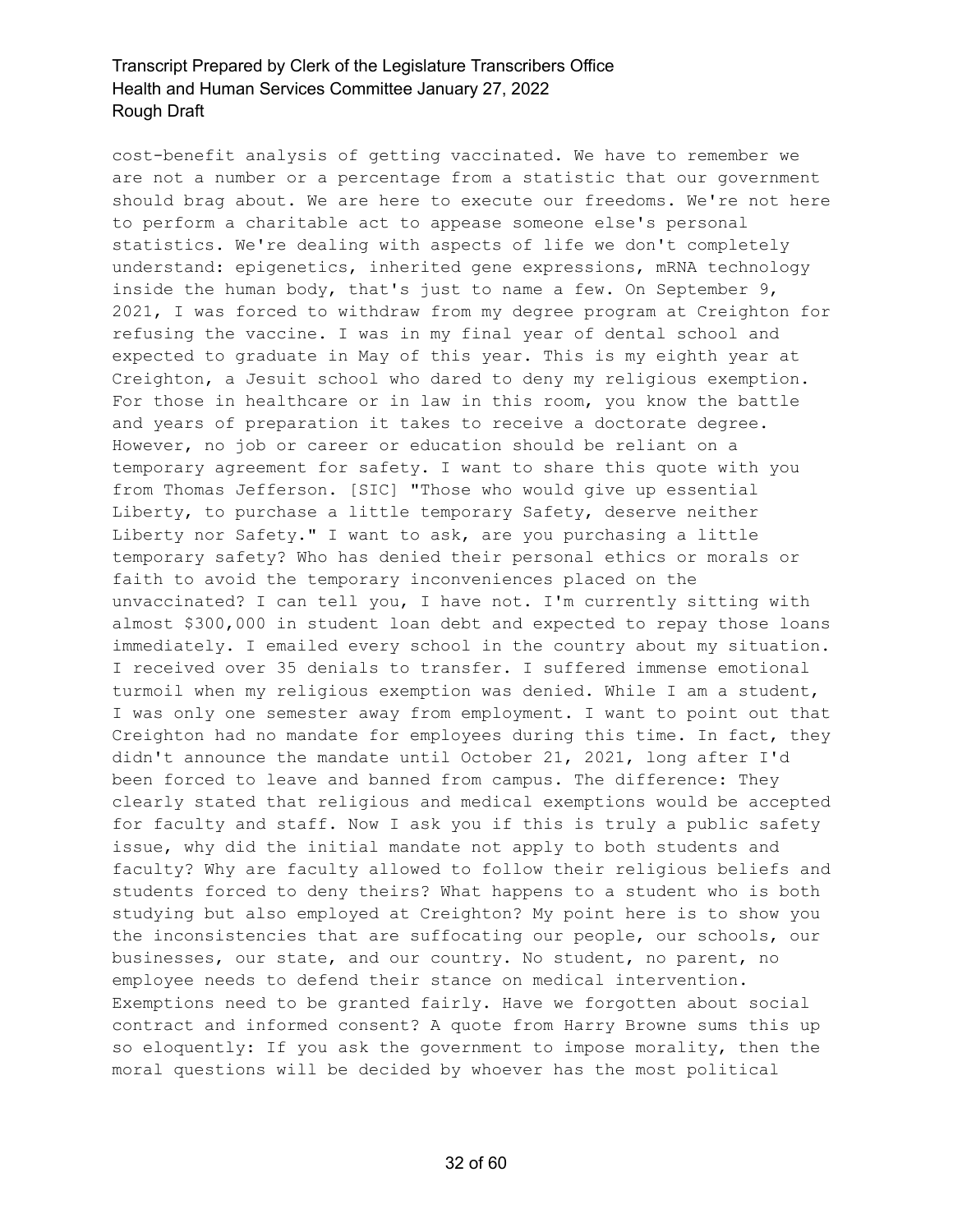power. I encourage you to urgently protect our employees and amend this bill to include university students. Thank you.

**ARCH:** Thank you very much for your testimony. Are there any questions? I don't see any questions. Thank you for coming and sharing. Next proponent. Welcome.

**GEOFFREY FRIESEN:** Hi there. My name is Geoffrey Friesen, G-e-o-f-f-r-e-y, Friesen, F as in Frank r-i-e-s as in Sam e-n. I'm here to support LB906. Candidly, I think the exemptions are somewhat too narrow. As a trained actuary, as a finance professor at the University of Nebraska-Lincoln, I'd like to share with you three financial and economic dimensions to this whole issue that I think are very relevant. I want to make it clear that I speak on my own behalf and not on behalf of my employer. These considerations are related to risk, to financial incentives, and to vaccine passports. First, where there is risk there must-- as our previous testifier pointed out, there must be choice. Vaccines carry inherent risks. The risks may be small or large, depending on the product. This is why in 1986, the U.S. Congress passed the National Childhood Vaccine Injury Act, explicitly recognizing the risk of injury for death from vaccines and shielding the manufacturers from direct lawsuits. Now there's a legitimate argument to be made, but that impacts the financial incentives of those companies. The Pfizer COVID-19 vaccine, as is clearly documented in the clinical trials, which I've read multiple times, have clear benefits and clear risks. Where there is risk, there must remain choice. Second, those financial incentives facing the companies have been well-studied, and they do not always align with public safety or public goals. It doesn't make the products inherently good or bad. That's a fact. A 2020 study cited in the document I gave you in the Journal of the American Medical Association documents a large number of cases of fraud, criminal activity, distribution of adulterated drugs, bribery, failure to disclose adverse events, data falsification in clinical trials, kickbacks, and use of deceptive marketing practices. Many of these violations, all of which involve nonvaccine products, resulted in fines or litigation. If drug company incentives cause them to engage in fraudulent behavior or manipulate clinical trial data when they can be held liable for their actions, then what should we expect when we tell them they cannot be held liable? That's a fair question, and that's an important question that's not being discussed and asked enough. Also related to finance, one thing we know is that monopolies will often regulate away their competition. From an economic and financial perspective, the primary competition for the vaccine is a natural antibody, though, it cannot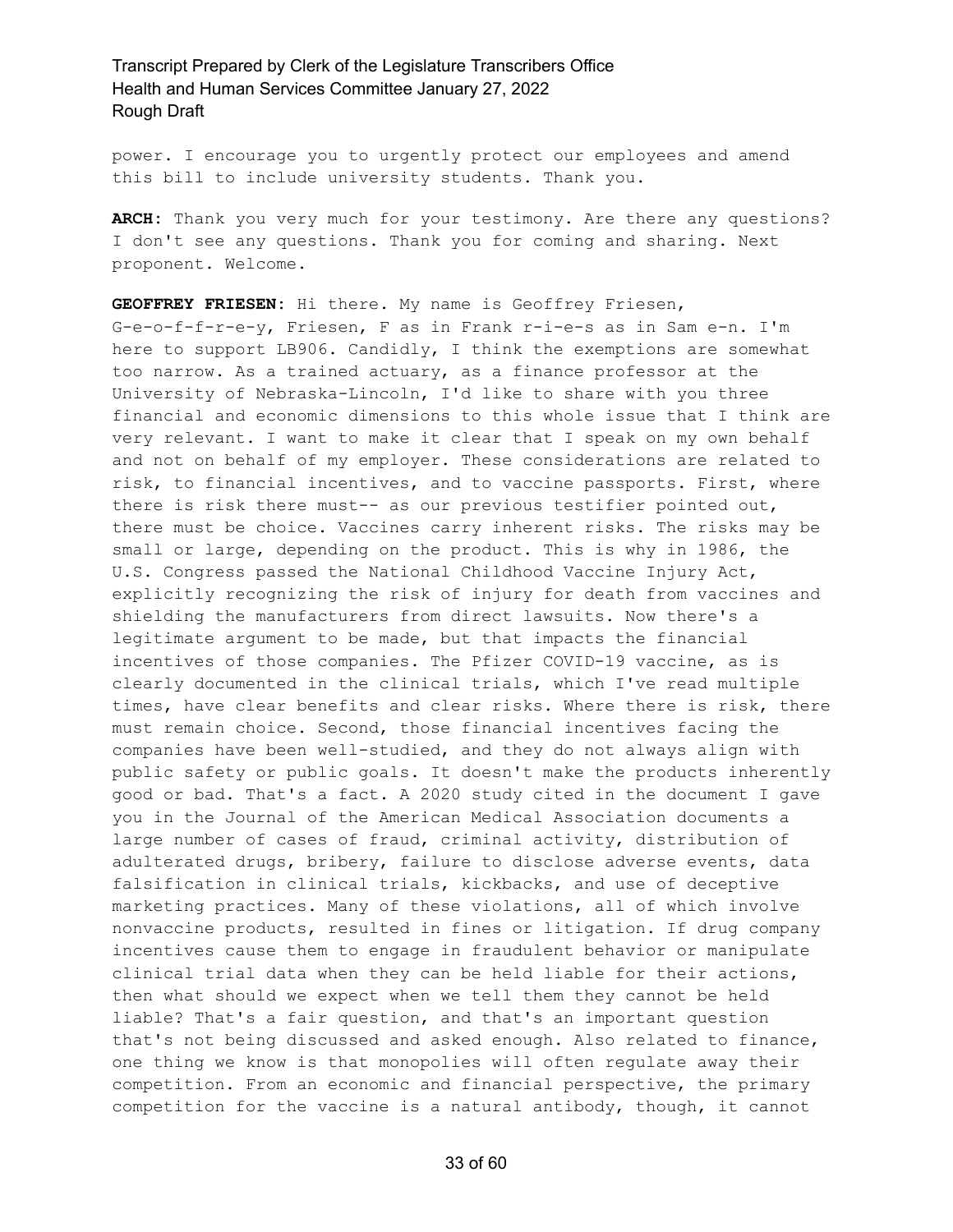be patented and cannot be profitable. So while I do not dispute any of the statistics given a few minutes ago from our director of DHHS comparing vaccinated and unvaccinated, it is also true that if you break the unvaccinated group into those who are COVID naive, who've never been infected and those who have recovered as the CDC did on January 19. And I'll simply refer you to their MMWR publication, their weekly publication, a very different picture emerges. That's important from an economic perspective. The third relevant consideration is that there are many powerful groups supporting vaccine mandates: Bill and Melinda Gates Foundation, the Rockefeller Foundation, the World Economic Forum. They have all publicly and forcefully stated that vaccine mandates are necessary because they will, excuse me, help facilitate the acceptance of vaccine passports. They go hand in hand. In fact, I can't think of a single country that has implemented a formal vaccine mandate that has not also implemented a digital vaccine passport. You can correct me if I'm wrong, I can't think of one. These are powerful groups, but they're not yet so powerful that they dictate the laws in Nebraska. My concern with vaccine passports is that they are used or can be used to restrict freedom of movement, freedom of assembly, freedom to engage in commerce and trade. The vision of these groups is very public and transparent. It's not a question of whether this is their goal or whether these-- this is their vision. I think the key question is whether this is our vision and whether we're willing to accept that. These are not my goals and their vision of the future is not my vision for the future of Nebraska. So while there are many legitimate reasons to support exemptions to the current COVID-19 vaccine mandate, it's my opinion from a perspective of economic and financial incentives that the vaccine mandates without strong exemptions primarily benefit special interests outside of our state. I don't believe that they primarily benefit the citizens or the employees of the state, and this Legislature is elected not to represent Bill Gates, not to advance the agenda of the World Economic Forum, but to support and protect the citizens of the state. For this reason, I encourage you to support the bill. Thank you.

**ARCH:** Thank you. Are there any questions? Senator Murman.

**MURMAN:** Thank you. And thank you for testifying. I think you said in your introduction that, that you are an actuary. Is that correct?

**GEOFFREY FRIESEN:** I was trained as an actuary. I'm a recovering actuary, so I was-- I became an associate of the Society of Actuaries in 1998 and worked for a number of years before returning to academia.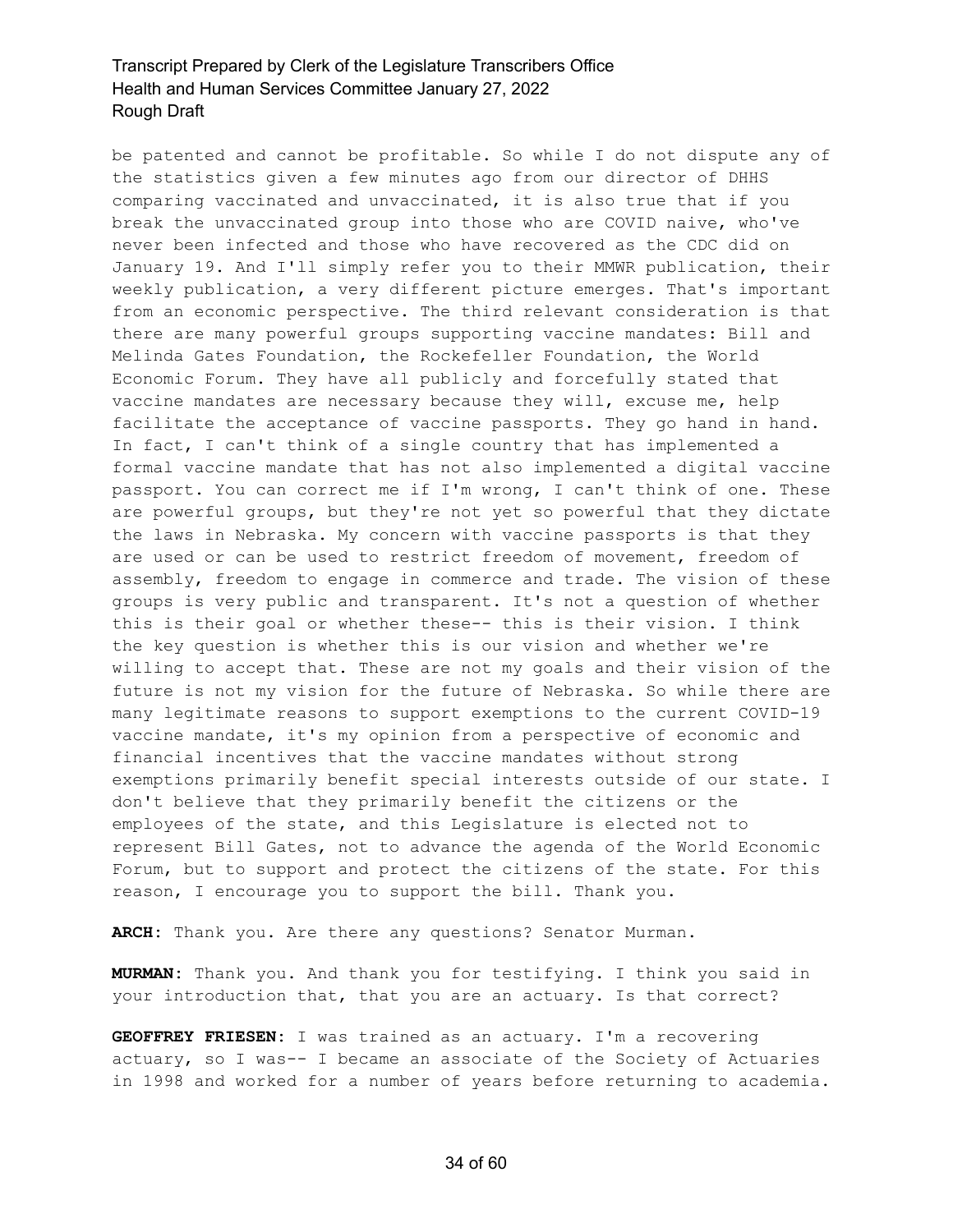**MURMAN:** So in your previous experiences of an actuary, I suppose you may have studied some of the risk benefits of even the COVID vaccine?

**GEOFFREY FRIESEN:** Probably more as an academic interested in the corporate governance of the pharmaceutical industry. So that's been an area of focus for the past 15 years.

**MURMAN:** Would you care to comment on the, the risk reward as young people getting the vaccine as compared to the risk of getting COVID?

**GEOFFREY FRIESEN:** Well, I'm not a medical doctor, and so my view is that I support everybody's right to speak to their medical practitioner, get full and transparent information, and make the right decision for themselves. So I'm not going to opine on that, other than probably to note the headline from today that Sweden came out and decided that, that they are recommending against the vaccine for 5 to 12 year olds in their country. Other countries will recommend for that, and I think that's an important point. It highlights that risk benefit analysis is inherently subjective. Different people with different values may look at the same objective set of data and come to a different conclusion. And so the fact that we say safe and effective, what that really means is that the perceived or expected benefits outweigh the perceived or expected risks. And that's an inherently subjective process. And so I, I, I guess I would note that and, and the fact that different countries come to different conclusions is evidence of, of that reality.

**MURMAN:** Thank you very much. I think that's very much a question. Thank you.

**ARCH:** Are there any other questions? Seeing none, thank you for your--

**GEOFFREY FRIESEN:** Thank you.

**ARCH:** --testimony today. Next proponent. That's OK. Yeah, just take a seat up front. That's, that's great.

**MARGARET WALL:** Good afternoon, my name--

**ARCH:** Good afternoon.

**MARGARET WALL:** --my name is Margaret Wall, M-a-r-g-a-r-e-t W-a-l-l, and I am here to present the testimony of Dr. Arthur Grinstead, who asked me to be here today. His name is spelled A-r-t-h-u-r G-r-i-n-s-t-e-a-d. And he asked me to be here today because he is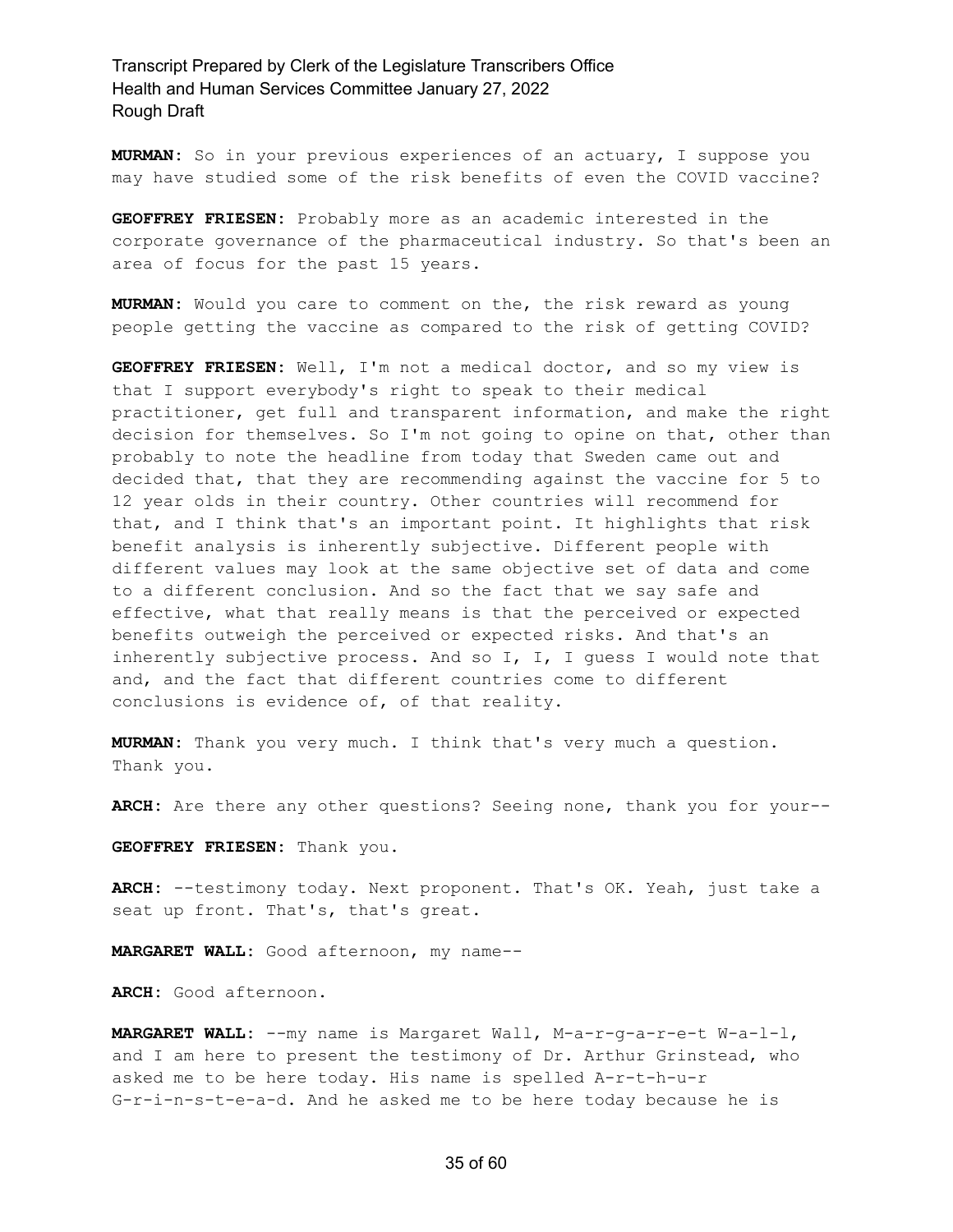very, very busy treating COVID patients and, and so I begin. My name is Arthur Grinstead, Lincoln, Nebraska. I'm appearing on behalf of a grassroots group of parents from southern Nebraska called Face Friendly Nebraska. We have approximately 950 members. I do not speak on behalf of my medical office. The opinions I express are my own. Citations to my sources will be included as links in my written testimony, which I will email to each senator. We support LB906. Vaccination is a private medical choice that is best made in consultation with a worker's medical provider and spiritual adviser. Requiring vaccination of every worker is not necessary as the risk of harm from vaccine may be higher than the risk of harm from infection, especially for youth or people with natural immunity. I am not an epidemiologist or a virologist. I am a board-certified family medicine physician that practices obstetrics. Through my practice, I have treated approximately 500 patients for COVID-19 infection. This regimen consists mostly of a blend of vitamin supplements and safe medications. There are no silver bullets. Treatment is individualized. Proper nutrition, including significant doses of vitamins and other over-the-counter nutrition, can reduce the risk of serious illness. If I treat them in the first five days, I have zero hospitalizations and zero deaths. Beyond an antiviral, these treatments do not require a prescription. In short, people who are not elderly or don't have comorbidities very often avoid medical treatment with immediate therapeutics. Vaccination is not necessary for these mentioned people to avoid medical intervention if they receive timely prophylactics and therapeutics. It is clear that the vaccines do not substantially stop infection or transmission. Nebraska has been a fairly free state issuing lockdowns and mandates. The infection rates and the current wave, the hospitalization rates and case infection mortality rate show no significant improvement in the restrictive states. States that value freedom, rejecting lockdowns and similar draconian measures are not seeing worse outcomes than more restrictive states. The COVID-19 vaccines are showing significant safety signals. Most telling is the all-cause mortality rate comparison between 2020 and 2021 in the United States. According to the CDC, only two states saw an improvement in all-cause mortality. If we had no vaccine in 2020 and achieved about 80 percent vaccination with one dose by 2021, why would our overall deaths increase? Studies on myocarditis and reports on fertility issues weigh against requiring every employee to be vaccinated. There appears to be no clear advantage to mass vaccinations. Do not delude yourselves into thinking that these novel vaccines do not have short- and long-term risks. As a United States marine, I take the freedom that I fought for very seriously, and a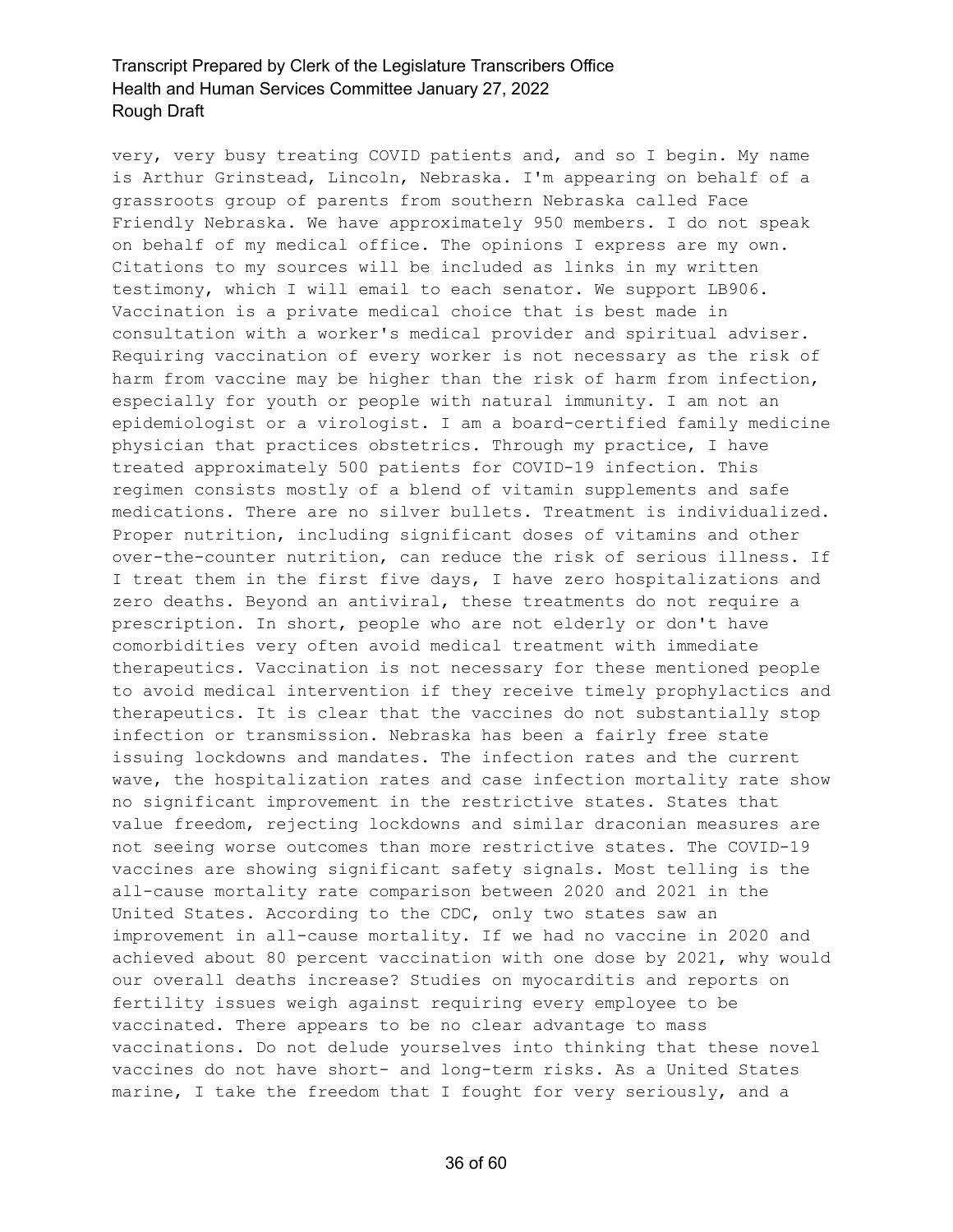mandate forcing people into vaccination flies in the face of that freedom. LB906 is a good start at protecting my patients' right to control their own medical decisions. Thank you.

**ARCH:** Thank you. Yes, and because that wasn't your testimony, we won't, we won't be questioning you. Thank you.

#### **MARGARET WALL:** OK, thank you.

**ARCH:** Next proponent, please. I, I might say that, that please, as you're coming, I just want to make a comment that it's very unusual and I did allow it this time for, for someone else's testimony to be read into the record. But if you intend, if you intend to do that, the method for doing that is, of course, to submit that the day before to the committee so that they can have that. The difficulty of reading someone else's testimony into the record is there's no opportunity for us to question. So with that, please, next proponent.

**RICHARD J. WALL JR:** Thank you, Mr. Chairman, Senators. Good afternoon, my name is Richard J. Wall Jr., R-i-c-h-a-r-d, middle initial J, W-a-l-l, Jr. And I am a Lincoln-based estate planning attorney who promotes a Catholic and Christian approach to estate planning. Based on the foregoing, religious values, as you can imagine, are central to my life and to the decisions I make about a whole host of issues, including medical care. I am present today as a representative of One Heart, One Mind, a recently founded association of believers who are raising awareness of and opposition to the so-called fetal industry that traffics in the sale of aborted babies' tissue and body parts. It is the hope of One Heart, One Mind that public awareness will result in the end of such ghoulish and macabre practices. Just as public awareness abruptly ended in 1972, and I remember this, the racist 40-year Tuskegee Study of unre-- untreated syphilis in black men. One Heart, One Mind and its membership, which over the last 10 months has grown to more than 150 members, strongly supports LB906, which would require certain employers in Nebraska to provide a vaccine exemption for persons who refuse to receive the vaccine because of a, quote, strong moral, ethical or philosophical belief or conviction. Although there are many possible bases for such support, I want to focus this afternoon on the indisputable fact that all COVID vaccines presently available in the United States have used cell lines from aborted babies in the development or testing or production of such vaccines. As evidence for this statement, I cite an article by Dr. Richard K. Zimmermann at the University of Pittsburgh School of Medicine that appeared in the July 13, 2021, issue of Vaccine, a peer-reviewed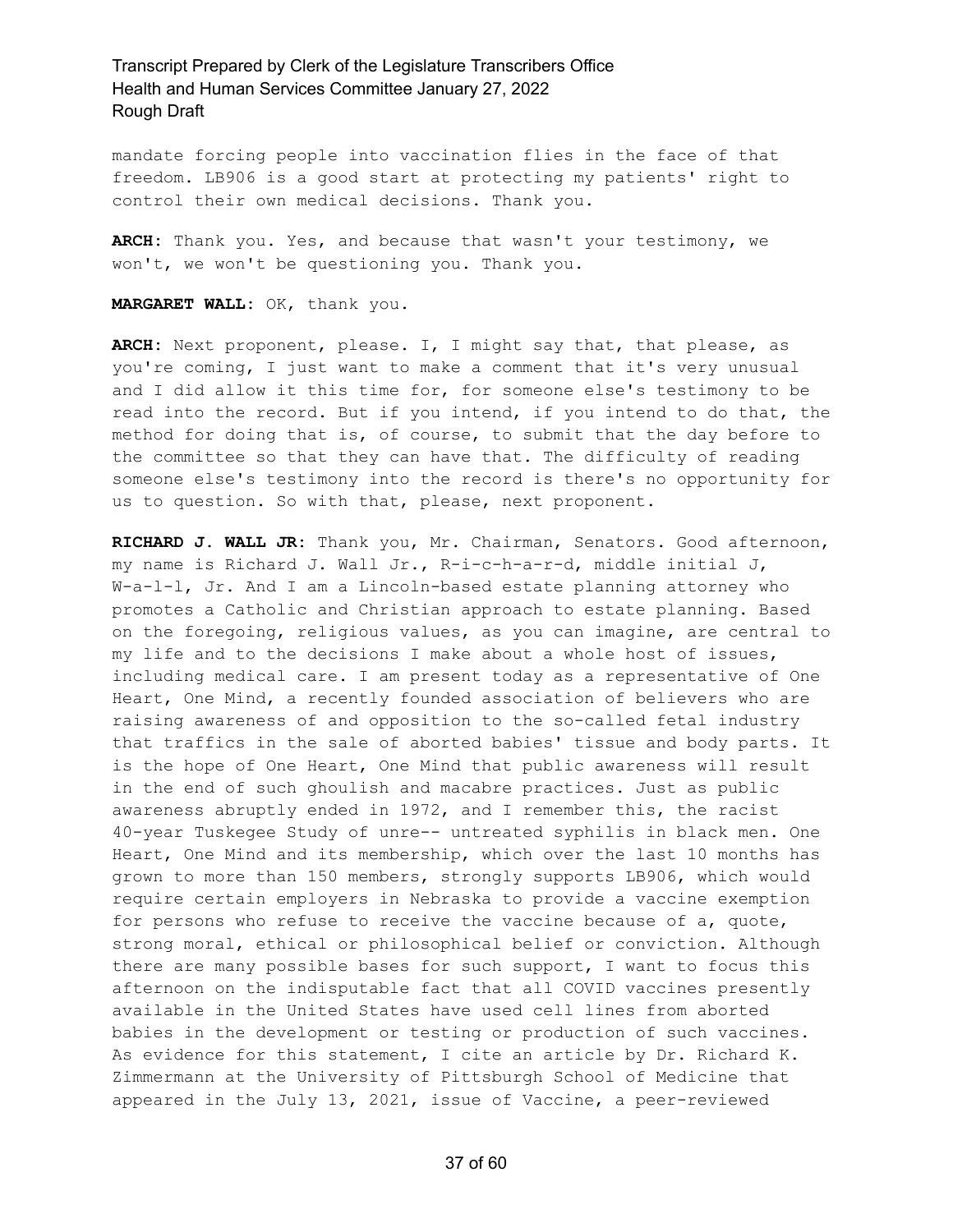medical journal, and an additional article by James Lawler, M.D., that was published in our own nebraskamed.com on August 18, 2021, and my electronic version of this testimony, which will be provided to all senators, I provided a link to these articles so that every senator can read them. Although other nonvaccine drugs may also have an abortion taint, I would raise the same objection to those pharmaceuticals, and I hope that public awareness and pressure will result in the development of similar drugs that do not have any tie to aborted fetal cell lines to aborted babies. This sort of publicity and pressure has already resulted in other vaccine companies starting to develop not yet released COVID vaccines that have no link to aborted fetal cell lines. Many people, including I myself, find this use of aborted fetal cell lines from aborted babies to develop tests to manufacture COVID vaccines or other medicines to be morally objectionable, which is one reason why I personally have declined to be vaccinated for COVID and why I have not required vaccination by my own employees. I'm the owner of my law firm, so no employer mandate affects me or my employees. But I want this protection extended to as many Nebraska workers and students as legally possible. For this reason, One Heart, One Mind, and I strongly encourage you to strengthen and broaden the protections set forth in LB906 and then to pass it into law. I'd also like to just speak to some of the things that I, I, that I heard. First of all, my heart went out to the Douglas County social worker who was, you know, the religious and medical interrogation she underwent is absolutely odious. She is a government employee, and the U.S. Constitution, which applies to states as well, specifies there's to be no religious test. This is dangerously close. And I think if we-- senators who vote against this bill are going to be putting themselves on the wrong side of history. I'd also like to say I've listened to many people. I have a friend who has ten children. He's the sole support of his family. And he was sweating bullets because he was told by his employer that he was going to be put out of work if he didn't get this vaccine and he didn't want the vaccine for the same religious reasons I've specified, but also for medical reasons. You know, this isn't Ebola, where 95 percent of the people who get it die in some instances. The government's own statistics show that 99.7 percent of people recover if they get it. And that's mostly with no treatment or ineffective treatment. And I think there's a lot of concerns I've got about HIPAA, the, the way people are being harassed about this, you know, it's their private medical information, whether they're vaccinated or not. And we need to protect them at, at the state level. So that's all I have to say. If you have any questions, I'll do my best to answer. Thank you.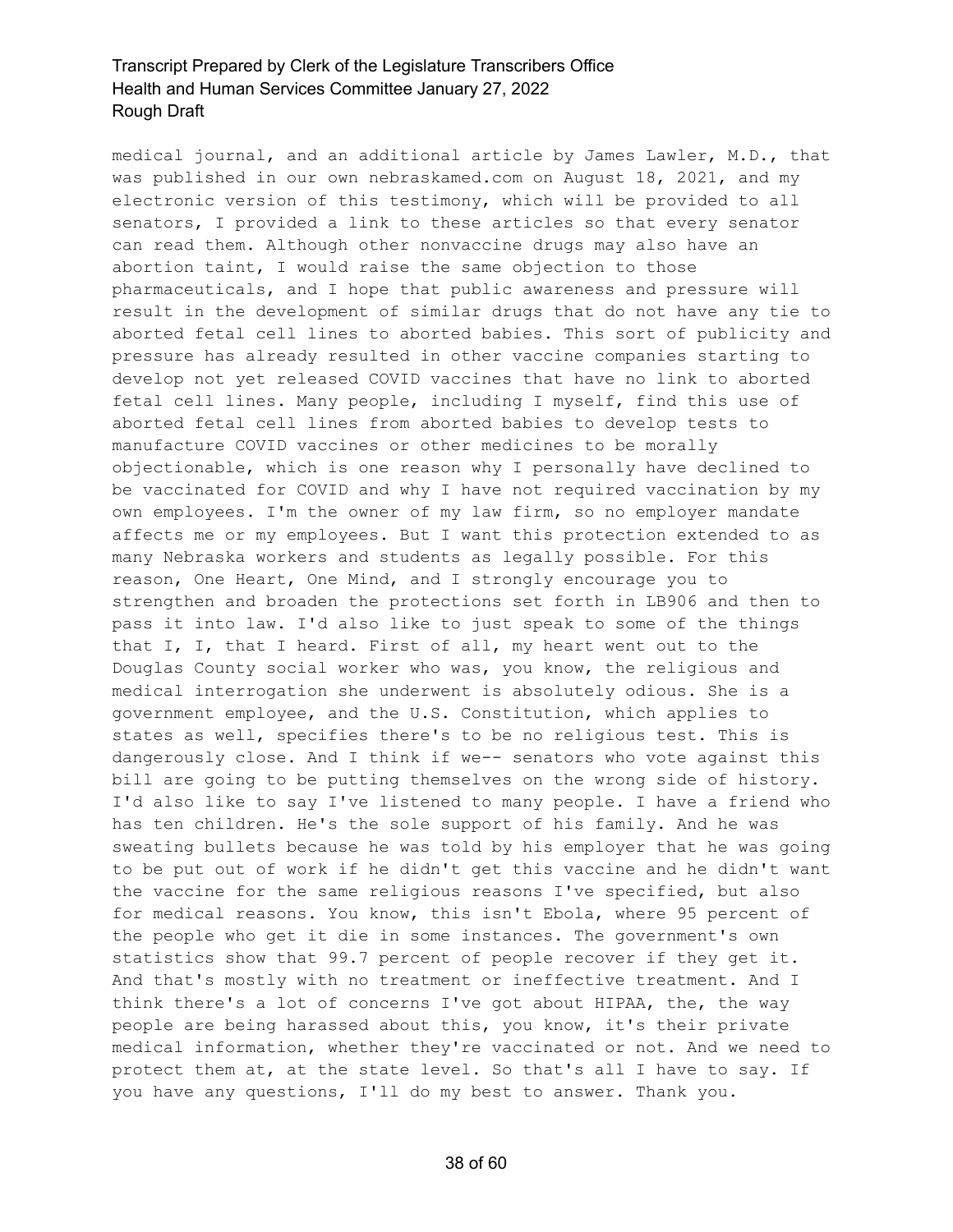**ARCH:** Thank you. Are there any questions? Seeing none, thank you very much for your testimony.

**RICHARD J. WALL JR:** Thank you, Mr. Chairman.

**ARCH:** Next proponent.

**BEN STANGL:** Good afternoon, my name is Ben Stangl, B-e-n S-t-a-n-g-l. I'm a proponent and I'm a mechanical and nuclear engineer from Fort Calhoun. I won't pretend to have a mastery of the law and how it relates to employment, but I do have a hyper analytical and critical line of reasoning when it comes to scrutinizing a matter. And I'll be honest, I've been conflicted with the type of legislation within the bill. I'm, I'm never excited when the state has to intervene in private business affairs. However, I have concluded that Nebraskans need this bill. So, so why? And the answer, I believe, is equality. Equality. Vaccinated people are equal with natural people, and I'm going to digress here into semantics to reinforce my point. I'm not comparing vaccinated to unvaccinated because unvaccinated is normal. I won't use the term unvaccinated because it projects a framework onto people and is a manipulative term for what's already really default. People can become vaccinated, they don't become unvaccinated, they are natural and they're equal. Nebraskans are viewed as equals and deserve equality before the law and by the law have equal opportunity. If equal opportunity is the law of the land, then it must be consistent. A vaccinated person is not superior nor deserves preferential treatment. A natural person is not less than, they are equal with a vaccinated person. To further illustrate this, I stood outside UNMC four consecutive days in 90 degrees this summer in protest to their vaccine requirement. Equality in the private sector is important enough, but especially when an employer such as UNMC receives taxpayer funds, millions of dollars. Taxpaying citizens deserve equal access to any employment financed by public funds. They shouldn't be denied any access to employment there. I want to thank Senator Hansen and his team for the work they've put into this bill and the support of the cosigners. These individuals stand for equality. Unfortunately, not all legislators support equality. In fact, this bill would allude to that. Why else would the ominous section (4) exist? You can imagine that I'm torn with section (4) of this bill because it contradicts the very equality basis for the bill. Section (4) specifically targets natural people through testing and masking, with no regard for whether the vaccinated are also tested and masked. This is not equality before the law. This is legislated discrimination, not to mention redundant because employers are already doing this to me and to countless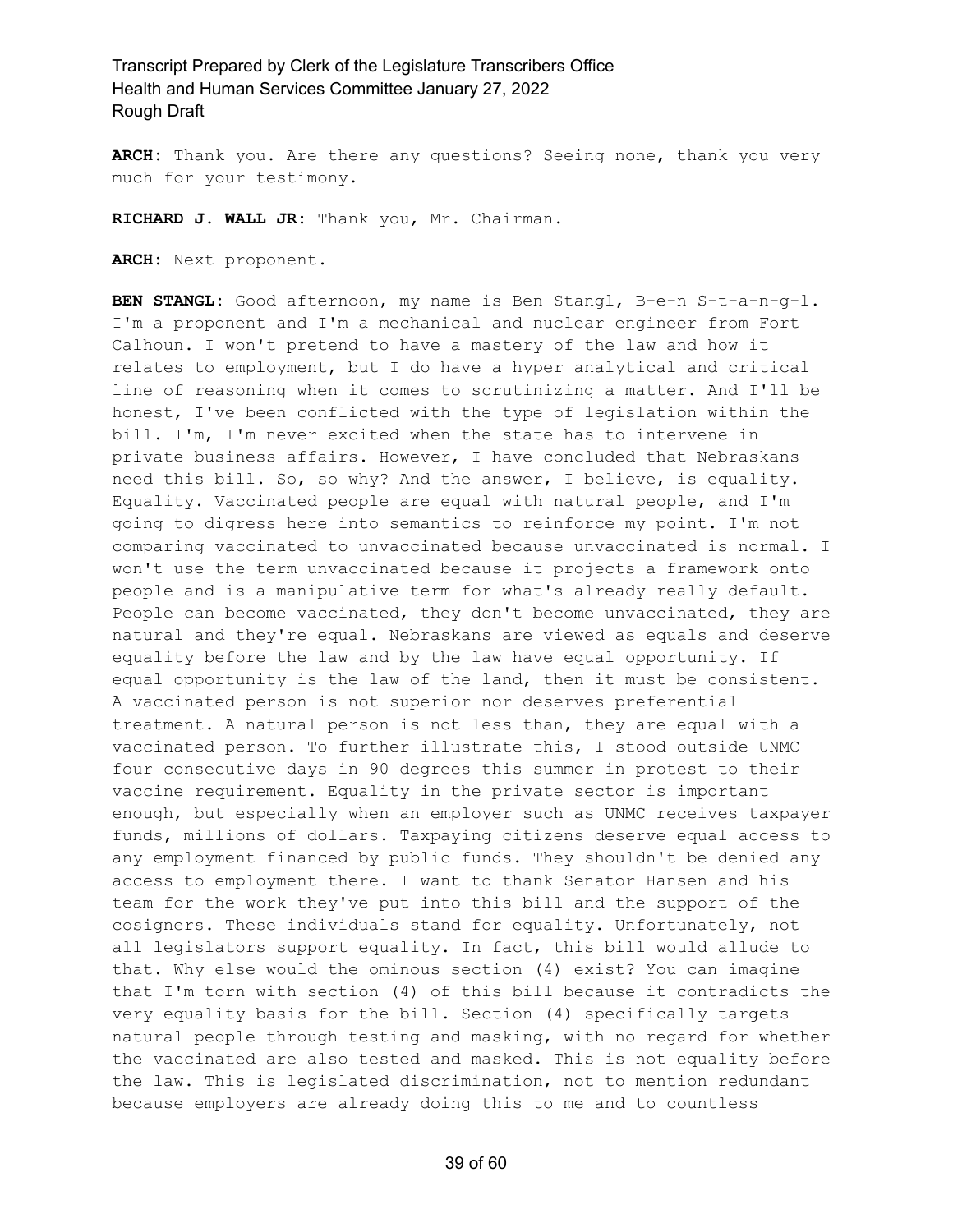others. This bill needs amended to strike section (4) or, or if a legislator truly feels the inclusion of section (4) to be necessary and truly supports equality, the bill should be amended so that if an employer requires exempt employees to be tested and masked, they must also equally require the vaccinated to be tested and masked. In summary, if you oppose exemptions for natural people, you oppose equality for Nebraskans. If you support these exemptions, you support equality for Nebraskans. Thank you.

**ARCH:** Thank you. Are there any questions? Senator Murman.

**MURMAN:** Yeah, thank you for testifying. I'm going to get a little bit off the subject of what you testified to, but you're one of the younger people here, I think, that's still left to testify. And by the way, this group in here today, there's not near as many gray hairs in here as there usually is, I don't think, so a lot of young people here. But-- and I've been hearing from a lot of younger people, students and young employees that are very discouraged that vaccine mandate-- that there are vaccine mandates. So my question is if there was a vaccine mandate by someone in Nebraska, whether it's a, a college or a employer and you could move to a nearby state or another state and be employed there or be a student there without a mandate, would you consider that?

**BEN STANGL:** I would absolutely consider it. I love Nebraska. I love the, the family we have here, the friends we have here, the opportunities that, that do exist here. So I would look for alternative employment within the state. But all things being equal, I would be forced to look outside the state then.

**MURMAN:** There's so many things we do in the Legislature to encourage young people to come to Nebraska and stay in Nebraska. So that's the reason I asked that question. I think many young people would, would voice your same reasoning.

**BEN STANGL:** Absolutely.

**MURMAN:** Thank you.

**ARCH:** Any other questions? Seeing none, thank you very much for your testimony today.

**BEN STANGL:** You're welcome.

**ARCH:** Next proponent. Welcome.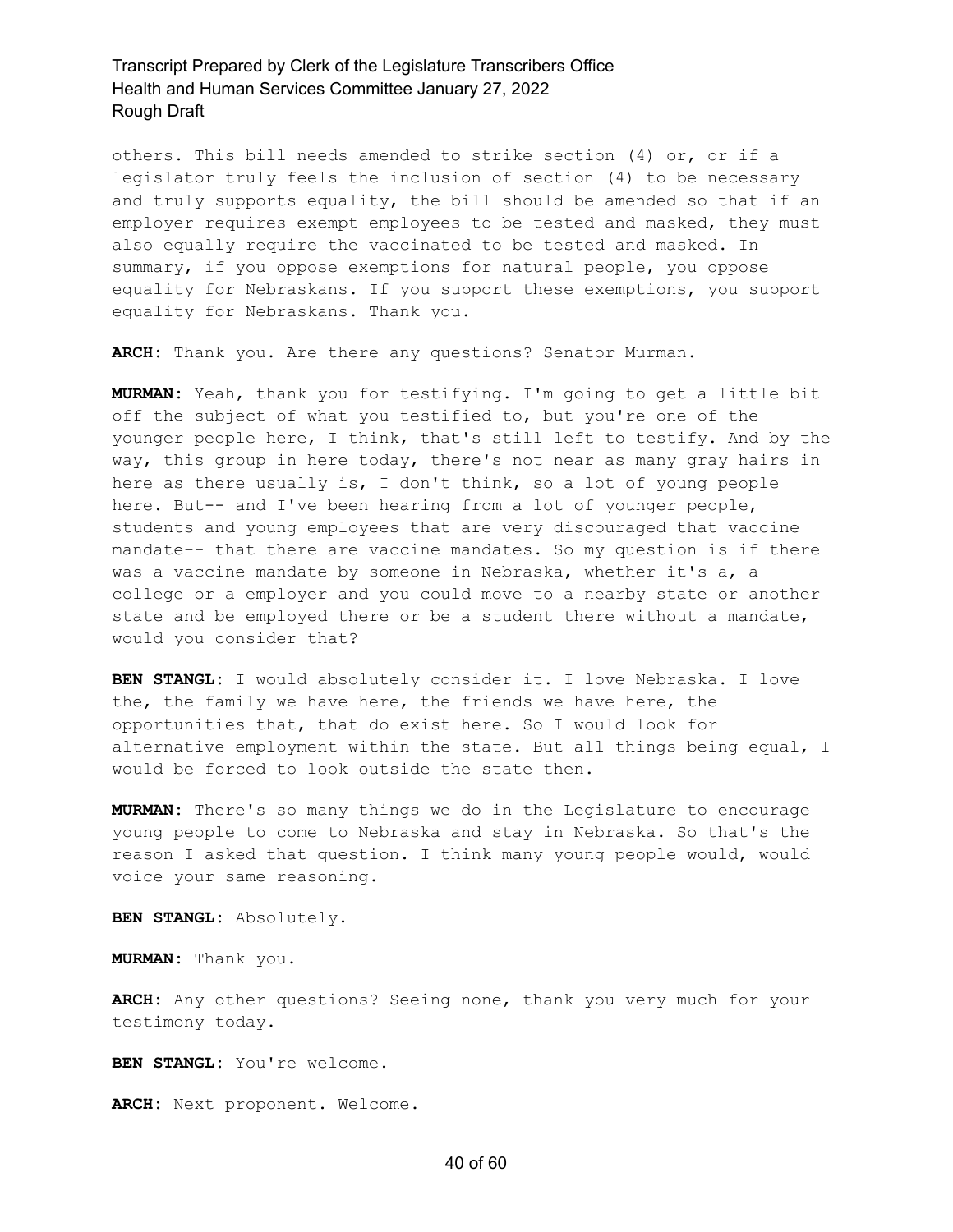**ANNE SUMNER:** Hello. I am Anne Sumner, A-n-n-e S-u-m-n-e-r. I'm from Lincoln and I am part of Face Friendly Nebraska, a grassroots group of parents with about 950 members. I support LB906, AM1675. I would like to see it expanded to include protections for students and volunteers at public and private institutions. As a mother, I have grave concerns about possible COVID-19 vaccine mandates directed toward children in school from kindergarten through college. I have boys in high school and at the University of Nebraska-Lincoln, and there have-- has been plenty of coercion from the education system already pushing COVID vaccines for students. We've had COVID vaccine clinics at their schools. Policies that differentiate quarantine protocols based on vaccination status. And until this semester, the university has used a passport system to enter buildings for class, allowing vaccinated students to always have a green light. It's not a stretch to consider the next step could likely be vaccine, vaccine mandates to volunteer at or attend school in Nebraska. In fact, as we heard, Creighton, Doane, and Nebraska Wesleyan universities already have COVID vaccine mandates in place. There's no mention of natural immunity after infection. The Lincoln Public Schools is in the process of selecting a new superintendent. We don't know what direction that could go for vaccine requirements for students and volunteers, so that's yet another reason to provide additional protections under LB906, AM1675. Previous vaccine requirements in schools and universities have always been for vaccines that were thoroughly tested for many years and actually protects-- protect against the disease they're designed to target. Additionally, schools have allowed exemptions. The currently available COVID-19 vaccines do not prevent the recipient from either getting or transmitting the virus. Students and volunteers and educational institutions should be offered the same protections under the law as employees under LB906, AM1675. Thank you for your time.

**ARCH:** Thank you. Are there other questions?

**ANNE SUMNER:** Thank you.

**ARCH:** Thank you for your testimony. Next proponent. Welcome.

**CARLEEN BARGER:** Thank you. My name is Carleen Barger, B-a-r-g-e-r.

**ARCH:** Could you spell your first name as well?

**CARLEEN BARGER:** Carleen, C-a-r-l-e-e-n.

**ARCH:** Thank you.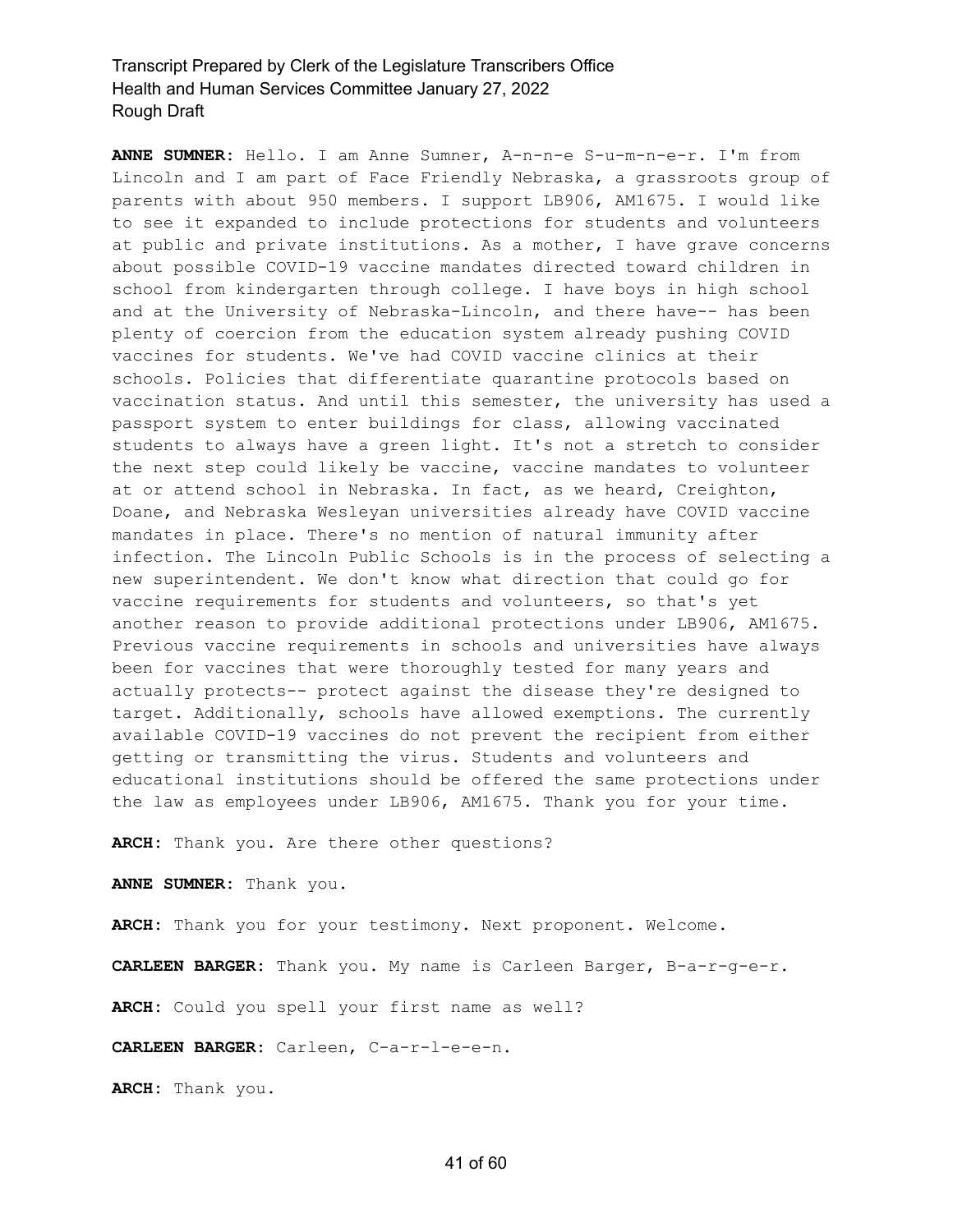**CARLEEN BARGER:** I'm a nurse here in Lincoln. I work for CHI St. Elizabeth. My views do not reflect CHI. I've been a nurse for 30 years and have been at St. Elizabeth's for 25. And this fall, it was brought to our attention that they were going to, of course, mandate the vaccine. And we've seen a lot of compelling testimony from the others. And as you can imagine, working for a Catholic organization, I thought that it would be-- it wouldn't be any problem, but my religious beliefs were being scrutinized. And that's a very demoralizing position to be in, as others have expressed as well. And by the grace of God, my exemption and my religious accommodation was approved. And so I continue to work and continue to support others who are trying to get through these type of exemptions. When these kind of things happen and affect your ability to provide for your family, but then, I think honestly, for me, it was just more of a moral assault because my faith is such a big part of who I am. It's a part of why I went into nursing, as well as so many others who pursue working in healthcare. Anything I could say about this is not as compelling as what others have said because my exemption went through. But if I may ask, Dr. Catherine Brooks was not able to be here today, she was called away. I do have her letter, may I read hers?

**ARCH:** I, I would ask that you give the letter to one of the pages and, and they will copy it--

**CARLEEN BARGER:** Yes.

ARCH: --and, and hand it out to the committee.

**CARLEEN BARGER:** And submit it.

**ARCH:** Yes.

**CARLEEN BARGER:** And is it OK if I read it or would you prefer not?

**ARCH:** I prefer not because--

**CARLEEN BARGER:** OK, that's fine.

**ARCH:** --it's someone else's testimony.

**CARLEEN BARGER:** That's fine.

**ARCH:** Yes.

**CARLEEN BARGER:** OK, thank you.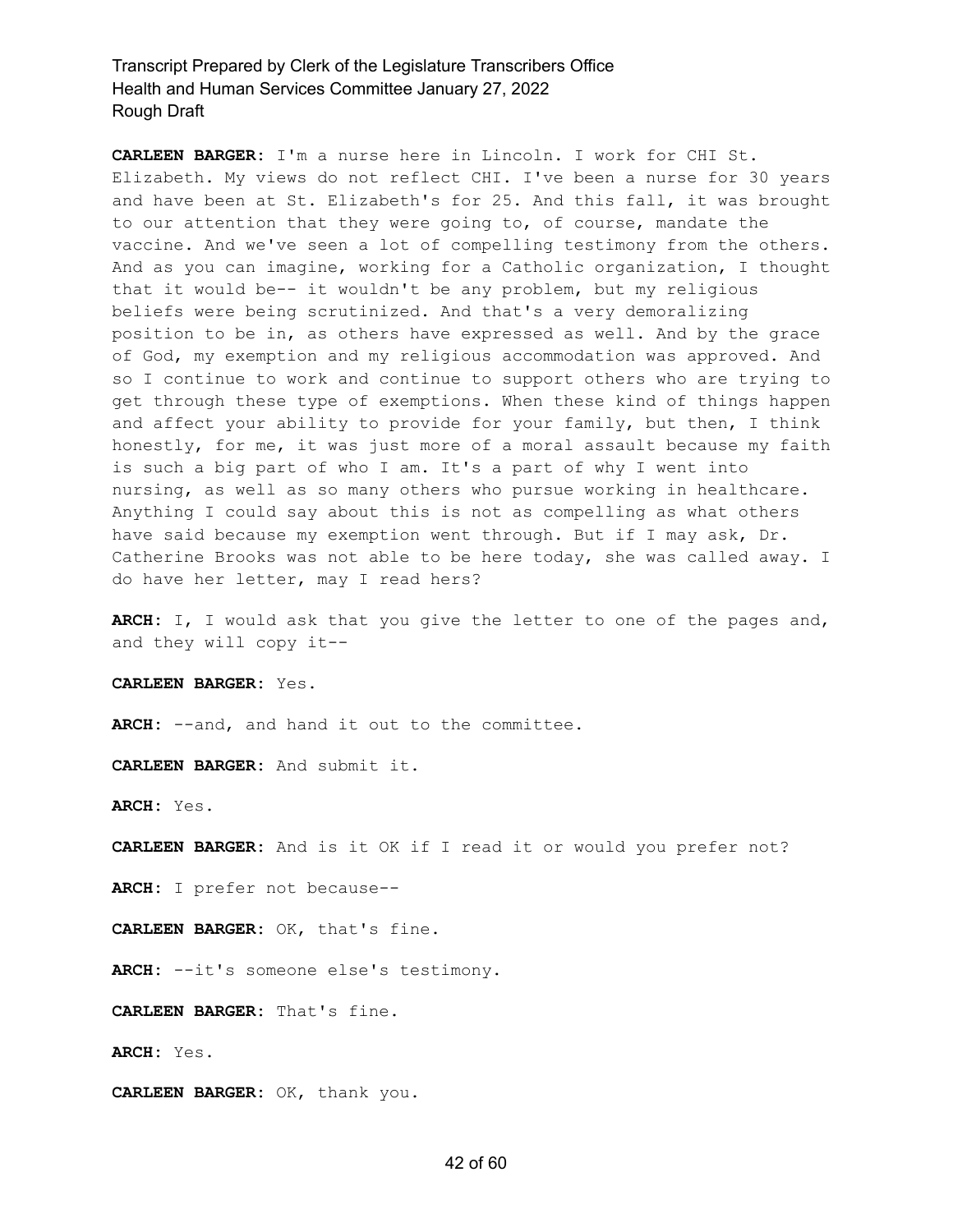**ARCH:** Thank you.

**CARLEEN BARGER:** Yes. Any questions?

**ARCH:** Questions?

**CARLEEN BARGER:** I support this. I'm a proponent of it, but I do encourage-- I would encourage the committee to support the students as well. There's many young people, young-- even young moms who are trying to pursue a career. They're ready to go back to work. They want to go into healthcare and they, they can't do it because of what this vaccine mandate is doing. So we work in a, in a great place and we want to keep contributing to our family life and Nebraska. So thank you.

**ARCH:** Thank you. Thank you. Next proponent. And if you are-- if you're wanting to speak as a proponent or-- you certainly can come up and sit in the front row and then there isn't so much time between. That'd be great.

**WILLIAM BARGER:** Hello, my name is William Barger, W-i-l-l-i-a-m B-a-r-g-e-r. I might be related to the nice young lady who was just up here. I am appearing on behalf-- I'm from Lincoln, Nebraska. I'm appearing on behalf of our grass roots parent group called Face Friendly Nebraska. I'm also a Nebraska attorney. We do support LB906 as amended. We believe that vaccination is a private medical choice that is best made in consultation with the workers' medical provider and spiritual provider. This pandemic is not sufficiently risky to warrant a vaccination being imposed by the government using its police powers. Unless one's in a specialized field like medicine or something where if you're going to potentially infect other people that are highly at risk, making ingestion of a drug a condition of employment is something our country has never experienced before, and I think it's unconstitutional. A common objection to this kind of legislation is that workers will supposedly already have protection under Title VII or under the state version of the civil right laws. That's only protection in theory. And practice thus far under the current pandemic, it's been our experience that EEOC and NEOC have not completed any investigations. There have been no right-to-sue letters initiated. Usually, these things can take weeks, if not months, putting folks in limbo for a long period of time. From our group, we have a number of medical providers all over the state, and we have heard just the completely disparate way that employers have reacted to people submitting objections. I've had spouses who are employed by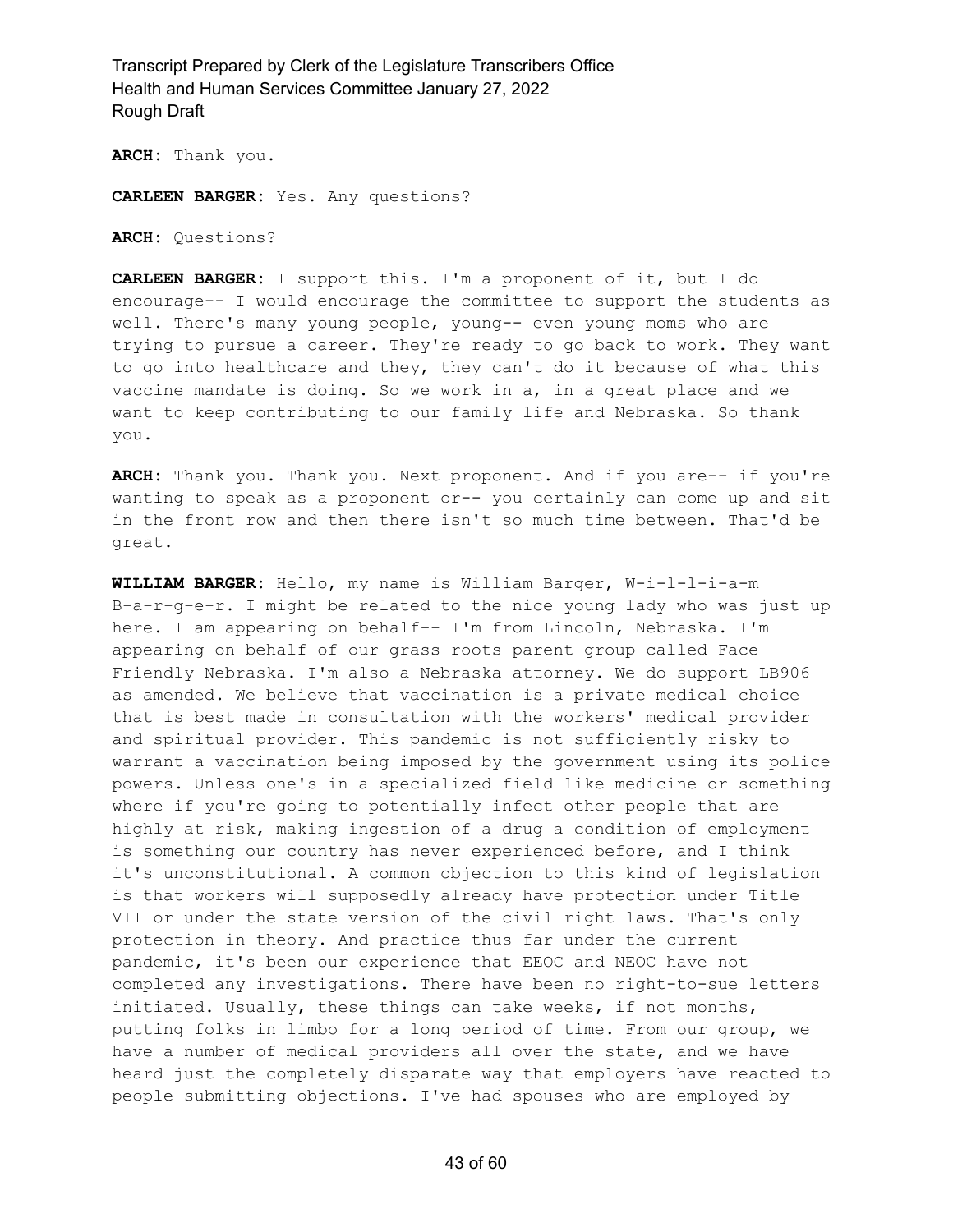hospital systems who submit literally the identical religious exemption to the same employing medical system and get completely opposite results. These are not CNAs. These are very high-- these are licensed practitioners. It's nonsensical how some of them have been treated. The EE-- the EEOC guidance on dealing with COVID has been anything but clear on how these exemption requests should be looked at. The case law has not look kindly on employers questioning whether an employee had a sincerely held religious belief. Yet employers suddenly during COVID seem to have ignored what the courts have said they can and cannot question. Employers also have another out. They can determine that the accommodation requested by employees can be so unduly burdensome that it's some-- it's something that they simply cannot accommodate. Usually, what the accommodation requested is, don't make me get the shot. It's not give me a special desk. It's not let me work in another area. Just don't make me get the special shot. Many workers seem to imagine that there must be some phantom employees who are constantly complaining about not feeling safe, about being around whomever that might not be vaccinated. I mean, not everyone discloses this stuff. So even if they were complaining, I'm not sure who they are complaining about. And the great irony about how employers are treating this is that they apparently think that there's some liability that's going to stretch back to them, whether it's under the American Rescue Act, the PREP Act. I think the Legislature passed-- I can't remember, LB136. There was actually a COVID liability shield that the State Legislature passed last year. There's very few instances where they're actually going to have liability extend to them. And even if it did, the chances of you proving proximate and direct cause that you somehow got infected by being at work rather than being at home or being at the gym or being at a ball game is so tiny, it's ridiculous. So the amount of coercion that these employers are using, I've seen all the medical systems do it. All five of them got together simultaneously and threatened virtually every medical employee in the state simultaneously last fall. Want you not to forget that. This was a concentrated effort to coerce employees. If you have a bunch of medical folks who see this day in and day out, they know what the results are. They know what the risks are like Dr. Grinstead and Dr. Brooks would say. And yet there's probably 20 to 30 percent of them that choose not to get the shot. That should tell you something. These vaccines are not without risk.

**ARCH:** We ask that you wrap up you're--

**WILLIAM BARGER:** OK, I'm done.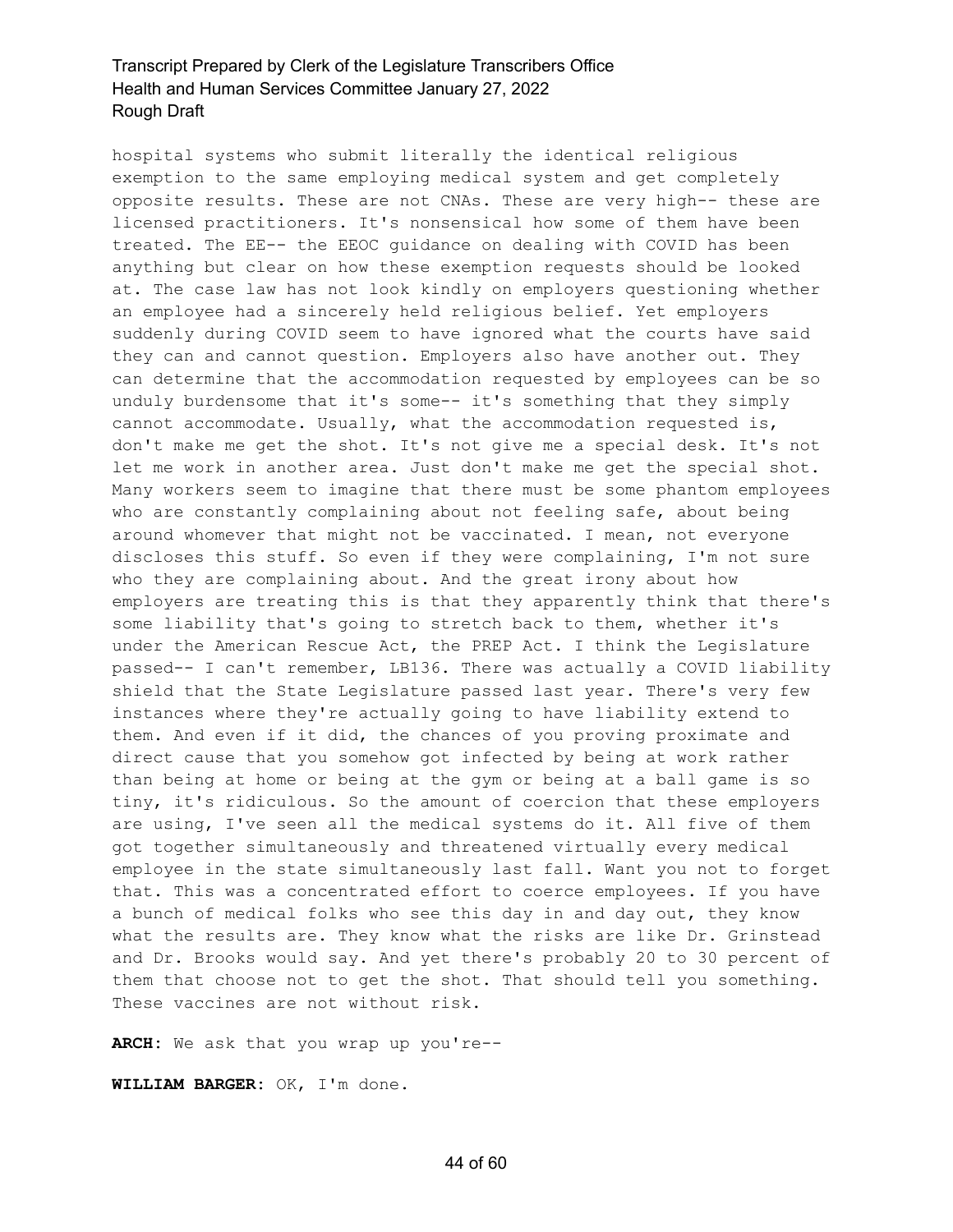**ARCH:** OK.

**WILLIAM BARGER:** We do support LB906. So I'll take any questions.

**ARCH:** OK. Thank you. Questions? Seeing none, thank you very much for your testimony.

**WILLIAM BARGER:** Thank you.

**ARCH:** Next proponent.

**HAILE KUCERA:** Hello, everyone. My name is Haile Kucera, H-a-i-l-e, Iast name is spelled K-u-c-e-r-a. I am in support of this bill. As a small business owner, I think everybody has seen what small businesses have gone through the last few years, and I'm not going to argue statistics. I'm not going to argue about the efficacy of this vaccine because I don't have those and I'd probably say them wrong anyway. So I'm not even going to try. But what I am going to say is that we-- and I would imagine all of you got into your positions because you care about Nebraskans. I would, I would stand firm on that assumption. And we want to make Nebraska the best state for employers, for employees, for students, as we've seen. And to mandate something like a vaccine, it takes away that transparency, that excitement to come to Nebraska. If you look at states like Florida or Texas, you see people gravitating toward these states because they don't have that extra barrier to go through. My husband is in the Navy. We just relocated back to Nebraska and we were in San Diego, California. I'm not sure if you guys are familiar what's going on in California. It's not fun at all. They have ruined-- they have stripped the joy out of such a beautiful, beautiful state. And as I'm sure you guys have all seen, U-Haul ran out of trucks because people moved out of that state so fast. What does that do to an economy of a state? It ruins it. It's not fun. No one wants to work there. So I know that this isn't as compelling and, and heart-wrenching as some of the stories you've heard today. But just as a small business owner, as someone that wants to keep providing to the Nebraska economy, I do support this bill and ask you guys to push it forward. That's all.

**ARCH:** Thank you.

**HAILE KUCERA:** You're welcome.

**ARCH:** Any questions? Seeing none, thank you for your testimony.

**HAILE KUCERA:** Yeah, thank you so much.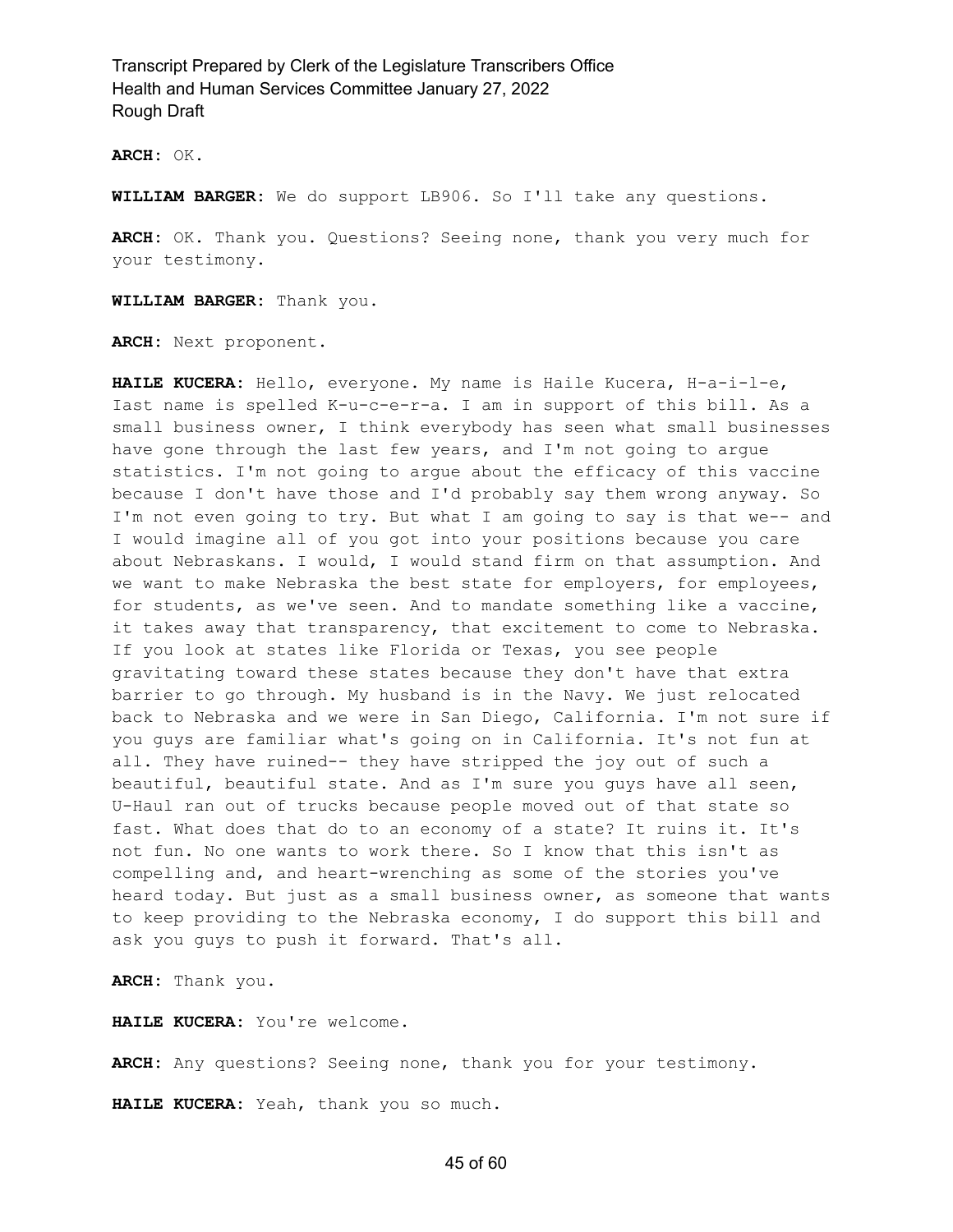**ARCH:** Next proponent.

**DAVID SPLONSKOWSKI:** Good afternoon. David Splonskowski, D-a-v-i-d S-p-l-o-n-s-k-o-w-s-k-i. Long one. So I just want to come forward today explain that I did leave a prior employer partially because of their oppressive measures for trying to contain COVID. I was a member of management and I was expected to try and make sure every employee always had the mask pulled up over their nose, that they were maintaining social distancing. That we were putting employees and contractors on suspension for not following those things, and I didn't want to be a part of that anymore. And particularly knowing the pressure to vaccinate was coming. I'm a proponent for the legislation. But I do ask that a further amendment be made similar to earlier testimony that you heard regarding the masking and testing requirements, because I believe it continues to ostracize those who are unvaccinated. Essentially, I think that putting employers in the position to allow ongoing testing and face covering unvaccinated people when your primary reason for doing so for not vaccinating is a religious reason, essentially calls that out among the workplace. For the couple days before the Supreme Court did put a stay in place on OSHA, I was under that predicament where essentially I'm in the workplace with very few of us wearing a face covering. And so it's easy to acknowledge and identify who has a problem with vaccination, and that reason for doing so is a religious reason for me. So I believe I would like to see an amendment added to that to allow evidence of antibodies to be included or even required instead of testing and vac-- testing and masking for those individuals that are unvaccinated. If we're saying that antibodies are what we're trying to achieve, why not allow those individuals to show that they've had prior infection and, and obtaining, obtaining of antibodies? That is the extent of what I wanted to bring forth today. Thank you.

**ARCH:** Thank you. Any questions? No questions. Thank you very much. Next proponent. If there's anybody else that would like to speak as a proponent, come on up and have a seat in the front row here, so.

**CHRIS KREIKEMEIER:** Nervous.

**ARCH:** Welcome. Good afternoon.

**CHRIS KREIKEMEIER:** My name is Chris Kreikemeier, C-h-r-i-s, Kreikemeier, K-r-e-i-k-e-m-e-i-e-r. I'm a-- I'm in support of, support of LB906 and the current amendments. You know, I'm a small business owner here in Nebraska and employ several people, you know, within my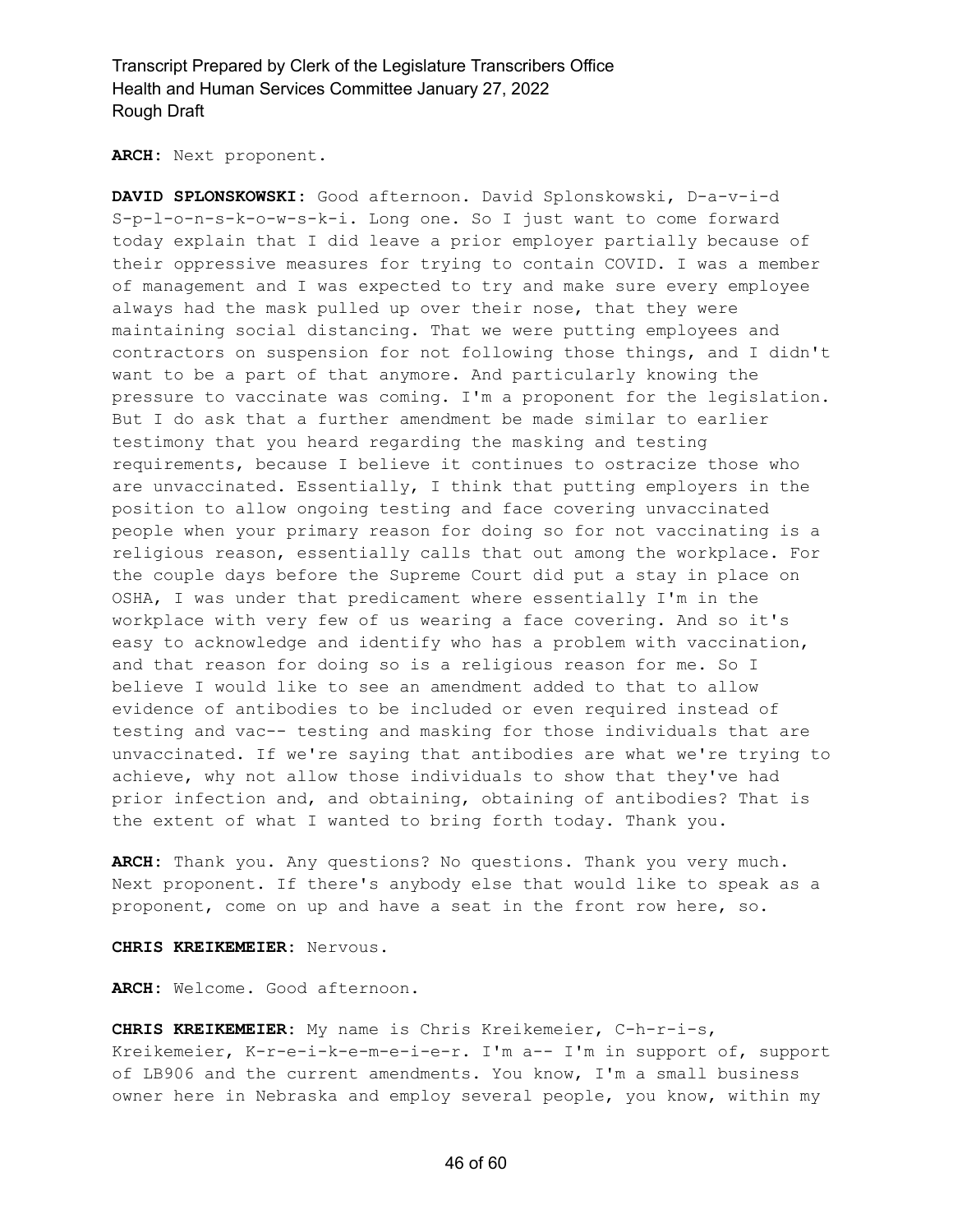engineering company. And I originally came down here to speak on the bill to encourage you to include employers with less than 25 people. That was the way it was written, but I see the amendments that AM1675 and AM1687 reduce that if those pass or if that goes through. But in AM1687 I see on line 18, it's unclear whether you guys will allow the religious or just personal exemption because there's the word "and" in there. You add that in there, you have the medical requirement. And then it says and the permission. Well, you guys can read that so. I've got the amendments here, but if you want to read those. And like I said, I'm an engineer practicing in Nebraska, graduated from UNL in '91. During my education, a lot of math and statistics similar to, I think, Frank [SIC] and Brian [SIC], you know, there was an actuary and he's an engineer. We all deal with the data. Numbers are a large part of our decision-making. And you know, the statistics are important for designing projects, and we just don't want to guess at this going forward, so it's part of that. And I bring this information up because it's hard to find-- for the general public to find the data that you senators may be using to decide and implement or agree or disagree with current mandates. One simple statistic should be the vital statistics of Nebraska. On the health department, you know, they maintain the vital statistics, but you'll see if you go to their website, they have not updated or included the vital statistics since 2016. At least the general public can't see that. I'm sure you guys saw that when you guys were doing the redistricting maps, so you guys should know the total count. You know, there should be a simple one up there. We know how many people were born, you know, births and deaths. And that data should be available to the general public to help, you know, maybe go along with this or not go along with this, but you could just see that data. I guess, that's what-- I'm in support of this and kind of ditto everything else that everybody else said here, so thank you for your time.

**ARCH:** Thank you for coming. Any questions? Seeing no questions, appreciate you coming, sharing your testimony. Next proponent.

**ELINA NEWMAN:** Good afternoon. I didn't have-- I wasn't planning on being here today, but I was spoken to. So here I am.

**ARCH:** If you could state your name and spell it.

**ELINA NEWMAN:** I will.

**ARCH:** OK, thank you.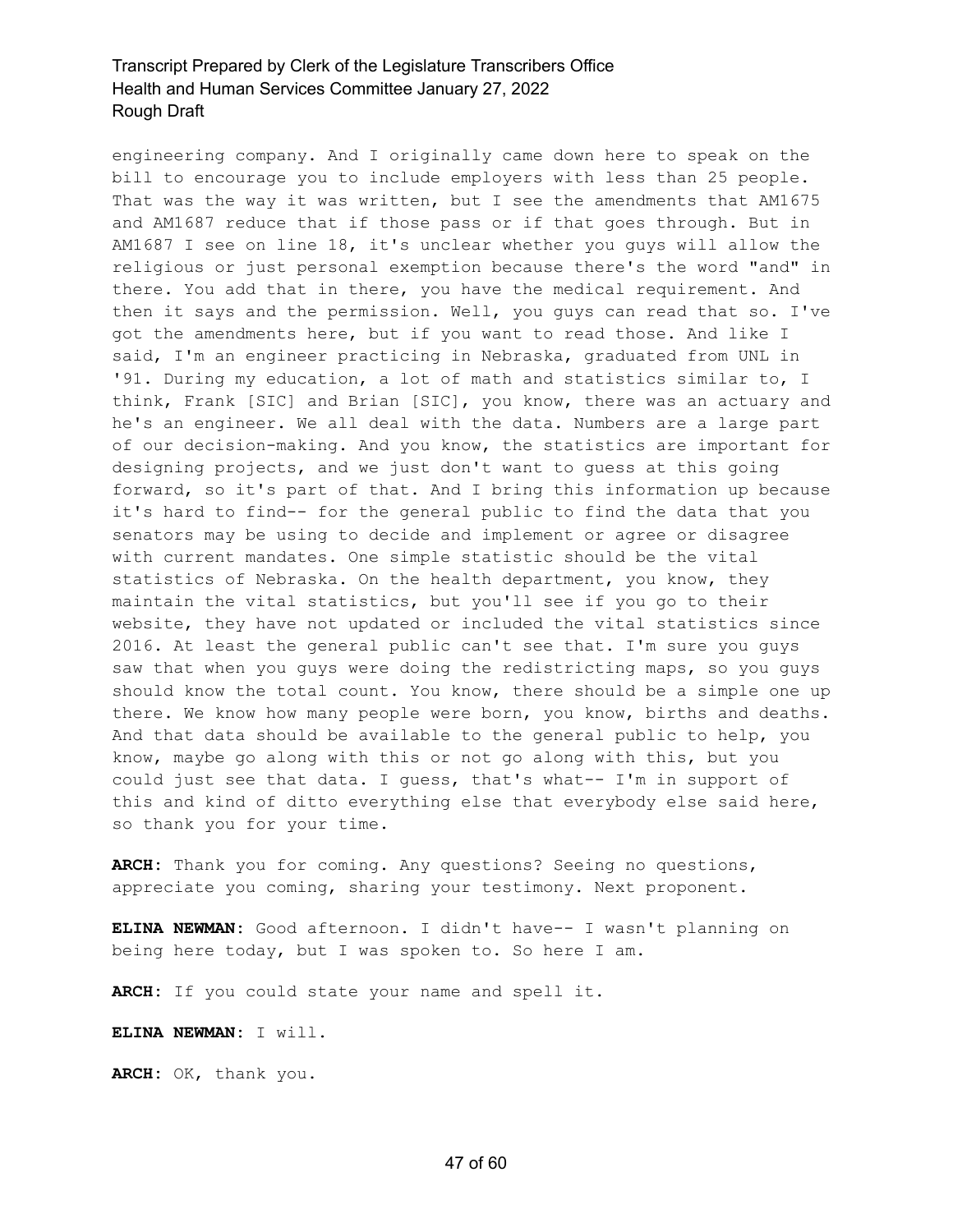**ELINA NEWMAN:** My name is Elina Newman, E-l-i-n-a N-e-w-m-a-n. I wanted to thank Senator Hansen and the cosigners for bringing this bill forward, and I'm obviously in support of this bill. I wanted to spend some time telling you about my life so that you have a frame of reference. I'm 100 percent Armenian. My family survived communism and genocide. First ten years of my life, of my young, impressionable life were spent on my knees begging for rights, freedoms, and protections. My family was given choices like stay and die or leave and live. My family came to the U.S. for: Life, Liberty and pursuit of Happiness. There are many people like me in Nebraska. Nebraska is an immigrant hub, and many decisions that are made exclude us, exclude our voice. I have taken on myself to be the voice of the unrepresented and unheard. My message is this, no entity other than the individual with the input with his or her doctor should be making decisions about his or her health choices. These are personal decisions that involve careful analysis of risks and informed consent. The same entities that mandate are exempt from any liability and refuse to sign liability statements. Our nation's constitution gives us rights. Nebraska Constitution also grants us freedoms. Many immigrants and refugees come to the U.S. for these protections and these freedoms. We need these protections for our state and our people. I beg you, please support this bill. Thank you.

**ARCH:** Thank you. Questions? Seeing no questions, thank you for your testimony. Next proponent.

**JENNIFER KRAHULIK:** Good afternoon.

**ARCH:** Good afternoon.

**JENNIFER KRAHULIK:** My name is Jennifer Krahulik, [INAUDIBLE], J-e-n-n-i-f-e-r K-r-a-h-u-l-i-k. Sitting behind me is my son, Alexander [PHONETIC] Krahulik, my nephew, Seth Jacobs [PHONETIC]. They are your future. They are in Boy Scouts. They are also homeschooled currently. I took on Seth and six other students because of the COVID lockdowns and the mandates that the DHHS put on schools last year and now have these two. And I don't know how long I will have these two. So I am here from Lyman, Nebraska. And for those that don't know where that is, that's in Scotts Bluff County. Lyman sits on the border of Wyoming and Nebraska. My house is six miles from the Wyoming border. And when I found out that we had testimony-- sorry, that you are finally bringing a bill to protect Nebraska citizens against the mandates that the federal government is trying to put on us, I knew I could not stay home. I do not like driving seven hours. I do not like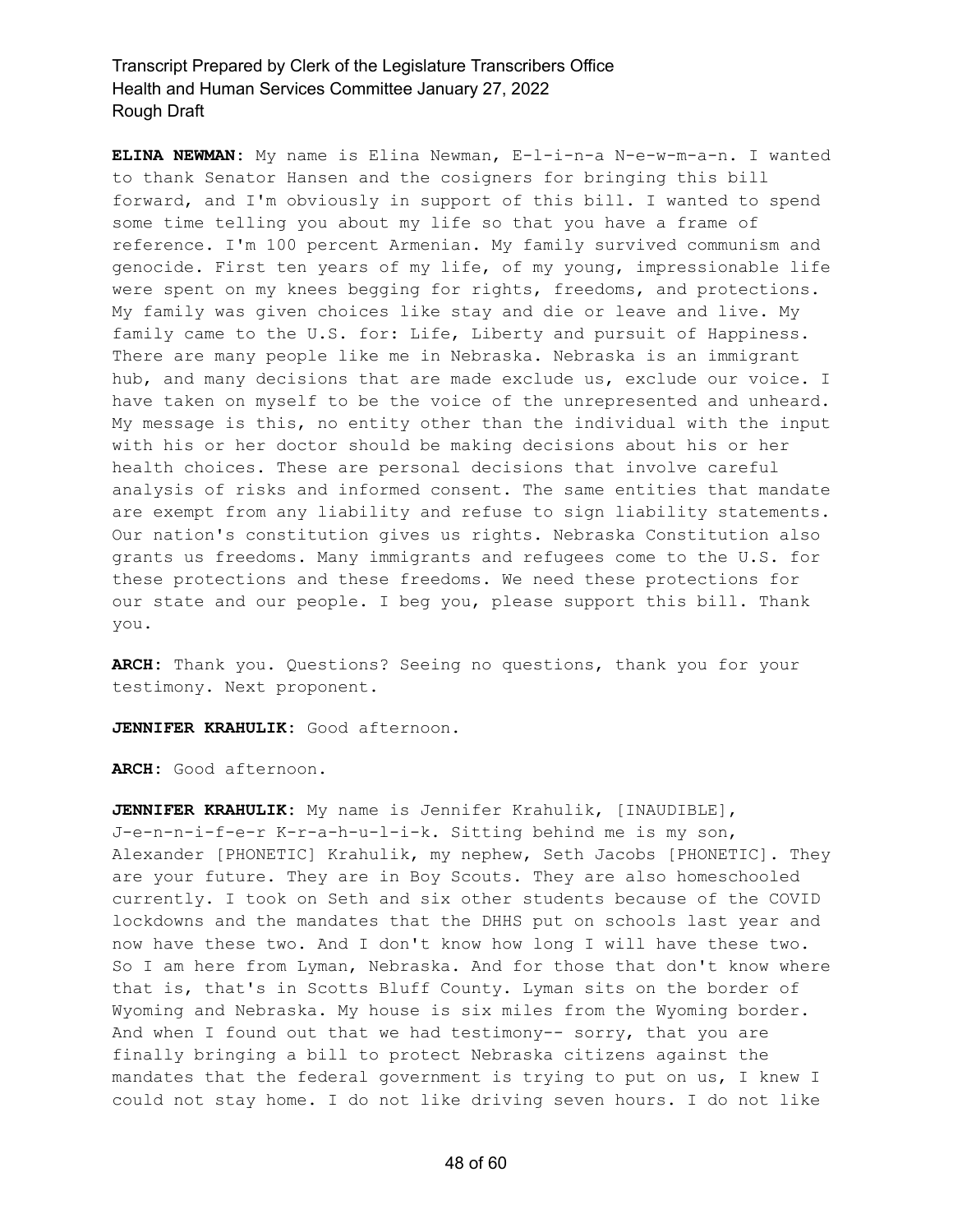having to leave home. And not only that, but today is Homeschool Co-op Day, where I teach 100 students music and drama because those are not things that they can do at home. I-- so I forego my what I was going to do to come here to speak to you. I apologize. I am a mom. I am a teacher. I'm a rancher. I'm a daughter and I'm a wife. My husband is a pharmacist in Torrington, Wyoming. And in August, we were told that the mandate was coming down the pipeline and we had to choose. We had two months. We decided to take a month to pray about it. And in that month, we got COVID. We got treatment for COVID and we recovered from COVID. And we have antibodies now for COVID. We were told in-- we got a, a medical exemption. We spent two months going to doctors, because my husband was newly diagnosed with different autoimmune disorders, looking for medical exemptions and no doctor except one would sign the medical exemption because they feared for their practice. So fear is ruling our doctors. We applied for a religious exemption. We were very careful with how we worded it. And it was granted. But there were employees at my husband's facility that were not granted their religious exemption. And I know that is a Wyoming facility, but they also, Banner also owns a, a facility in Nebraska. And that is not- that is a very common theme with the people in the Panhandle that they fear for-- they don't want to take the vaccine. They've had COVID. They've recovered from COVID and they-- but they do not want to lose their jobs. My husband and I had decided that if his religious exemption was not approved, we would walk away from his job with no other form of income. And who knows where we would have gone or what we would have done? So that is why I am here, and I want to say I feel like I'm the tail end, I agree with everybody and all of the testimony that has come before me. I think they need to be heard and know that I echo their words a hundredfold. I have two children in college, one who is slated to graduate in May with a double bachelor's in mathematics and computer science. He got a Department of Defense scholarship two years ago and will be working at Fort Leavenworth for the Department of Defense. He faces, if the, if the federal government does not change their tune, the ability to not just lose his job, that he is supposed to come in June, if he refuses to get the vaccine, but also pay back that scholarship money to the Department of Defense. I have a sophomore at University of Kearney and I am so thankful that we did not go to Doane or Wesleyan or UNL. She is wanting to go into the medical field, studying nutrition, becoming a registered dietitian. And at this point in time, there is not a school that she can go to for that degree that does not require the vaccine and does not allow any medical or religious exemptions. I have a 16-year-old, a junior in Mitchell, Nebraska, who has considering going to become a nurse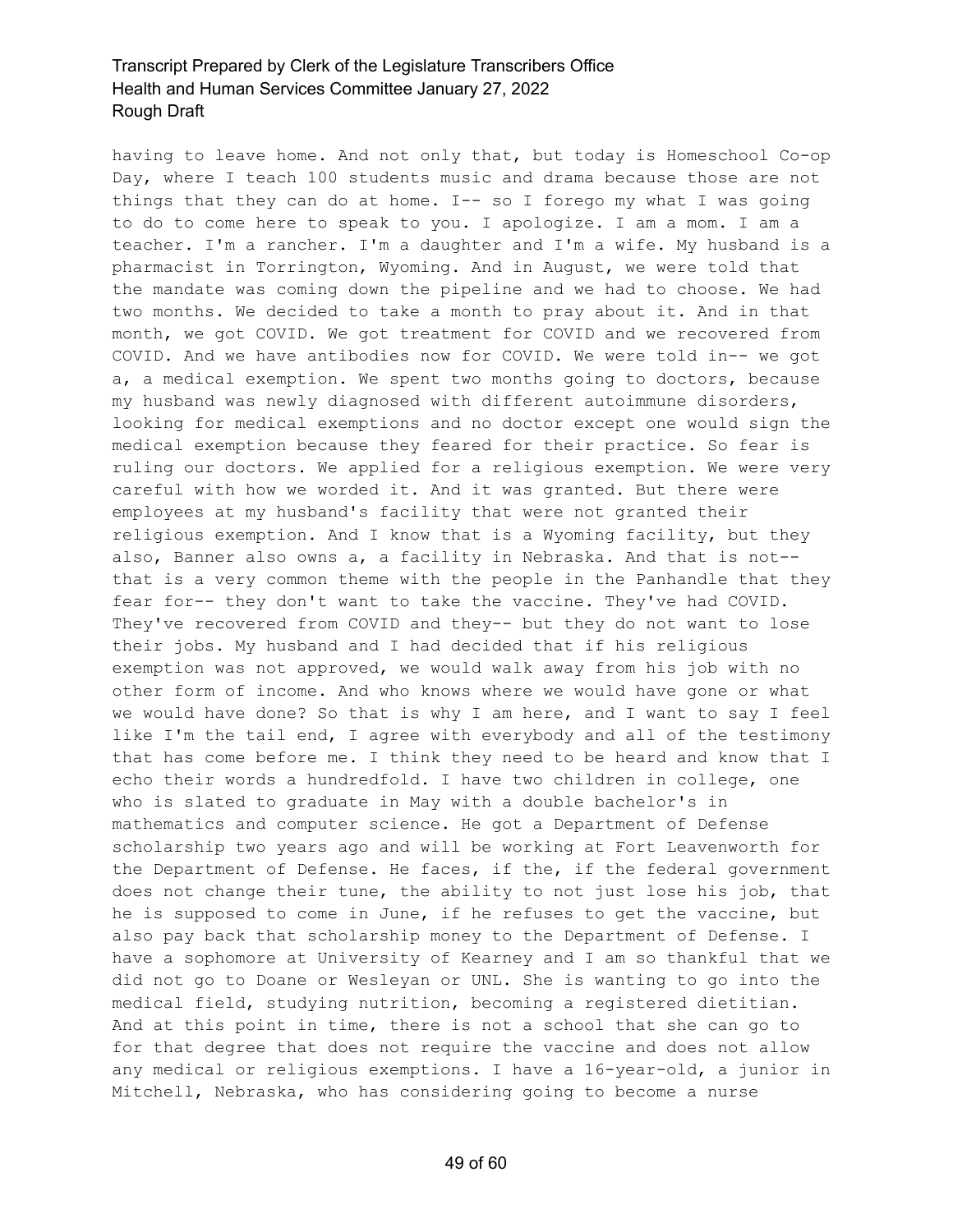practitioner midwife. And I hate to tell her that you might not be able to do that if you do not have the ability to not take the vaccine. She has had several adverse reactions to previous vaccines in her life. She has several anaphylactic reactions and autoimmune disorders, and we do not want to subject her to one more foreign thing in her body. I have gotten off of my, my notes, but I wanted to say I really feel like you need to include at least university students in, in the mandates for the religious and medical exemption. But I will tell you, there is not a doctor in the state that will sign a medical exemption without fear for losing their practice. And that worries me. There was a doctor that prescribed us Ivermectin, and a week after she prescribed us Ivermectin was told her medical license would be pulled if she prescribed it again. That is a problem. I am more passionate about several other topics that we are not here before-- that are not here before us. But I will speak to Senator Hansen about bills in the future, but do not be caught a sheep in a field with the wolf lurking around you.

**ARCH:** Thank you.

**JENNIFER KRAHULIK:** The federal government is not going to stop.

**ARCH:** Thank you for your testimony. Are there questions? Senator Murman.

**MURMAN:** Yeah, thank you. Thank you for testifying. If I heard you correctly, you're, you're a homeschooler-- or

**JENNIFER KRAHULIK:** I am.

**MURMAN:** --you teach home homeschoolers?

#### **JENNIFER KRAHULIK:** I do.

**MURMAN:** Has your business increased-- or not your business, but has your homeschooling increased because of the mandates and restrictions for the schools?

#### **JENNIFER KRAHULIK:** Yes, they have.

**MURMAN:** And I also appreciate your testimony about not being able to receive certain medical care from doctors. I've, I've also heard that also. So is, is-- do you have any ideas about how we can change that? I mean, I've heard you can't see a doctor even if you suspect you have COVID.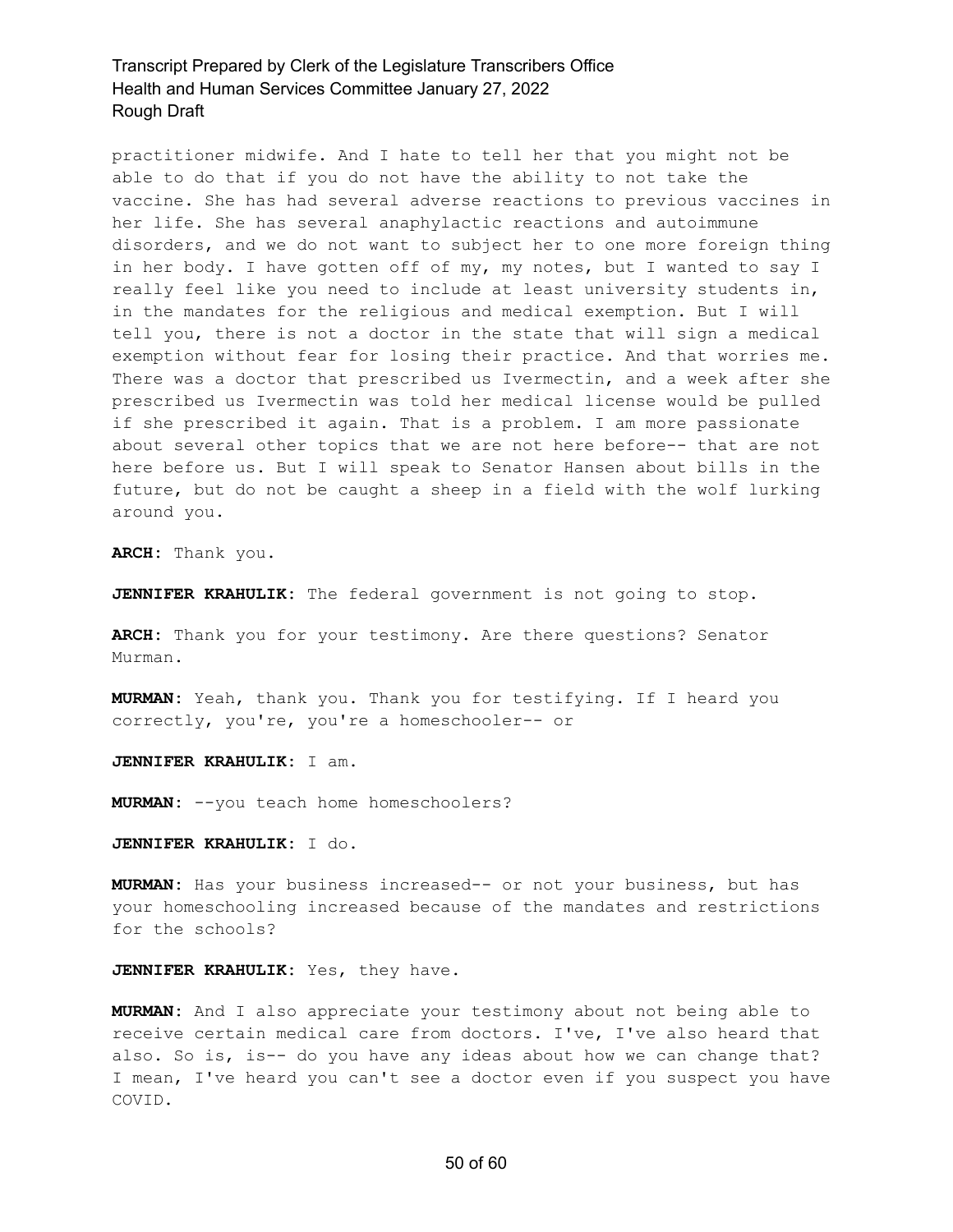**JENNIFER KRAHULIK:** Yes, actually, they-- the Attorney General, has made it legal to prescribe treatments. You know that he will not go after doctors. And the only way that you're going to get treatment, early treatment for COVID is to by seeing an independent doctor who owns their own practice. I know several doctors who are-- I feel like I have, I have an underground of doctors. I know a name. I know a dozen names in Nebraska of doctors that will treat COVID early. And how can we change that? You're going to have to address CMS because CMS is the one that says, oh, hey, you can prescribe this or you can not prescribe this. You know, my mom had COVID, double vaccinated, had COVID. We got COVID from her. Her doctor refused her treatment. I could hear her laboring breath from across the room. We had treatment. We had to find a different doctor for treatment for her. But you have to-- the healthcare system mandates what doctors can prescribe, what they can give outpatient and what they can give in the hospital. I drill my husband over this. What can, what can we do for this friend? What can I do for this neighbor? What are they doing in the hospital that we can do at home? Because if they go to the hospital, their family can't see them and now they're medically kidnapped. That happened to my husband in May of 2020. He got run over by one of my cows and he was held in the hospital for five days and I was not allowed to see him.

**MURMAN:** Thank you.

**JENNIFER KRAHULIK:** So, so you're going to have to fix that. I don't know, but I would love to speak with you afterwards. I have a lot of talking.

**MURMAN:** Thank you.

**ARCH:** Other questions? Seeing none, thank you for making the trip.

**JENNIFER KRAHULIK:** Thank you.

**ARCH:** A real commitment. Thank you.

**JENNIFER KRAHULIK:** Thank you.

**ARCH:** Next proponent. Is there anyone else that would like to speak as a proponent of this bill? Seeing none, first opponent. Welcome.

**DAVID WATTS:** Thank you. Good afternoon, Chairman Arch, members of the committee. My name is Dr. David Watts, D-a-v-i-d W-a-t-t-s. Can you hear me with this mask on?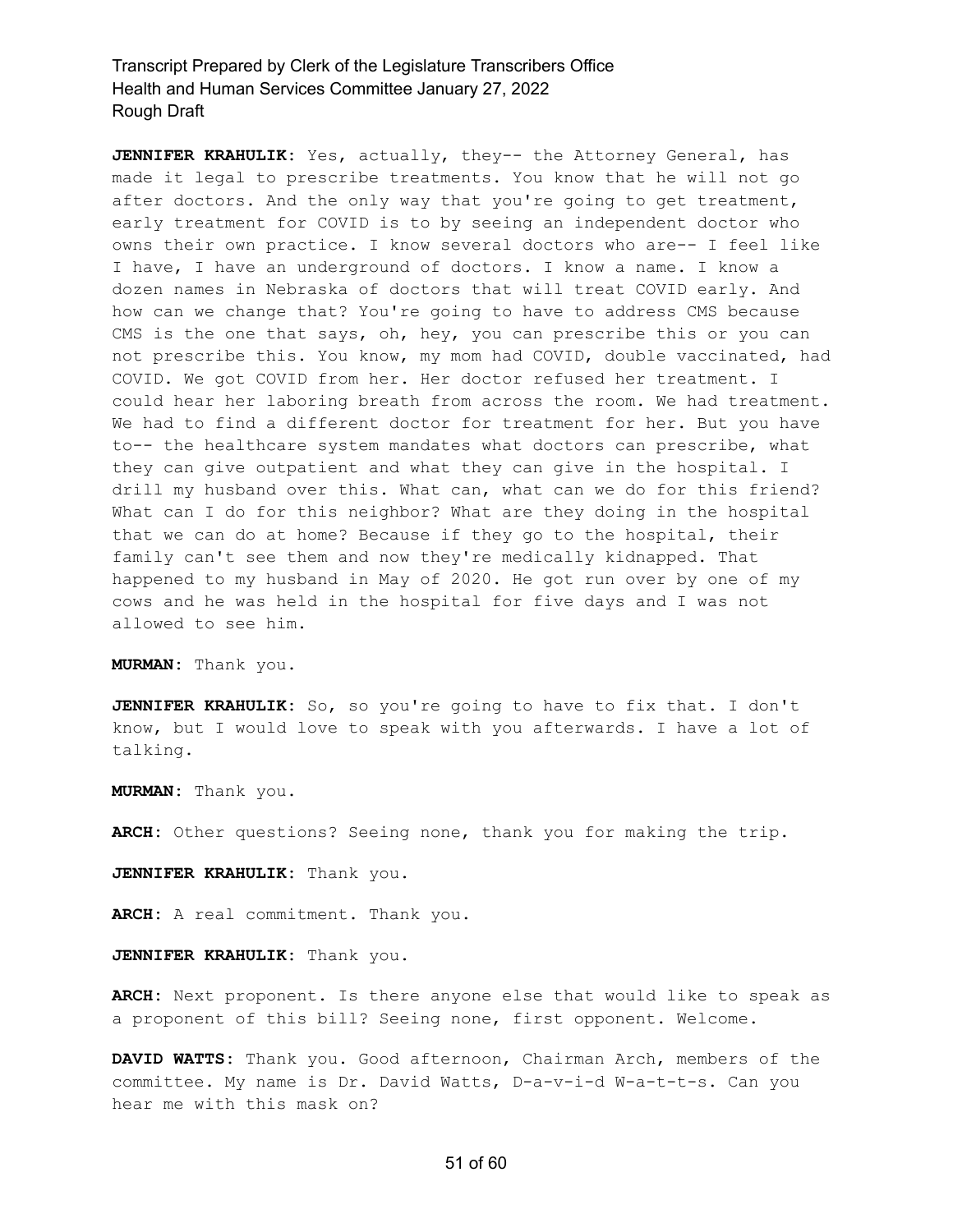**ARCH:** We can. If you can speak up a little bit, that would be great.

**DAVID WATTS:** I will. I'm a retired physician from Omaha and current president of the Nebraska Medical Association. I'm testifying on behalf of the NMA in opposition to LB906 and subsequent amendments. The NMA appreciates Senator Hansen's amendment that would narrow the language of the vaccine exemption request to that found elsewhere in law, which is either for medical reasons or a sincerely held religious belief. However, the NMA does still oppose this bill for two reasons. One is a business concern. The other is a matter of precedent. First, many of our physician members are themselves business owners. That is they're employers with employees. We appear often before this committee in opposition to government mandates, and LB906 we see as no different in this regard. We believe physicians and their clinics should be able to make decisions that make sense for the health and safety of themselves, their employees, their patients, and their specific situation. Naturally, as physicians, we respect any situation in which an employee may have a medical reason not to receive the COVID-19 vaccine. This is something the government does not have to instruct us to do. Regarding an exemption for sincerely held religious beliefs, again, this is something that we think should be handled between an employer and their employee. Further, we'd like to point out a difference between a religious exemption as presented by this bill, and religious exemption language found elsewhere in Nebraska law that pertains to a patient's-- a parent's vaccine choice for their children. In that situation, it's schools that are requiring vaccination and accepting exemptions. Since schools are government entities, it is an action by government to require such vaccination and accept those exemptions. LB906, however, would apply to private entities and their private employees, which do have fewer First Amendment grounds to stand upon than a parent would when interacting with a school. The second reason NMA opposes this bill is because our physician members remain concerned about precedent. Although Senator Hansen has narrowed the bill to the COVID-19 vaccine, the precedent will be set for any future public health issues that might emerge. We hope that it would not become ongoing policy of the state of Nebraska to interject matters into private employment that pertain to a public health issue. Our physician members recognize the importance of measures that ensure not only the health and safety of their staff and themselves, but also that of their patients that they treat each day. For these reasons, the Nebraska Medical Association respectfully requests that the committee not advance LB906. Thank you very much for your time and what you do.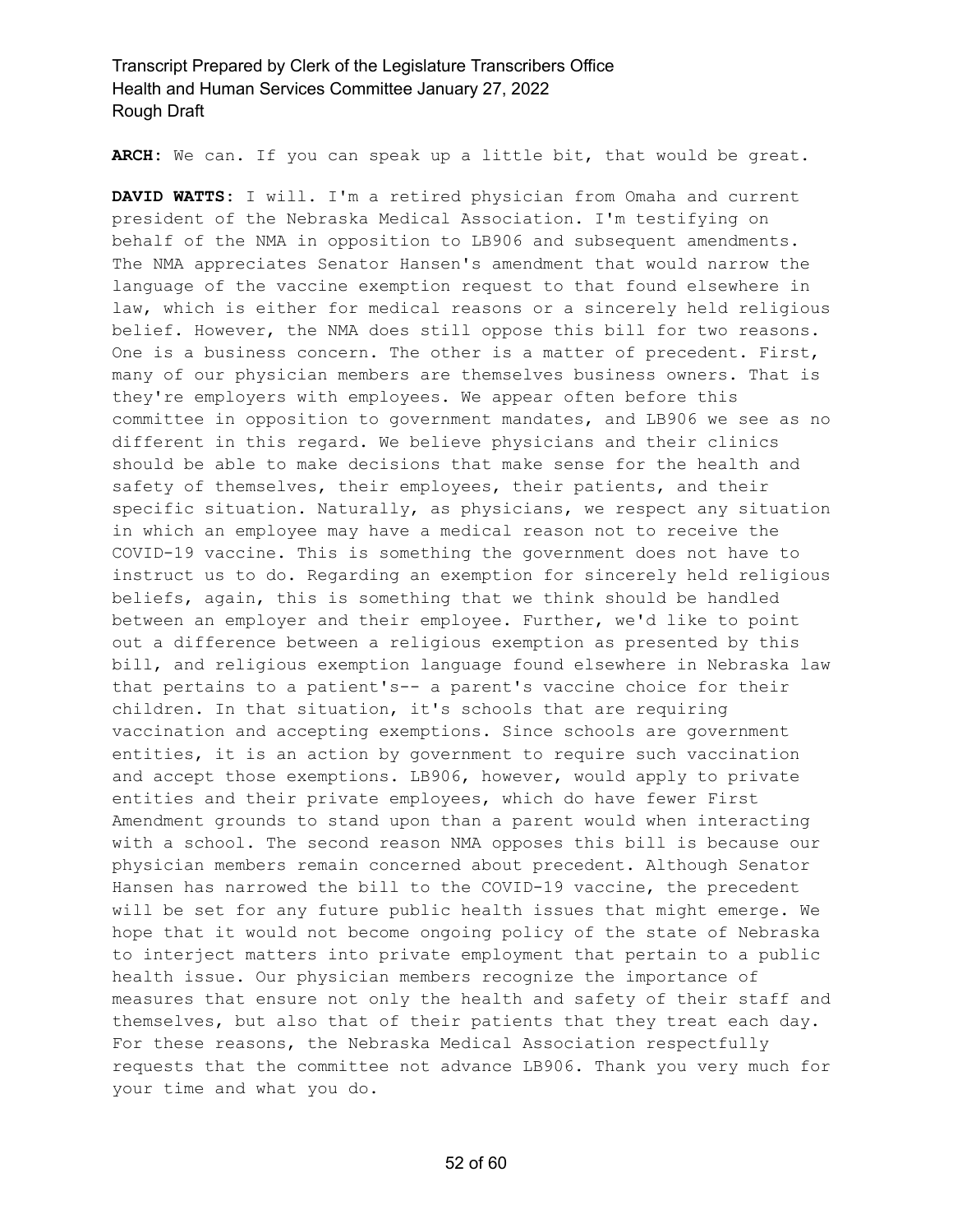**ARCH:** Thank you for your testimony. Are there any questions? Seeing none, thank you very much. Next opponent. Good afternoon.

**DEXTER SCHRODT:** Afternoon, Chairman Arch, members of the Health Human Services Committee. My name is Dexter Schrodt, D-e-x-t-e-r S-c-h-r-o-d-t. I am vice president of advocacy regulation, in-house legal counsel for the Nebraska Medical Association. Typically, we wouldn't have two of us testifying, but I did feel the need to address the record from some of the, the, the claims that were heard today because, as us lawyers know, the record is where everything starts when it comes to the law. So just really quick, HIPAA only, only applies to covered entities. Those are usually doctor's offices, pharmacies, hospitals. They do not apply to general employers. It does not apply to a business that requires me to wear a mask or see a vaccination card. HIPAA is not applicable in those situations whatsoever. It is only in the sharing of private patient information from covered entities. Second, the Civil Rights Act only protects protected classes. Being unvaccinated is not a protected class. It is true that the Civil Rights Act does protect religion as it pertains to private employment. But as you heard from a testifier behind me, there are some exceptions to that that the EEOC has found, one of which being the health of the workplace. And finally, I just want to clarify the Attorney General did not legalize the prescribing of Ivermectin- or sorry, if I'm pronouncing that wrong. The Attorney General just made clear that if a physician is to prescribe that drug, that they receive informed consent from their patient and the patient is aware that that treatment is being used outside of what its normal use is. Any physician or any other provider that does not follow those measures is still subject to disciplinary action. Thank you.

**ARCH:** Thank you. Are there any questions? I, I have one question, is it, is it your understanding the way this, this amendment that was just recently submitted today, does, does it in any way restrict the right of a private employer to mandate vaccine on their employees?

**DEXTER SCHRODT:** Not specifically, it does not restrict the right to mandate vaccines on the employees, it does restrict and interfere with the relationship and policies that the employer may set. The employer may have very well good reason for implementing the vaccine mandate. And under this bill, those would be undercut.

**ARCH:** So the exemption side of it. I mean, as far as, as far as the employer's right to mandate, they are-- they have the right to mandate. Is that your understanding? It's the exemption side that you,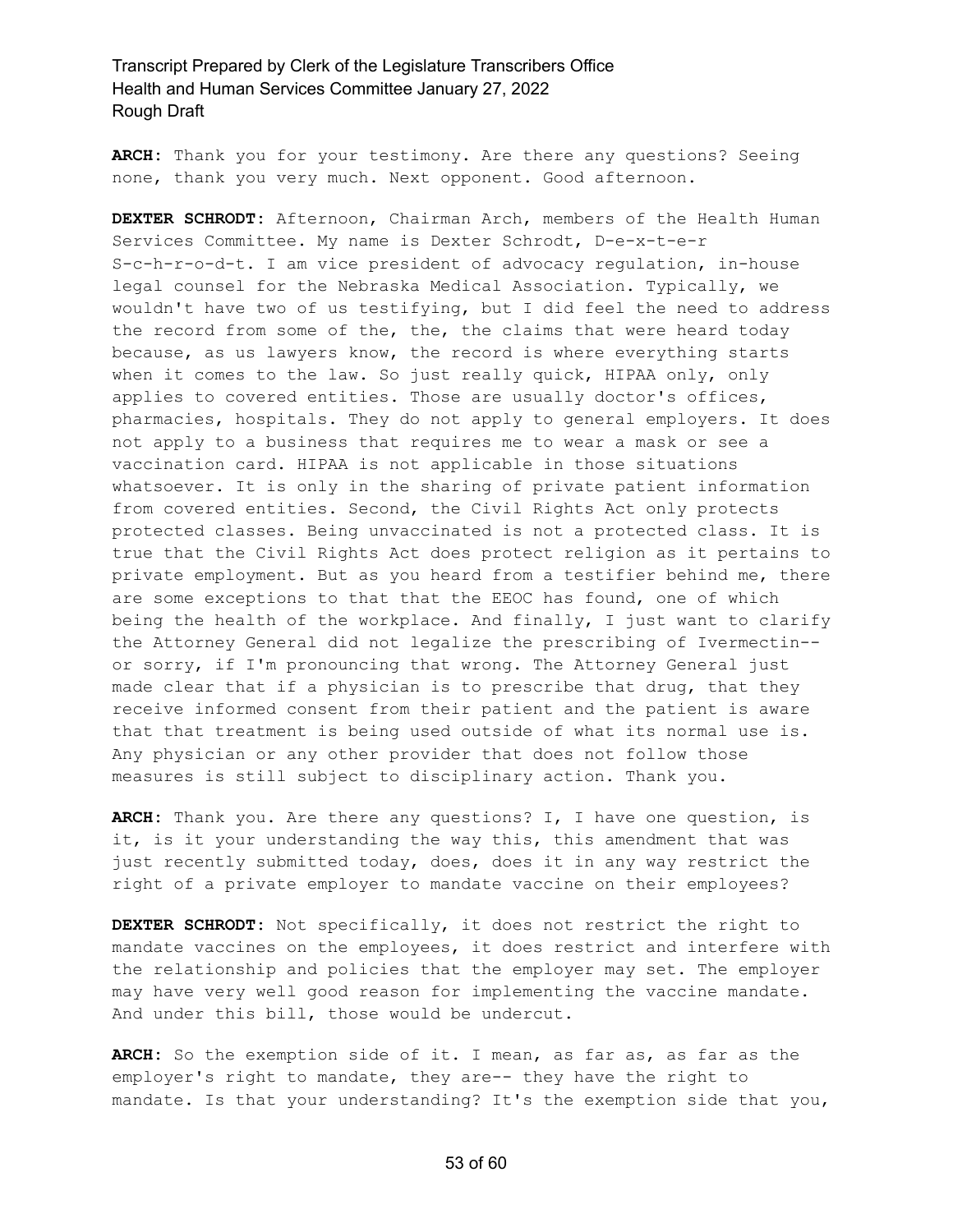that you have objection to. And that's that-- that's the issue of interfering with the employer/employee.

**DEXTER SCHRODT:** Yes.

**ARCH:** OK.

**DEXTER SCHRODT:** Correct.

**ARCH:** All right. Very good. Seeing no other questions, thank you very much.

**DEXTER SCHRODT:** Thank you.

**ARCH:** Next opponent. Seeing none, is there anyone that would like to testify in a neutral capacity? And again, if there's others that want to testify in a neutral, if you could come on up front, that'd be great.

**KRISTEN HASSEBROOK:** Good afternoon, Chairman Arch. My name is Kristen Hassebrook, K-r-i-s-t-e-n H-a-s-s-e-b-r-o-o-k. I'm here today in a neutral capacity on LB906 on behalf of the Nebraska Chamber of Commerce and Industry, as well as the Greater Omaha Chamber of Commerce and the Lincoln Chamber of Commerce. Vaccines are certainly part of the path back to full economic and quality of life recovery for Nebraska, and the business community fully understands this and promotes vaccine education and getting vaccines. There are two overarching business concerns that we often come and testify in from the Legislature on. One, that employers in concert with their employees are in the best position to make decisions on behalf of their business place with their employees and for that community. Two, that we try to avoid creating a patchwork of laws and differences of compliant schedules between other state by state and with the federal government. For those reasons, the Nebraska Chamber and the business community have opposed the proposed Biden administration vaccine mandate on employers for several reasons, including the cost to employers for enforcing personal decisions outside the workplace and its potential impact on an already strained workforce. Again, employers are in the best position in concert with their employees to evaluate and determine workplace guidelines. However, we have also opposed bans on vaccine requirements. If there's anything the pandemic has taught us, it's that there is no one-size-fits-all policy that meets the needs of states, communities, employers, and Nebraskans. Again, Nebraska businesses must have the freedom to make the decision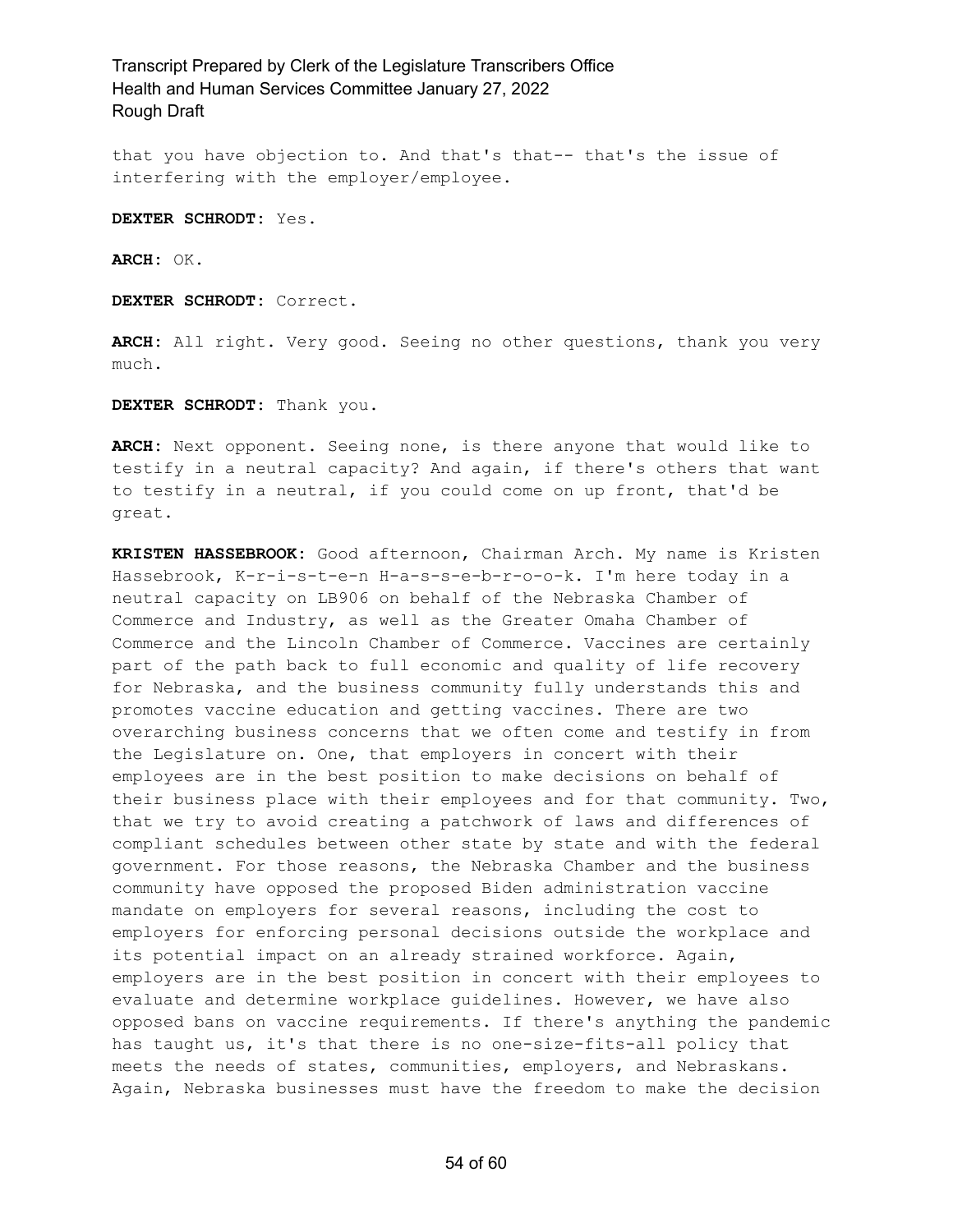that works best for them. We very much sincerely appreciate the work of Senator Ben Hansen to work on legislation that walks this line of not mandating a policy on Nebraska businesses, but that also provides for very minimal difference in any compliance issues between state by state and the federal government. With that, I'd be happy to answer any questions.

**ARCH:** Thank you. Are there any questions? Seeing none, thank you for your testimony. Next testifier who'd like to testify in a neutral capacity.

**ASHLEE HENDRICKSON:** Hey.

#### **ARCH:** Welcome.

**ASHLEE HENDRICKSON:** Chairman Arch, members of the Health and Human Services Committee, my name is Ashlee Hendrickson, A-s-h-l-e-e H-e-n-d-r-i-c-k-s-o-n, and I'm here today on behalf of the Nebraska Health Care Association. So on behalf of our 190 nonprofit and proprietary skilled-nursing facility members, I'm here to testify in the neutral capacity on LB906, as amended by AM1687. First, we want to thank Senator Hansen for introducing AM1687 to address our initial concerns about a potential conflict between LB906 and a federal requirement for healthcare facilities. [INAUDIBLE] conflicts really just create challenges for providers when they don't match. So, like I said, as amended, LB906 limits the COVID-19 vaccine exemptions to medical-- for medical and religious reasons, which align with the federal requirements for healthcare facilities and appears to remove the conflicts. We appreciate Senator Hansen's work to address our concerns and would ask the committee to adopt AM1687. Take any questions.

**ARCH:** Thank you. Are there any questions? Senator Murman.

**MURMAN:** Thank you for testifying. I'm a little confused. You came in neutral, I think, and then said you, you would like to see the adoption.

**ASHLEE HENDRICKSON:** So we support the amendment because it alleviates our initial concern with the bill because in its original form, it allowed for exemptions that skilled-nursing facilities under what we're required to do from CMS are not allowed to permit those types of exemptions. Does that make sense? So we support the amended form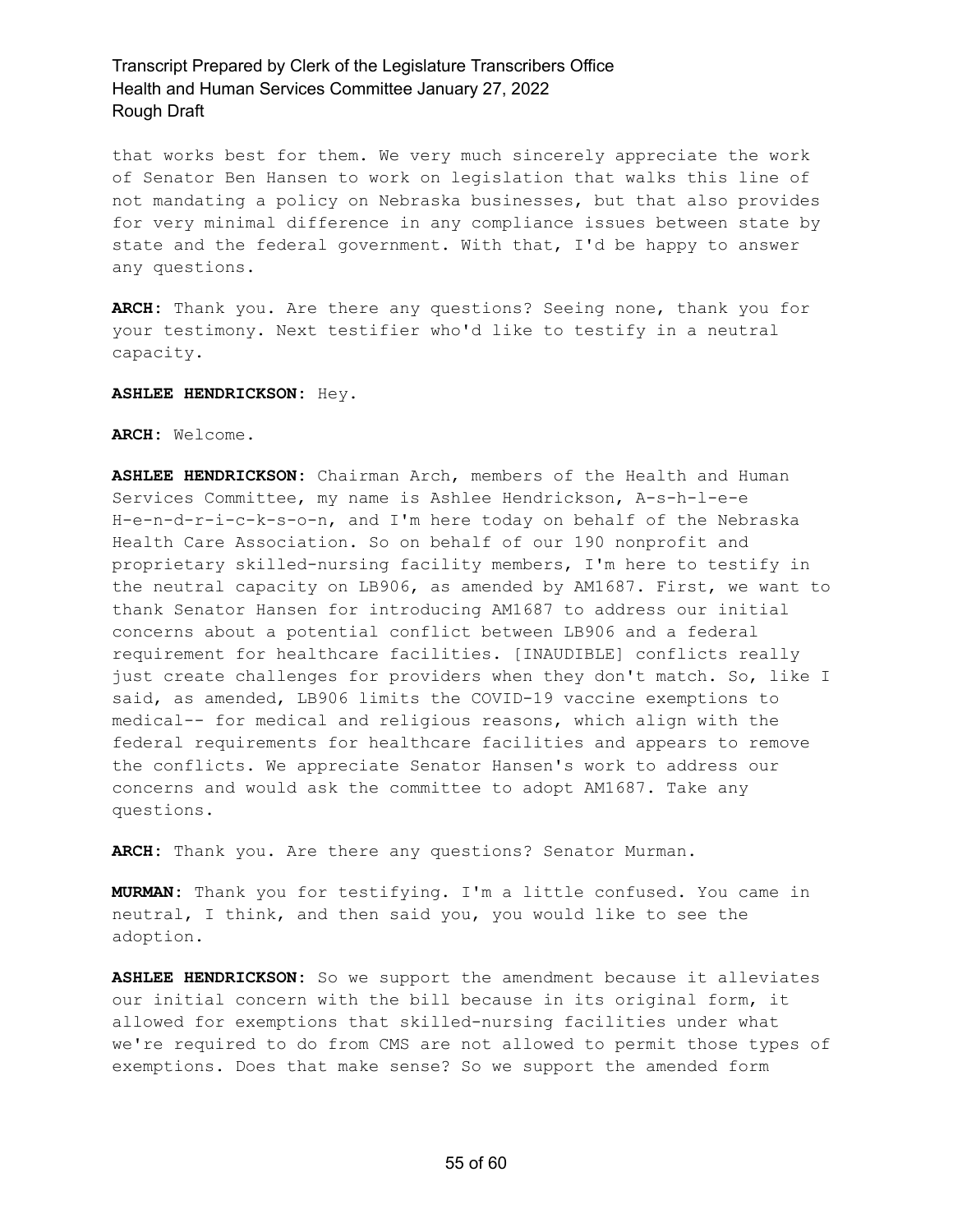because that would alleviate our conflict if it would go forth in its original form.

**MURMAN:** Sure. Thanks a lot.

**ASHLEE HENDRICKSON:** OK.

**ARCH:** I have a question. So as I understand the CMS, which would apply to all of your facilities, some of your facilities?

**ASHLEE HENDRICKSON:** To skilled-nursing facilities that are--

**ARCH:** Been accepted.

**ASHLEE HENDRICKSON:** --CMS certified,--

**ARCH:** Right.

**ASHLEE HENDRICKSON:** --so most skilled-nursing facilities in Nebraska.

**ARCH:** OK, not assisted.

**ASHLEE HENDRICKSON:** Correct.

**ARCH:** You also deal with assisted, but this is for skilled.

**ASHLEE HENDRICKSON:** Yes, just skilled-nursing facilities.

**ARCH:** So as I understand the CMS regulations on healthcare entities, it-- anybody that is enrolled as a Medicare provider, so that, that allows for medical and religious. Am I, am I correct?

**ASHLEE HENDRICKSON:** Correct. Yes.

**ARCH:** OK. So this doesn't change that. This, this is, this is a statement in our state statutes regarding that.

**ASHLEE HENDRICKSON:** Correct. So with the amendment, it would-- they would mirror so we would be able to follow both of them.

**ARCH:** OK. So you wouldn't find yourself in conflict.

**ASHLEE HENDRICKSON:** Correct. Yes.

**ARCH:** OK. Thank you. Seeing no other questions, thank you for your testimony. Anyone else wish to testify in a neutral capacity? Seeing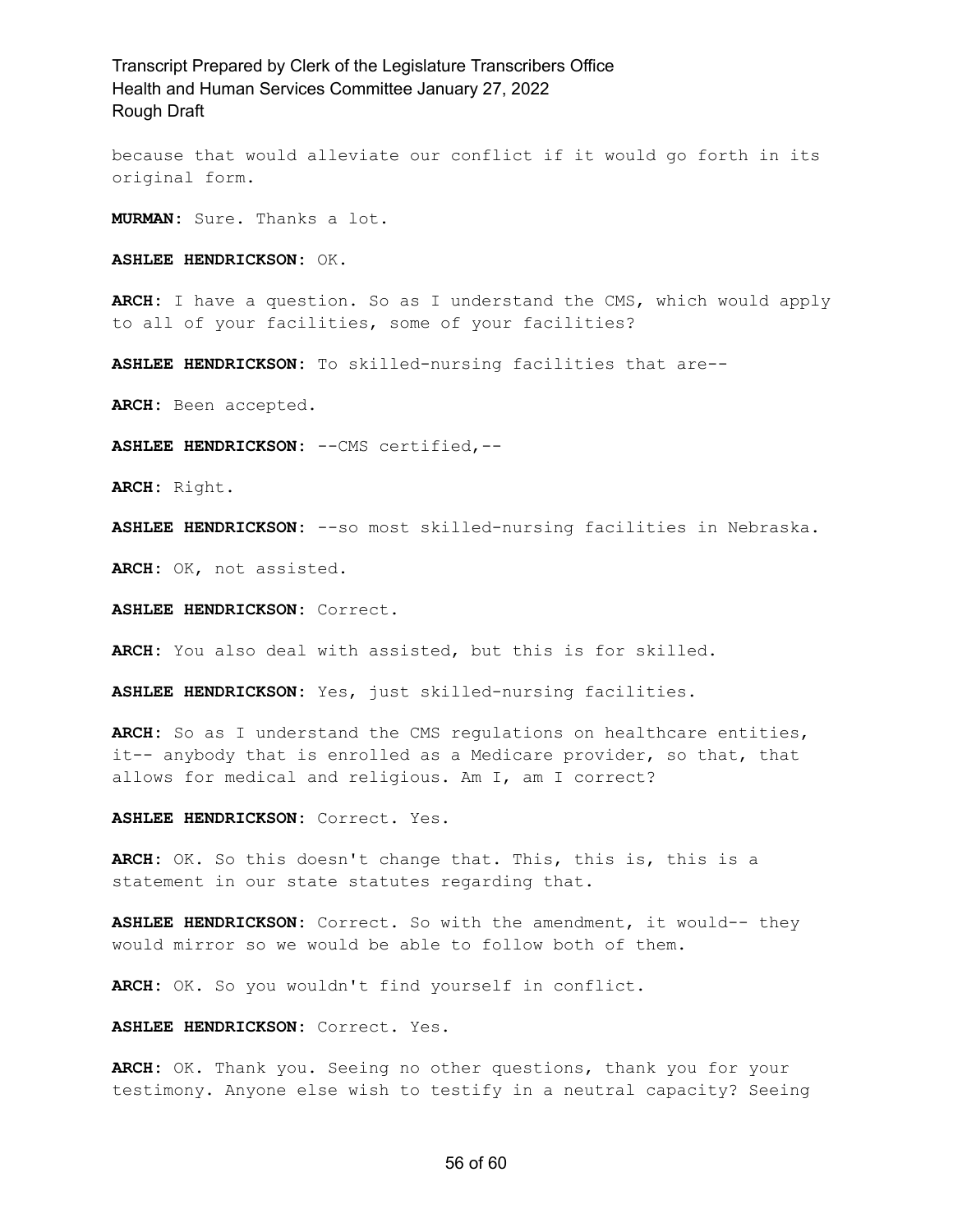none, Senator Hansen, you're welcome to come and close. While you're coming, for the record, I won't read them all, we received 61 letters electronically submitted as proponent. We received four opponent and three neutral. You're welcome to close.

**B. HANSEN:** Thank you, Chairman Arch. I have my staff handing out a revised letter the Nebraska Hospital Association since they were originally one of the three that came out opposed. But since the amendment and some discussion, some clarification, especially with the amendment, they are now coming out neutral. So it lists off them as opposed but now they're-- they are neutral. So I will keep my closing brief because the committee has heard from a number of great testifiers, and I want to personally thank them both for and against the bill for coming out today and expressing their feelings and experiences. You know, we cannot put ourselves in the shoes of those of who, who have lost somebody close or their jobs to this virus. But we can have empathy and understanding for both. But if there's one thing I want you to take home after this hearing is do vaccine mandates, specifically COVID-19 vaccines in this case, prevent the spread of the virus? And I think I've mentioned before that it is no. That is ultimately what this comes down to. And if that is the case, which it is, then a vaccine mandate is not necessary. I do appreciate the committee's attention to this serious topic, and we have heard a lot of compelling testimony, emotional testimony from both students and employees and employers. And there's a couple of things that I wrote down and, of course, I won't be able to find through all these papers. Yeah, it's a couple of things that the Nebraska Medical Association mentioned that I do have to kind of maybe respond to is there are two main concerns. One of it was another government, government mandate. So they talked about the religious exemption as being this should be between the employer and employee. And I do agree with that. But as you've heard from testimony already, that is not happening. They are turning away religious exemption forms. Some employers are also saying to me they don't know what to put on a religious exemption form. And so I think the importance of this bill as well is making sure that we create some commonality upon, upon the exemption form for everybody that the state will provide. I think that might alleviate a lot of concerns among employees and employers and then also give them access to a, a credible exemption form that they can use, that they can print off, that they can give to their employer. And it makes it a little more simple. Also, the medical exemption, they mentioned that they typically do not need a government telling them how or what to do when it comes to a medical exemption.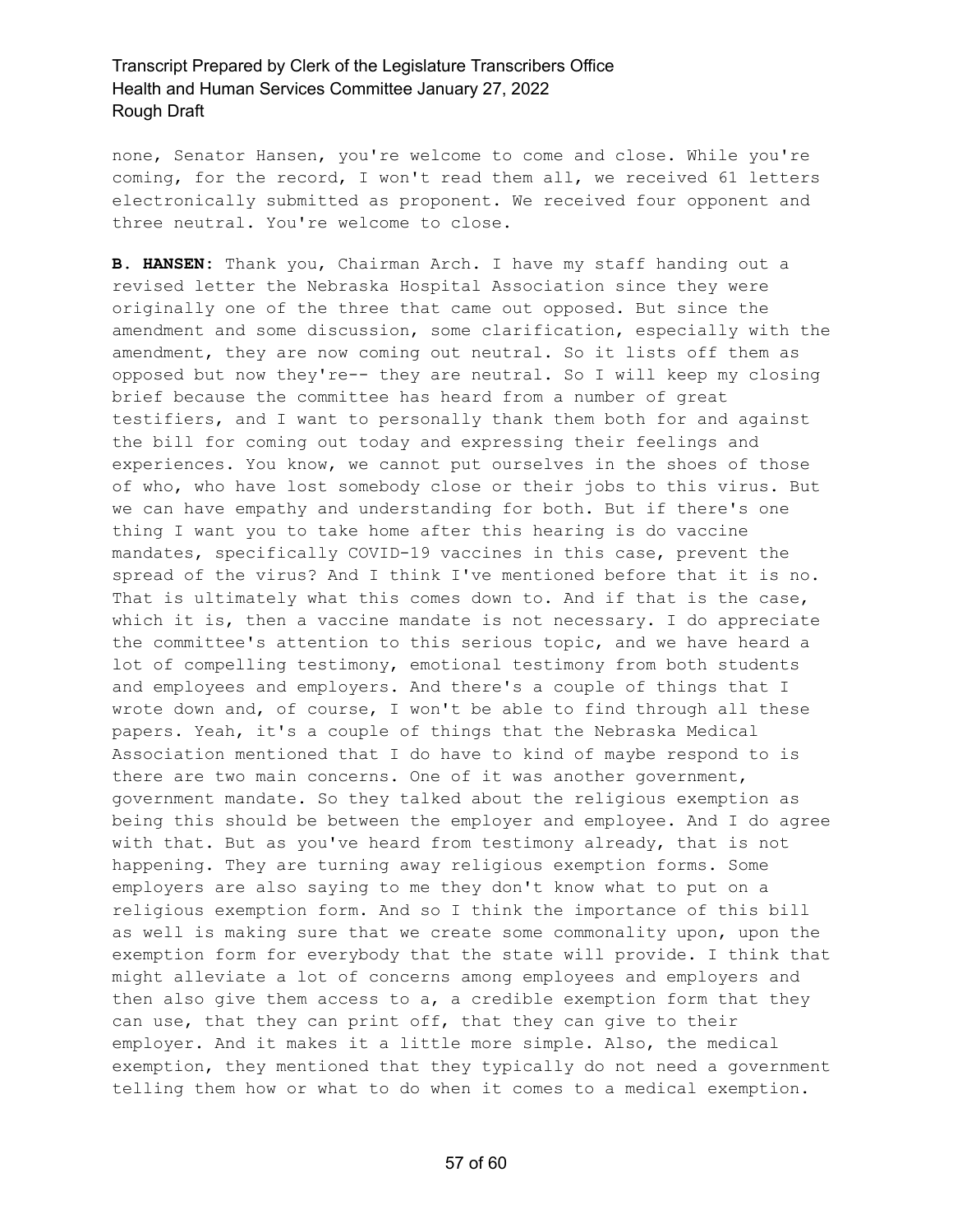But again, from previous testimony, some of it is not happening. And so I think with some of this being in statute might also help alleviate some of those concerns. And lastly, the concern about precedent, we didn't set the precedent, the federal government did. We're responding to it and we're trying to protect our employees. I never thought I'd ever have to introduce a bill like this or from last year. So I implore you to look at this objectively, listen to testimony, and vote this out of committee so we can have a great discussion on the floor and hopefully pass this bill. Thank you. I'll take any questions.

**ARCH:** Thank you. Senator Walz.

**WALZ:** Thank you, Senator Hansen. I, I missed your second point that you had-- you're writing down. What was the second point? The second point that you were--

**B. HANSEN:** It had to do with the, the, the NMA's concern about the medical exemption. They believe that they don't typically need, like, the government telling them how to, you know, and I understand some their concerns about maybe the government getting in the way of the relationship between the, the, the provider and the patient. But that has also been a concern of many citizens in Nebraska that is not happening. Like, medical exemptions are not being provided or there's some concern among even medical doctors and nurses that they can not provide one because of fear of they're losing their job or the retaliation they might get from their employer. But sometimes you put this in state statute that might also be their concerns as well.

**WALZ:** All right. OK, I'll talk to you about the form later.

**B. HANSEN:** Sure. Yep.

**WALZ:** Thanks.

**B. HANSEN:** Yeah, I did provide a sample exemption form and it does depend on what DHHS will end up making, but that is one we thought would be a good example that we can provide for them. And hopefully they'll do the same thing. We want to keep it as simple as we can.

**WALZ:** So a lot of times you think that the problem is, is the, the form?

**B. HANSEN:** Yeah, from my understanding, especially the, the-- are you talking about the religious exemption form?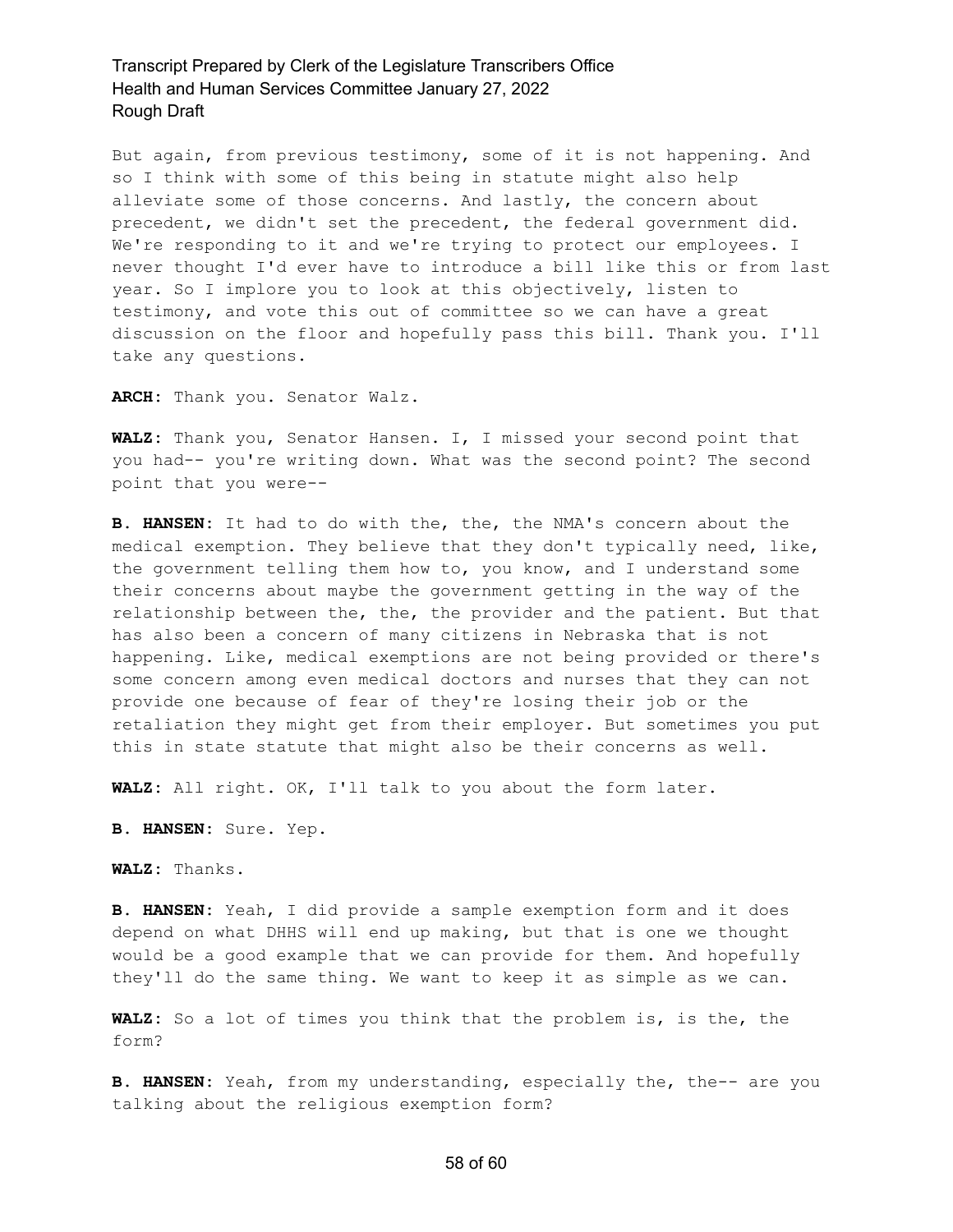**WALZ:** Um-hum.

**B. HANSEN:** They have been far and I'm saying far and few, but they have been-- they vary, I guess, in content. Like, you've heard in testimony, some are getting very almost like an investigator, right? What is your religion? Where does it say in your text religion does this? I mean, stuff I don't think that is appropriate to ask because of the constitutionality of the freedom of religion. I think it should be, do you have a religious or strong belief against this? Yeah. And that's all you should need.

**WALZ:** OK, thank you.

**B. HANSEN:** Um-hum.

**ARCH:** Other questions? Senator Day.

**DAY:** Thank you, Chairman Arch. And thank you, Senator Hansen. So just-- I just want to clarify this from a business owners perspective.

**B. HANSEN:** Um-hum.

**DAY:** So I own a business, I can still require that my employees be vaccinated. But in the event that an employee were to-- if we, if we were to pass this legislation-- in the event that an employee were to fill out this exemption form and they were giving it to me as a business owner, I would be required to accept that exemption. Is that--

**B. HANSEN:** Yes.

**DAY:** --do I understand that correctly?

**B. HANSEN:** Yes.

**DAY:** OK.

**B. HANSEN:** Yeah.

**DAY:** OK, perfect. Thank you.

**B. HANSEN:** Yep. Um-hum.

**ARCH:** Other questions? Seeing none, thank you for your testimony. Thank you for the bill. Thank you--